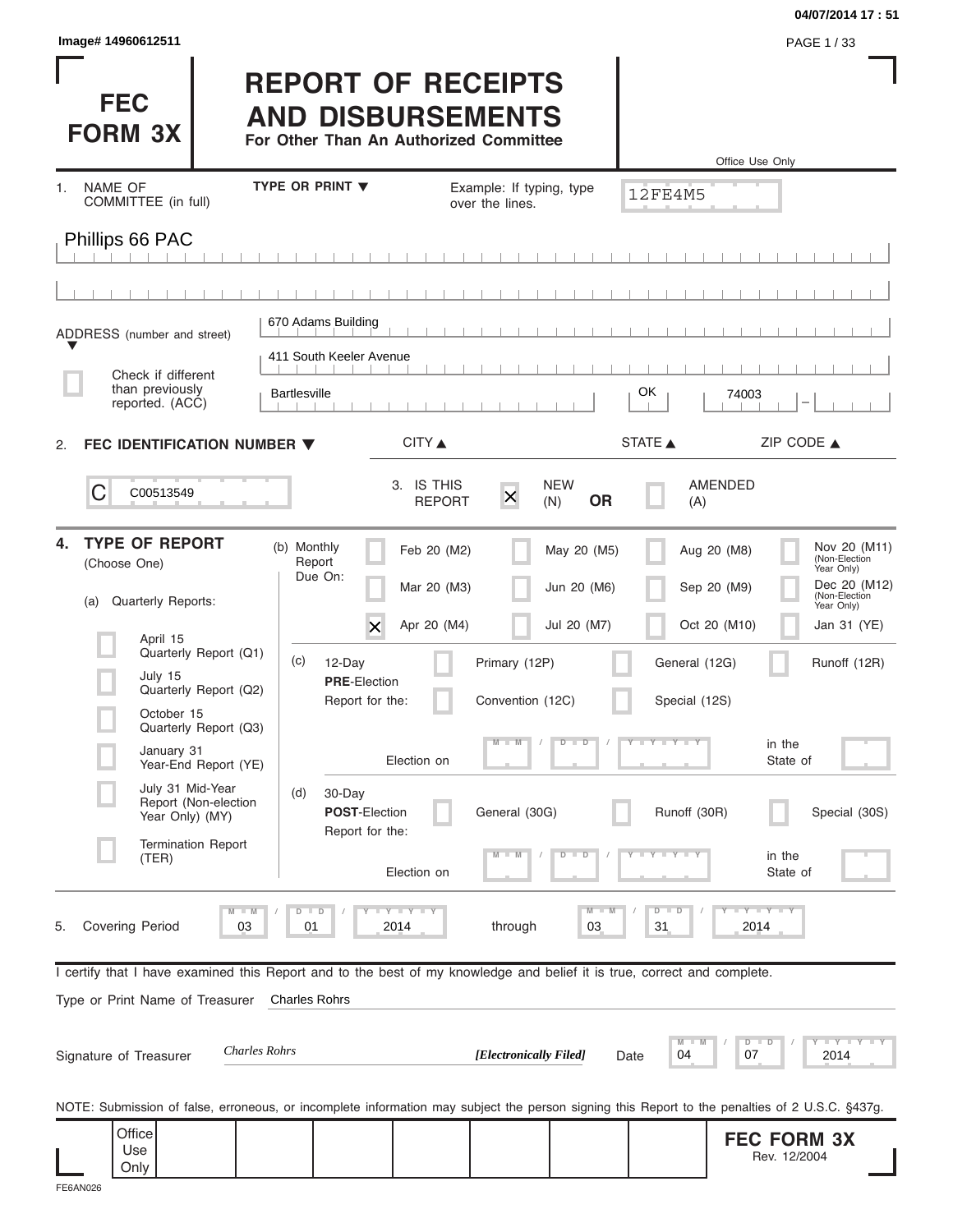|    | Image# 14960612512                                                                                    |                                                      |                                                 |
|----|-------------------------------------------------------------------------------------------------------|------------------------------------------------------|-------------------------------------------------|
|    | FEC Form 3X (Rev. 02/2003)                                                                            | <b>SUMMARY PAGE</b><br>OF RECEIPTS AND DISBURSEMENTS | Page 2                                          |
|    | Write or Type Committee Name<br>Phillips 66 PAC                                                       |                                                      |                                                 |
|    | $M -$<br>Report Covering the Period:<br>From:                                                         | D<br>$\Box$<br>$Y - Y - I$<br>M<br>03<br>01<br>2014  | M<br>D<br>03<br>31<br>2014<br>To:               |
|    |                                                                                                       | <b>COLUMN A</b><br><b>This Period</b>                | <b>COLUMN B</b><br><b>Calendar Year-to-Date</b> |
| 6. | Cash on Hand<br>(a)<br>$-Y - Y - Y$<br>January 1,<br>2014                                             |                                                      | 181072.65                                       |
|    | Cash on Hand at<br>(b)<br>Beginning of Reporting Period                                               | 146547.77                                            |                                                 |
|    | Total Receipts (from Line 19)<br>(c)                                                                  | 43348.27                                             | 76528.83                                        |
|    | Subtotal (add Lines 6(b) and<br>(d)<br>6(c) for Column A and Lines<br>$6(a)$ and $6(c)$ for Column B) | 189896.04                                            | 257601.48                                       |
| 7. | Total Disbursements (from Line 31)                                                                    | 28501.32                                             | 96206.76                                        |
| 8. | Cash on Hand at Close of<br><b>Reporting Period</b><br>(subtract Line $7$ from Line $6(d)$ )          | 161394.72                                            | 161394.72                                       |
| 9. | Debts and Obligations Owed TO<br>the Committee (Itemize all on<br>Schedule C and/or Schedule D)       | 0.00                                                 |                                                 |
|    | 10. Debts and Obligations Owed BY<br>the Committee (Itemize all on<br>Schedule C and/or Schedule D)   | T,<br>0.00                                           |                                                 |

This committee has qualified as a multicandidate committee. (see FEC FORM 1M)

#### **For further information contact:**

Federal Election Commission 999 E Street, NW Washington, DC 20463

Toll Free 800-424-9530 Local 202-694-1100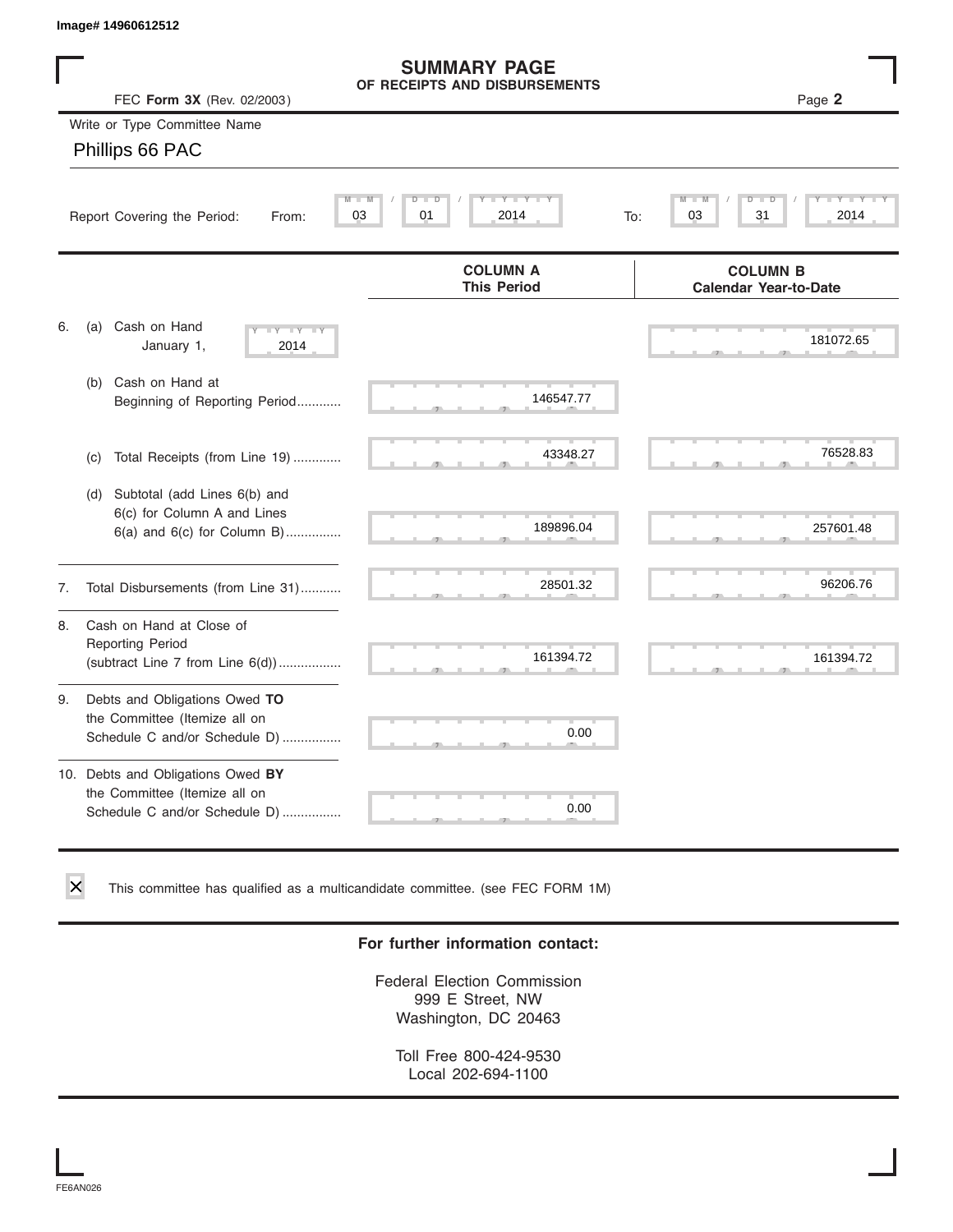| lmaqe# 14960612513 |  |
|--------------------|--|
|--------------------|--|

#### **DETAILED SUMMARY PAGE**

| Image# 14960612513                                                    |                                                         |                                                               |
|-----------------------------------------------------------------------|---------------------------------------------------------|---------------------------------------------------------------|
|                                                                       | <b>DETAILED SUMMARY PAGE</b>                            |                                                               |
| FEC Form 3X (Rev. 06/2004)                                            | of Receipts                                             | Page 3                                                        |
| Write or Type Committee Name                                          |                                                         |                                                               |
| Phillips 66 PAC                                                       |                                                         |                                                               |
|                                                                       |                                                         |                                                               |
| $M - M$<br>Report Covering the Period:<br>03<br>From:                 | $I - Y - I - Y - I - Y$<br>$D$ $D$<br>01<br>2014<br>To: | <b>LEY LEY LE</b><br>M<br>$D$ $\Box$<br>D<br>31<br>2014<br>03 |
| I. Receipts                                                           | <b>COLUMN A</b><br><b>Total This Period</b>             | <b>COLUMN B</b><br><b>Calendar Year-to-Date</b>               |
| 11. Contributions (other than loans) From:                            |                                                         |                                                               |
| Individuals/Persons Other<br>(a)                                      |                                                         |                                                               |
| <b>Than Political Committees</b>                                      |                                                         |                                                               |
| Itemized (use Schedule A)<br>(i)                                      | 29474.34                                                | 35702.66                                                      |
|                                                                       |                                                         |                                                               |
|                                                                       | 13873.93                                                | 40826.17                                                      |
| (iii) TOTAL (add                                                      |                                                         |                                                               |
| Lines $11(a)(i)$ and $(ii)$                                           | 43348.27                                                | 76528.83                                                      |
|                                                                       |                                                         | 0.00                                                          |
| Political Party Committees<br>(b)                                     | 0.00                                                    |                                                               |
| <b>Other Political Committees</b><br>(c)                              | 0.00                                                    | 0.00                                                          |
|                                                                       |                                                         |                                                               |
| Total Contributions (add Lines<br>(d)                                 |                                                         |                                                               |
| $11(a)(iii)$ , (b), and (c)) (Carry<br>Totals to Line 33, page 5) ▶   | 43348.27                                                | 76528.83                                                      |
| 12. Transfers From Affiliated/Other                                   |                                                         |                                                               |
|                                                                       | 0.00                                                    | 0.00                                                          |
|                                                                       |                                                         |                                                               |
|                                                                       | 0.00                                                    | 0.00                                                          |
|                                                                       |                                                         |                                                               |
|                                                                       | 0.00                                                    | 0.00                                                          |
| 14. Loan Repayments Received<br>15. Offsets To Operating Expenditures |                                                         |                                                               |
| (Refunds, Rebates, etc.)                                              |                                                         |                                                               |
| (Carry Totals to Line 37, page 5)                                     | 0.00                                                    | 0.00                                                          |
| 16. Refunds of Contributions Made                                     |                                                         |                                                               |
| to Federal Candidates and Other                                       |                                                         |                                                               |
| Political Committees                                                  | 0.00                                                    | 0.00                                                          |
| 17. Other Federal Receipts                                            |                                                         |                                                               |
| (Dividends, Interest, etc.)                                           | 0.00                                                    | 0.00                                                          |
| 18. Transfers from Non-Federal and Levin Funds                        |                                                         |                                                               |
| (a) Non-Federal Account                                               |                                                         |                                                               |
|                                                                       | 0.00                                                    | 0.00                                                          |
|                                                                       |                                                         |                                                               |
| (b) Levin Funds (from Schedule H5)                                    | 0.00                                                    | 0.00                                                          |
|                                                                       |                                                         |                                                               |
| (c) Total Transfers (add $18(a)$ and $18(b)$ )                        | 0.00                                                    | 0.00                                                          |
|                                                                       |                                                         |                                                               |
| 19. Total Receipts (add Lines 11(d),                                  |                                                         |                                                               |
| 12, 13, 14, 15, 16, 17, and 18(c)) ▶                                  | 43348.27                                                | 76528.83                                                      |
|                                                                       |                                                         |                                                               |
| 20. Total Federal Receipts                                            |                                                         |                                                               |
| (subtract Line 18(c) from Line 19)  ▶                                 | 43348.27                                                | 76528.83                                                      |
|                                                                       |                                                         |                                                               |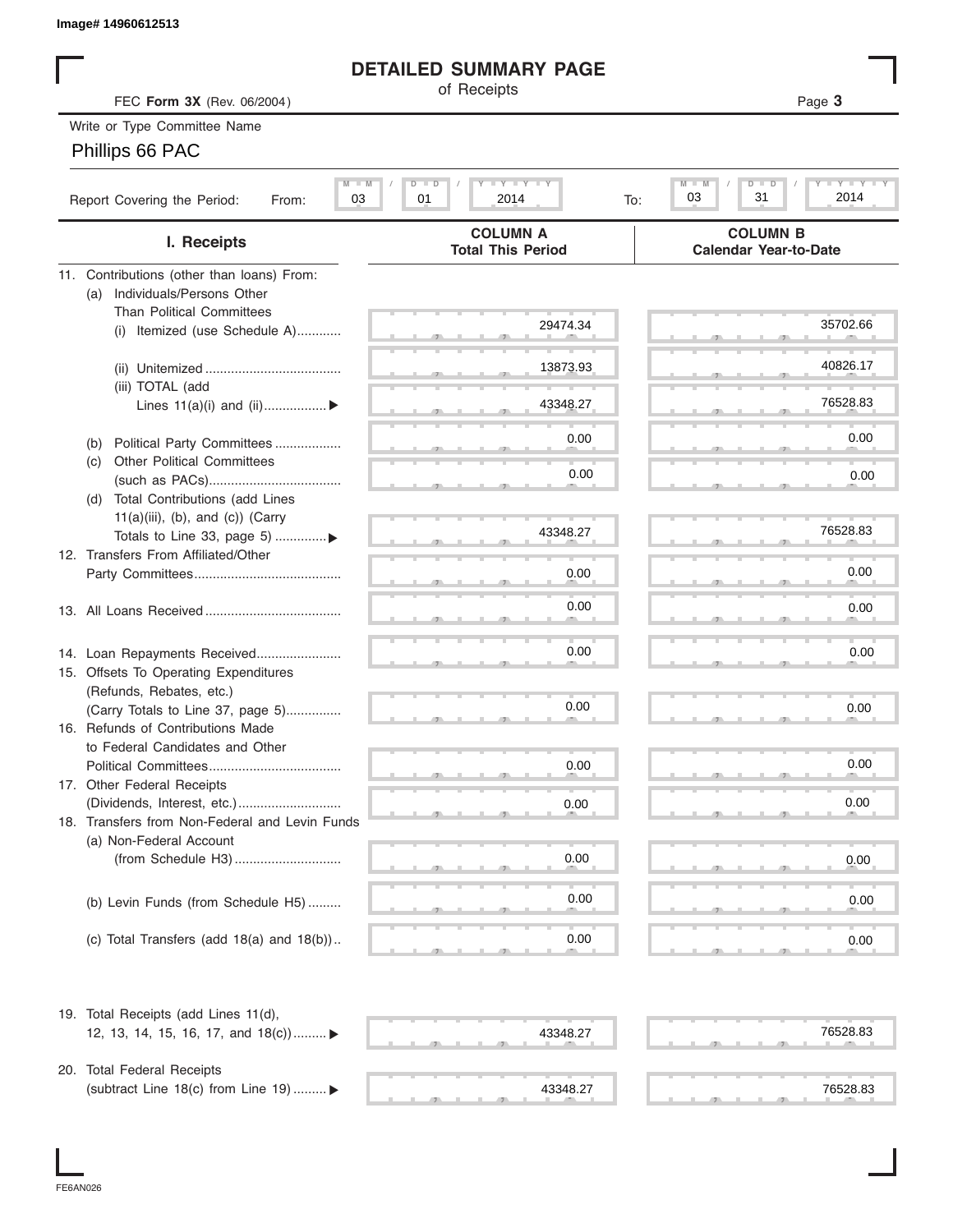#### **DETAILED SUMMARY PAGE**

|     | FEC Form 3X (Rev. 02/2003)                                           | of Disbursements         | Page 4                       |
|-----|----------------------------------------------------------------------|--------------------------|------------------------------|
|     | <b>II. Disbursements</b>                                             | <b>COLUMN A</b>          | <b>COLUMN B</b>              |
|     | 21. Operating Expenditures:                                          | <b>Total This Period</b> | <b>Calendar Year-to-Date</b> |
|     | (a) Allocated Federal/Non-Federal                                    |                          |                              |
|     | Activity (from Schedule H4)<br>Federal Share<br>(i)                  | 0.00                     | 0.00                         |
|     |                                                                      |                          |                              |
|     | Non-Federal Share<br>(ii)                                            | 0.00                     | 0.00                         |
|     | (b) Other Federal Operating                                          |                          |                              |
|     |                                                                      | 0.00                     | 0.00                         |
|     | (c) Total Operating Expenditures<br>(add 21(a)(i), (a)(ii), and (b)) | 0.00                     | 0.00                         |
|     | 22. Transfers to Affiliated/Other Party                              |                          |                              |
|     |                                                                      | 0.00                     | 0.00                         |
|     | 23. Contributions to<br>Federal Candidates/Committees                |                          |                              |
|     | and Other Political Committees                                       | 26000.00                 | 36000.00                     |
|     | 24. Independent Expenditures                                         | 0.00                     | 0.00                         |
|     | 25. Coordinated Party Expenditures                                   |                          |                              |
|     | $(2 \cup S.C. \S441a(d))$                                            | 0.00                     | 0.00                         |
|     |                                                                      |                          |                              |
|     |                                                                      | 0.00                     | 0.00                         |
|     |                                                                      |                          |                              |
|     | 28. Refunds of Contributions To:                                     | 0.00                     | 0.00                         |
| (a) | Individuals/Persons Other<br>Than Political Committees               | 0.00                     | 0.00                         |
|     |                                                                      |                          |                              |
| (b) | Political Party Committees                                           | 0.00                     | 0.00                         |
| (c) | <b>Other Political Committees</b>                                    |                          |                              |
|     |                                                                      | 0.00                     | 0.00                         |
| (d) | <b>Total Contribution Refunds</b>                                    |                          |                              |
|     | (add Lines 28(a), (b), and $(c)$ )                                   | 0.00                     | 0.00                         |
|     |                                                                      |                          |                              |
|     |                                                                      | 2501.32                  | 60206.76                     |
|     | 30. Federal Election Activity (2 U.S.C. §431(20))                    |                          |                              |
|     | (a) Allocated Federal Election Activity                              |                          |                              |
|     | (from Schedule H6)                                                   | 0.00                     | 0.00                         |
|     |                                                                      |                          |                              |
|     |                                                                      | 0.00                     | 0.00                         |
| (b) | Federal Election Activity Paid Entirely                              |                          |                              |
|     | With Federal Funds                                                   | 0.00                     | 0.00                         |
| (C) | Total Federal Election Activity (add                                 |                          |                              |
|     | Lines $30(a)(i)$ , $30(a)(ii)$ and $30(b))$                          | 0.00                     | 0.00                         |
|     | 31. Total Disbursements (add Lines 21(c), 22,                        |                          |                              |
|     | 23, 24, 25, 26, 27, 28(d), 29 and 30(c))                             | 28501.32                 | 96206.76                     |
|     |                                                                      |                          |                              |
|     | 32. Total Federal Disbursements                                      |                          |                              |
|     | (subtract Line 21(a)(ii) and Line 30(a)(ii)                          |                          |                              |
|     |                                                                      | 28501.32                 | 96206.76                     |

FE6AN026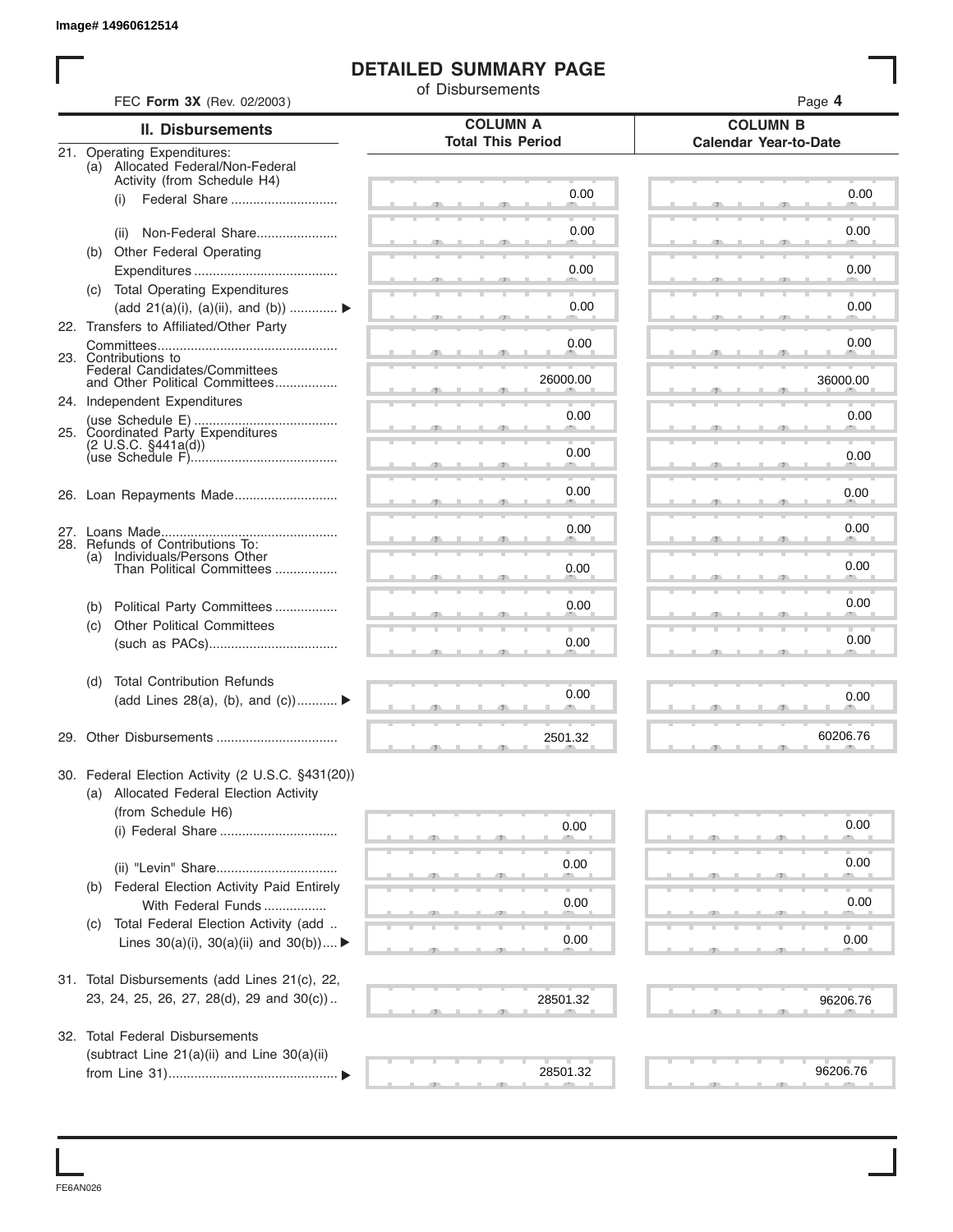#### **DETAILED SUMMARY PAGE**

| FEC Form 3X (Rev. 02/2003)                                                     | of Disbursements                            | Page 5                                          |
|--------------------------------------------------------------------------------|---------------------------------------------|-------------------------------------------------|
| III. Net Contributions/Operating Ex-<br>penditures                             | <b>COLUMN A</b><br><b>Total This Period</b> | <b>COLUMN B</b><br><b>Calendar Year-to-Date</b> |
| 33. Total Contributions (other than loans)                                     | 43348.27                                    | 76528.83                                        |
| 34. Total Contribution Refunds                                                 | 0.00                                        | 0.00                                            |
| 35. Net Contributions (other than loans)<br>(subtract Line 34 from Line 33)    | 43348.27                                    | 76528.83                                        |
| 36. Total Federal Operating Expenditures<br>(add Line 21(a)(i) and Line 21(b)) | 0.00                                        | 0.00                                            |
| 37. Offsets to Operating Expenditures                                          | 0.00                                        | 0.00                                            |
| 38. Net Operating Expenditures                                                 | 0.00                                        | 0.00                                            |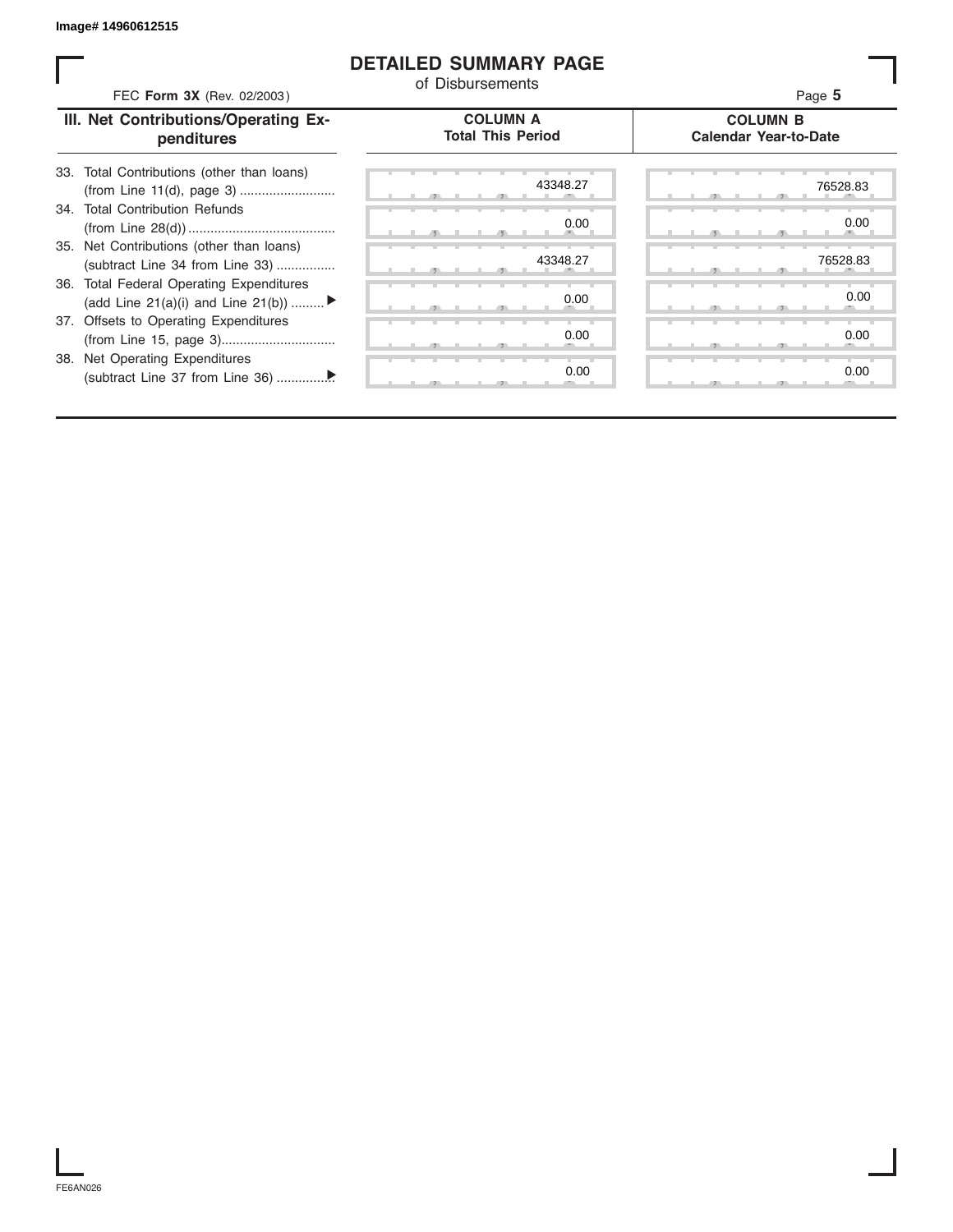FOR LINE NUMBER: PAGE 6 OF<br>(check only one)

| SCHEDULE A (FEC Form 3X)<br><b>ITEMIZED RECEIPTS</b>                                                                                                                                                                                                                                    | Use separate schedule(s)<br>for each category of the                            | FOR LINE NUMBER:<br>PAGE<br>6<br>OF<br>33<br>(check only one)<br>$X$ 11a<br>11 <sub>b</sub><br>11c<br>12 |
|-----------------------------------------------------------------------------------------------------------------------------------------------------------------------------------------------------------------------------------------------------------------------------------------|---------------------------------------------------------------------------------|----------------------------------------------------------------------------------------------------------|
|                                                                                                                                                                                                                                                                                         | <b>Detailed Summary Page</b>                                                    | 13<br>14<br>15<br>16<br>17                                                                               |
| Any information copied from such Reports and Statements may not be sold or used by any person for the purpose of soliciting contributions<br>or for commercial purposes, other than using the name and address of any political committee to solicit contributions from such committee. |                                                                                 |                                                                                                          |
| NAME OF COMMITTEE (In Full)<br>Phillips 66 PAC                                                                                                                                                                                                                                          |                                                                                 |                                                                                                          |
| Full Name (Last, First, Middle Initial)<br><b>GLENN E SIMPSON SIMPSON</b>                                                                                                                                                                                                               |                                                                                 | Date of Receipt                                                                                          |
| Mailing Address 11215 MARSEILLES LN                                                                                                                                                                                                                                                     |                                                                                 | $Y - Y - Y - Y$<br>$M - M$<br>$D$ $D$<br>$\sqrt{2}$<br>03<br>31<br>2014                                  |
| City<br><b>HOUSTON</b>                                                                                                                                                                                                                                                                  | State<br>Zip Code<br><b>TX</b><br>77082-2747                                    | <b>Transaction ID: PR44796318360</b><br>Amount of Each Receipt this Period                               |
| FEC ID number of contributing<br>federal political committee.                                                                                                                                                                                                                           | C                                                                               | 80.00                                                                                                    |
| Name of Employer<br>PHILLIPS 66<br>Receipt For:<br>Primary<br>General<br>Other (specify) $\blacktriangledown$                                                                                                                                                                           | Occupation<br>COMMERCIAL MANAGER<br>Aggregate Year-to-Date ▼<br>240.00          | P/R Deduction (\$40.00 Semi-Monthly)                                                                     |
| Full Name (Last, First, Middle Initial)<br><b>B. MICHAEL J MORRISON MORRISON</b>                                                                                                                                                                                                        | $-7$                                                                            | Date of Receipt                                                                                          |
| Mailing Address LONDON POUCH MAIL<br>PO BOX 4431                                                                                                                                                                                                                                        |                                                                                 | $M - M$<br>$D$ $D$<br>$+Y+Y$<br>03<br>31<br>2014                                                         |
| City<br><b>HOUSTON</b>                                                                                                                                                                                                                                                                  | Zip Code<br>State<br>ТX<br>77210-4431                                           | <b>Transaction ID: PR44797248360</b><br>Amount of Each Receipt this Period                               |
| FEC ID number of contributing<br>federal political committee.                                                                                                                                                                                                                           | C                                                                               | 85.00                                                                                                    |
| Name of Employer<br>PHILLIPS 66                                                                                                                                                                                                                                                         | Occupation                                                                      |                                                                                                          |
| Receipt For:<br>Primary<br>General<br>Other (specify) $\blacktriangledown$                                                                                                                                                                                                              | <b>TRADER</b><br>Aggregate Year-to-Date ▼<br>255.00                             | P/R Deduction (\$42.50 Semi-Monthly)                                                                     |
| Full Name (Last, First, Middle Initial)<br><b>MATTHEW C NELSON NELSON</b><br>С.                                                                                                                                                                                                         |                                                                                 | Date of Receipt                                                                                          |
| Mailing Address A301<br>2660 AUGUSTA DR                                                                                                                                                                                                                                                 |                                                                                 | $Y - Y - Y - Y - Y$<br>$M - M$<br>$D$ $D$<br>31<br>03<br>2014                                            |
| City<br><b>HOUSTON</b>                                                                                                                                                                                                                                                                  | Zip Code<br>State<br><b>TX</b><br>77057-5682                                    | <b>Transaction ID: PR44801038360</b><br>Amount of Each Receipt this Period                               |
| FEC ID number of contributing<br>federal political committee.                                                                                                                                                                                                                           | C                                                                               | 100.00                                                                                                   |
| Name of Employer<br>PHILLIPS 66<br>Receipt For:<br>Primary<br>General<br>Other (specify) $\blacktriangledown$                                                                                                                                                                           | Occupation<br>DWST ENGINEERING SUPERVISOR<br>Aggregate Year-to-Date ▼<br>300.00 | P/R Deduction (\$50.00 Semi-Monthly)                                                                     |
|                                                                                                                                                                                                                                                                                         |                                                                                 | 265.00                                                                                                   |
|                                                                                                                                                                                                                                                                                         |                                                                                 |                                                                                                          |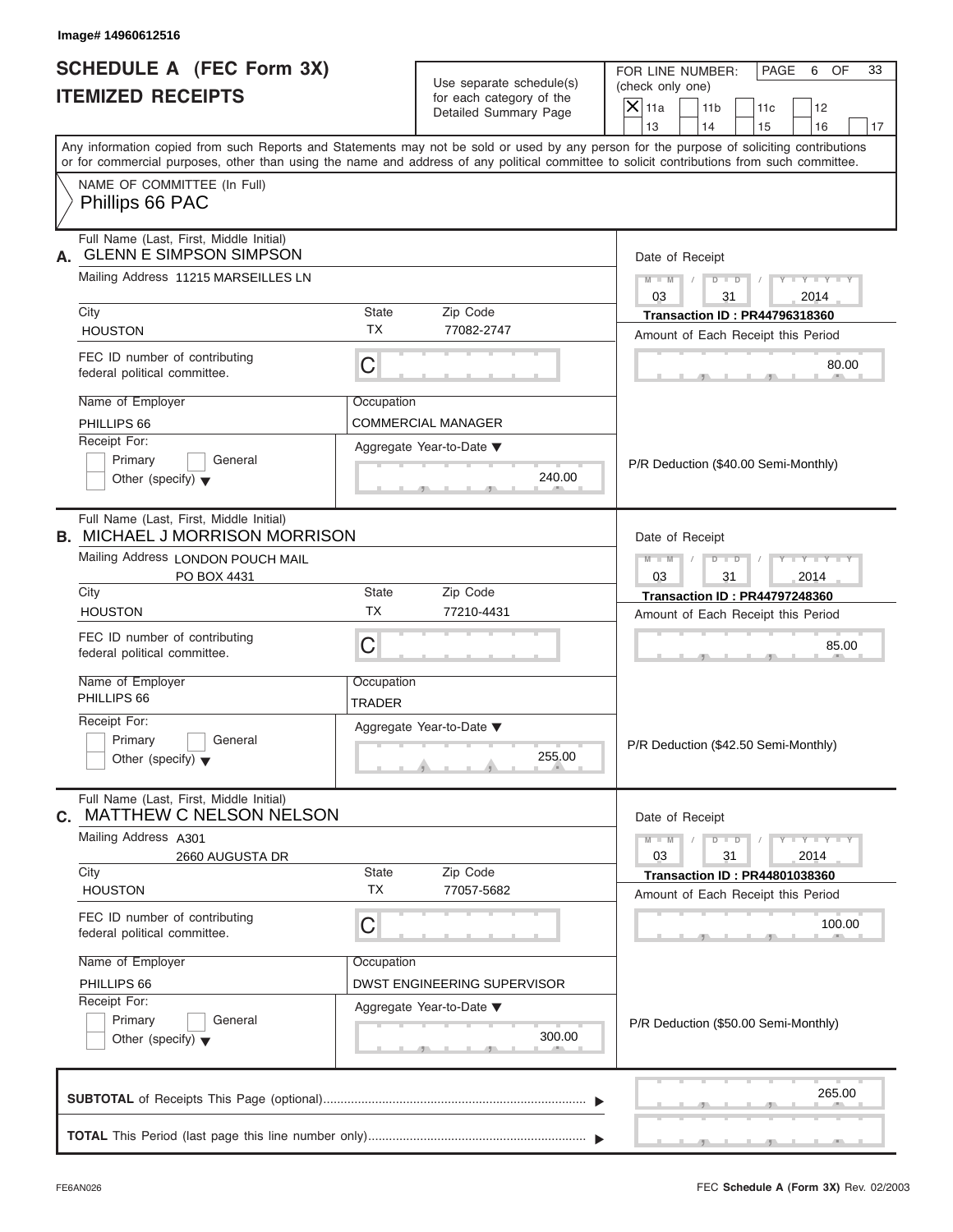FOR LINE NUMBER: PAGE 7 OF<br>(check only one)

| SCHEDULE A (FEC Form 3X)<br><b>ITEMIZED RECEIPTS</b>                                                                                       |               | Use separate schedule(s)<br>for each category of the<br>Detailed Summary Page | FOR LINE NUMBER:<br>PAGE<br>$\overline{7}$<br>OF<br>33<br>(check only one)<br>$X$ 11a<br>11 <sub>b</sub><br>11c<br>12                                                   |
|--------------------------------------------------------------------------------------------------------------------------------------------|---------------|-------------------------------------------------------------------------------|-------------------------------------------------------------------------------------------------------------------------------------------------------------------------|
|                                                                                                                                            |               |                                                                               | 13<br>14<br>15<br>16<br>17<br>Any information copied from such Reports and Statements may not be sold or used by any person for the purpose of soliciting contributions |
| or for commercial purposes, other than using the name and address of any political committee to solicit contributions from such committee. |               |                                                                               |                                                                                                                                                                         |
| NAME OF COMMITTEE (In Full)<br>Phillips 66 PAC                                                                                             |               |                                                                               |                                                                                                                                                                         |
| Full Name (Last, First, Middle Initial)<br><b>JAMES R SMITH SMITH</b><br>А.                                                                |               |                                                                               | Date of Receipt                                                                                                                                                         |
| Mailing Address 6697 HUMMINGBIRD CT                                                                                                        |               |                                                                               | $M - M$<br>$-Y - Y - Y$<br>$D$ $D$<br>$\sqrt{2}$                                                                                                                        |
| City                                                                                                                                       | <b>State</b>  | Zip Code                                                                      | 03<br>31<br>2014<br><b>Transaction ID: PR44804538360</b>                                                                                                                |
| <b>OWASSO</b>                                                                                                                              | OK            | 74055-5113                                                                    | Amount of Each Receipt this Period                                                                                                                                      |
| FEC ID number of contributing<br>federal political committee.                                                                              | C             |                                                                               | 250.00                                                                                                                                                                  |
| Name of Employer                                                                                                                           | Occupation    |                                                                               |                                                                                                                                                                         |
| PHILLIPS 66                                                                                                                                |               | <b>DWST ENGINEERING MANAGER</b>                                               |                                                                                                                                                                         |
| Receipt For:                                                                                                                               |               | Aggregate Year-to-Date ▼                                                      |                                                                                                                                                                         |
| Primary<br>General<br>Other (specify) $\blacktriangledown$                                                                                 |               | 250.00                                                                        | P/R Deduction (\$250.00 Semi-Monthly)                                                                                                                                   |
| Full Name (Last, First, Middle Initial)<br><b>B. DEBORAH G ADAMS ADAMS</b>                                                                 |               |                                                                               | Date of Receipt                                                                                                                                                         |
| Mailing Address 12507 STILL HARBOUR DR                                                                                                     |               |                                                                               | $M - M$<br>$D - D$<br>$Y - Y$<br>03<br>31<br>2014                                                                                                                       |
| City                                                                                                                                       | <b>State</b>  | Zip Code                                                                      | <b>Transaction ID: PR44804978360</b>                                                                                                                                    |
| <b>HOUSTON</b>                                                                                                                             | <b>TX</b>     | 77041-6634                                                                    | Amount of Each Receipt this Period                                                                                                                                      |
| FEC ID number of contributing<br>federal political committee.                                                                              | C             |                                                                               | 100.00                                                                                                                                                                  |
| Name of Employer                                                                                                                           | Occupation    |                                                                               |                                                                                                                                                                         |
| PHILLIPS 66                                                                                                                                |               | TRANSPORTATION MANAGER                                                        |                                                                                                                                                                         |
| Receipt For:                                                                                                                               |               | Aggregate Year-to-Date ▼                                                      |                                                                                                                                                                         |
| Primary<br>General<br>Other (specify) $\blacktriangledown$                                                                                 |               | 300.00                                                                        | P/R Deduction (\$50.00 Semi-Monthly)                                                                                                                                    |
| Full Name (Last, First, Middle Initial)<br>C. RANDAL G FRALIX FRALIX                                                                       |               |                                                                               | Date of Receipt                                                                                                                                                         |
| Mailing Address 811 TOWN COUNTRY BLVD 376                                                                                                  |               |                                                                               | $-1 - Y - 1 - Y - 1 - Y$<br>$M - M$<br>$D$ $D$<br>03<br>31<br>2014                                                                                                      |
| City                                                                                                                                       | <b>State</b>  | Zip Code                                                                      | <b>Transaction ID: PR44806148360</b>                                                                                                                                    |
| <b>HOUSTON</b>                                                                                                                             | TE.           | 77024                                                                         | Amount of Each Receipt this Period                                                                                                                                      |
| FEC ID number of contributing<br>federal political committee.                                                                              | C             |                                                                               | 150.00                                                                                                                                                                  |
| Name of Employer                                                                                                                           | Occupation    |                                                                               |                                                                                                                                                                         |
| PHILLIPS 66                                                                                                                                | SALES MANAGER |                                                                               |                                                                                                                                                                         |
| Receipt For:                                                                                                                               |               | Aggregate Year-to-Date ▼                                                      |                                                                                                                                                                         |
| Primary<br>General<br>Other (specify) $\blacktriangledown$                                                                                 |               | 450.00                                                                        | P/R Deduction (\$75.00 Semi-Monthly)                                                                                                                                    |
|                                                                                                                                            |               |                                                                               | 500.00                                                                                                                                                                  |
|                                                                                                                                            |               |                                                                               | <u> Latin (f. 1888).</u>                                                                                                                                                |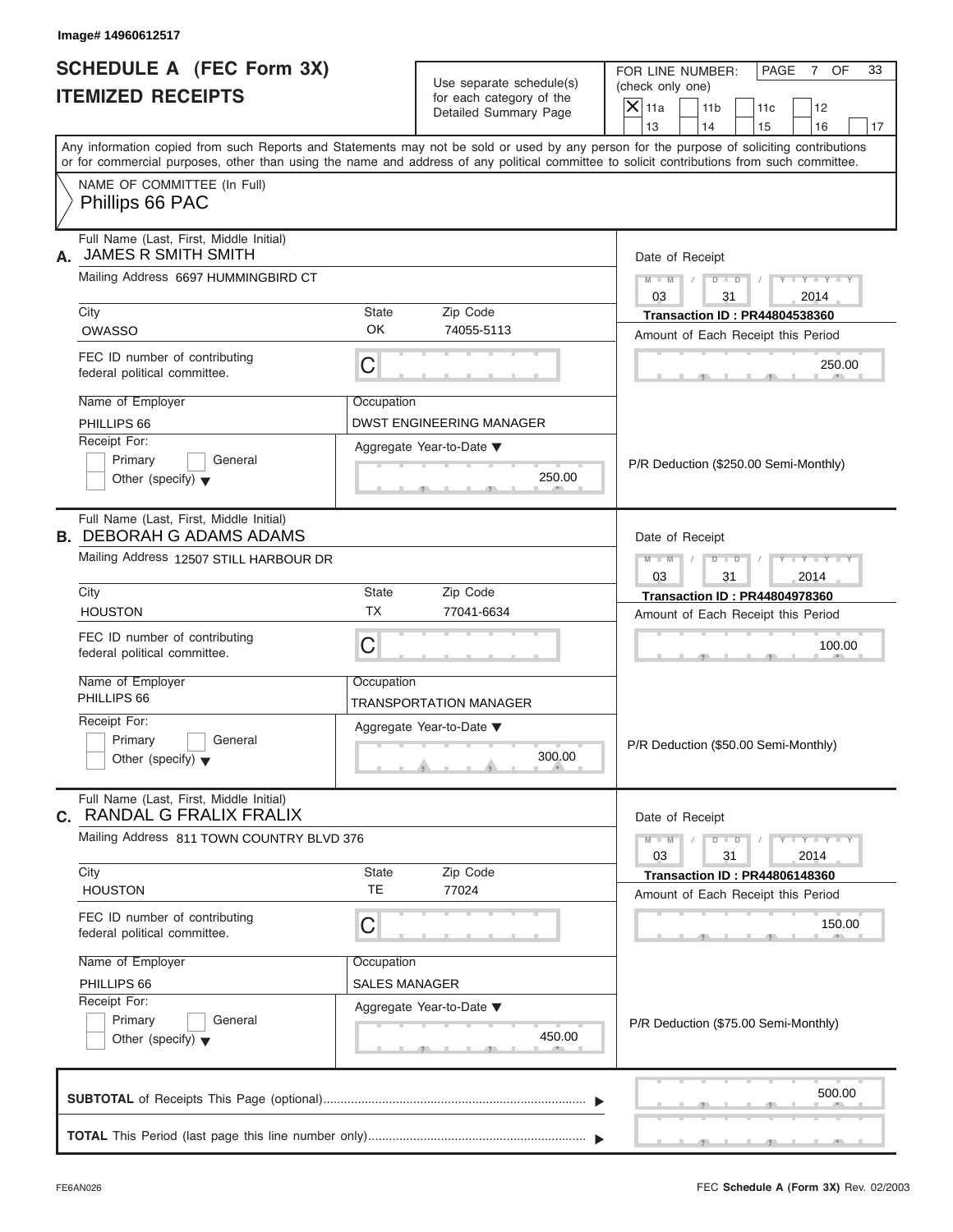FOR LINE NUMBER: PAGE 8 OF<br>(check only one)

| SCHEDULE A (FEC Form 3X)<br><b>ITEMIZED RECEIPTS</b>                                                                                                                                                                                                                                    | Use separate schedule(s)<br>for each category of the<br><b>Detailed Summary Page</b> | FOR LINE NUMBER:<br>PAGE<br>8<br>OF<br>33<br>(check only one)<br>$X$ 11a<br>11 <sub>b</sub><br>11c<br>12 |
|-----------------------------------------------------------------------------------------------------------------------------------------------------------------------------------------------------------------------------------------------------------------------------------------|--------------------------------------------------------------------------------------|----------------------------------------------------------------------------------------------------------|
|                                                                                                                                                                                                                                                                                         |                                                                                      | 13<br>14<br>15<br>16<br>17                                                                               |
| Any information copied from such Reports and Statements may not be sold or used by any person for the purpose of soliciting contributions<br>or for commercial purposes, other than using the name and address of any political committee to solicit contributions from such committee. |                                                                                      |                                                                                                          |
| NAME OF COMMITTEE (In Full)<br>Phillips 66 PAC                                                                                                                                                                                                                                          |                                                                                      |                                                                                                          |
| Full Name (Last, First, Middle Initial)<br>AUDREY L MILLER MILLER                                                                                                                                                                                                                       |                                                                                      | Date of Receipt                                                                                          |
| Mailing Address 14022 BARNHART BLVD                                                                                                                                                                                                                                                     |                                                                                      | $Y - Y - Y - Y$<br>$M - M$ /<br>$D$ $D$<br>03<br>31<br>2014                                              |
| City<br><b>HOUSTON</b>                                                                                                                                                                                                                                                                  | Zip Code<br>State<br><b>TX</b><br>77077-1920                                         | <b>Transaction ID: PR44806708360</b><br>Amount of Each Receipt this Period                               |
| FEC ID number of contributing<br>federal political committee.                                                                                                                                                                                                                           | C                                                                                    | 100.00                                                                                                   |
| Name of Employer<br>PHILLIPS 66<br>Receipt For:                                                                                                                                                                                                                                         | Occupation<br>TAX MANAGER                                                            |                                                                                                          |
| Primary<br>General<br>Other (specify) $\blacktriangledown$                                                                                                                                                                                                                              | Aggregate Year-to-Date ▼<br>300.00<br>$-7$                                           | P/R Deduction (\$50.00 Semi-Monthly)                                                                     |
| Full Name (Last, First, Middle Initial)<br><b>B. SAMIR I UTHMAN UTHMAN</b>                                                                                                                                                                                                              |                                                                                      | Date of Receipt                                                                                          |
| Mailing Address 715 DIAMOND LEAF LN                                                                                                                                                                                                                                                     |                                                                                      | $M - M$<br>$D$ $D$<br>$+Y+Y$<br>03<br>31<br>2014                                                         |
| City<br><b>HOUSTON</b>                                                                                                                                                                                                                                                                  | Zip Code<br>State<br>ТX<br>77079-3702                                                | <b>Transaction ID: PR44807718360</b>                                                                     |
| FEC ID number of contributing<br>federal political committee.                                                                                                                                                                                                                           | C                                                                                    | Amount of Each Receipt this Period<br>83.34                                                              |
| Name of Employer<br>PHILLIPS 66                                                                                                                                                                                                                                                         | Occupation<br><b>FINANCE MANAGER</b>                                                 |                                                                                                          |
| Receipt For:<br>Primary<br>General<br>Other (specify) $\blacktriangledown$                                                                                                                                                                                                              | Aggregate Year-to-Date ▼<br>250.02                                                   | P/R Deduction (\$41.67 Semi-Monthly)                                                                     |
| Full Name (Last, First, Middle Initial)<br>C. BRIAN S COORDSEN COORDSEN                                                                                                                                                                                                                 |                                                                                      | Date of Receipt                                                                                          |
| Mailing Address 6225 SAWGRASS PL                                                                                                                                                                                                                                                        |                                                                                      | $Y - Y - Y - Y - Y$<br>$M - M$<br>$D$ $D$<br>31<br>03<br>2014                                            |
| City<br><b>BARTLESVILLE</b>                                                                                                                                                                                                                                                             | Zip Code<br>State<br>OK<br>74006-2947                                                | <b>Transaction ID: PR44809658360</b><br>Amount of Each Receipt this Period                               |
| FEC ID number of contributing<br>federal political committee.                                                                                                                                                                                                                           | C                                                                                    | 80.00                                                                                                    |
| Name of Employer<br>PHILLIPS 66<br>Receipt For:                                                                                                                                                                                                                                         | Occupation<br><b>ACCOUNTING SUPERVISOR</b><br>Aggregate Year-to-Date ▼               |                                                                                                          |
| Primary<br>General<br>Other (specify) $\blacktriangledown$                                                                                                                                                                                                                              | 240.00                                                                               | P/R Deduction (\$40.00 Semi-Monthly)                                                                     |
|                                                                                                                                                                                                                                                                                         |                                                                                      | 263.34                                                                                                   |
|                                                                                                                                                                                                                                                                                         |                                                                                      |                                                                                                          |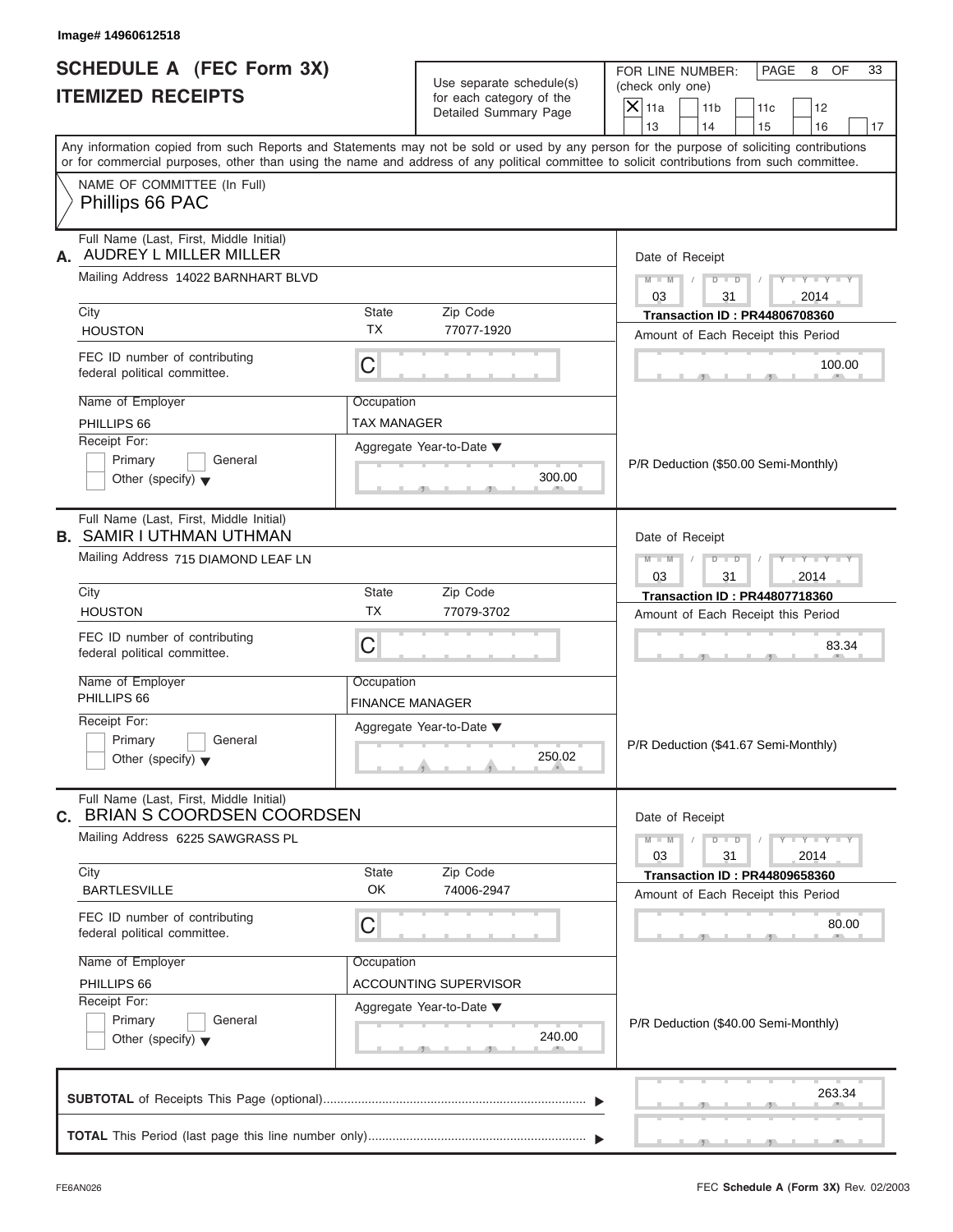FOR LINE NUMBER: PAGE 9 OF<br>(check only one)

| SCHEDULE A (FEC Form 3X)<br><b>ITEMIZED RECEIPTS</b>                                                                                                                                                                                                                                    |                       | Use separate schedule(s)<br>for each category of the<br>Detailed Summary Page                                         | FOR LINE NUMBER:<br>PAGE<br>9<br>OF<br>33<br>(check only one)<br>$\mathsf{X}$ 11a<br>11 <sub>b</sub><br>12<br>11c |
|-----------------------------------------------------------------------------------------------------------------------------------------------------------------------------------------------------------------------------------------------------------------------------------------|-----------------------|-----------------------------------------------------------------------------------------------------------------------|-------------------------------------------------------------------------------------------------------------------|
|                                                                                                                                                                                                                                                                                         |                       |                                                                                                                       | 13<br>14<br>15<br>16<br>17                                                                                        |
| Any information copied from such Reports and Statements may not be sold or used by any person for the purpose of soliciting contributions<br>or for commercial purposes, other than using the name and address of any political committee to solicit contributions from such committee. |                       |                                                                                                                       |                                                                                                                   |
| NAME OF COMMITTEE (In Full)<br>Phillips 66 PAC                                                                                                                                                                                                                                          |                       |                                                                                                                       |                                                                                                                   |
| Full Name (Last, First, Middle Initial)<br><b>GERALD A KNOYLE KNOYLE</b><br>А.                                                                                                                                                                                                          |                       |                                                                                                                       | Date of Receipt                                                                                                   |
| Mailing Address 5945 E BLUE SAGE RD<br>City                                                                                                                                                                                                                                             | State                 | Zip Code                                                                                                              | $M - M$<br>$D$ $D$<br>$Y = Y$<br>03<br>31<br>2014                                                                 |
| <b>LAKE CHARLES</b>                                                                                                                                                                                                                                                                     | LA                    | 70605-0295                                                                                                            | <b>Transaction ID: PR44811228360</b><br>Amount of Each Receipt this Period                                        |
| FEC ID number of contributing<br>federal political committee.                                                                                                                                                                                                                           | $\mathsf C$           |                                                                                                                       | 250.00                                                                                                            |
| Name of Employer<br>PHILLIPS 66                                                                                                                                                                                                                                                         | Occupation            | <b>DWST OPERATIONS MANAGER</b>                                                                                        |                                                                                                                   |
| Receipt For:<br>Primary<br>General<br>Other (specify) $\blacktriangledown$                                                                                                                                                                                                              |                       | Aggregate Year-to-Date ▼<br>250.00<br>$-9$                                                                            | P/R Deduction (\$250.00 Semi-Monthly)                                                                             |
| Full Name (Last, First, Middle Initial)<br><b>B. JAMES T SHEPARD SHEPARD</b>                                                                                                                                                                                                            |                       |                                                                                                                       | Date of Receipt                                                                                                   |
| Mailing Address 2300 DONNER AVE                                                                                                                                                                                                                                                         |                       |                                                                                                                       | $M - M$<br>$D - D$<br>$Y - Y - I$<br>03<br>2014<br>31                                                             |
| City                                                                                                                                                                                                                                                                                    | <b>State</b>          | Zip Code                                                                                                              | <b>Transaction ID: PR44811238360</b>                                                                              |
| PONCA CITY                                                                                                                                                                                                                                                                              | OK                    | 74604-2809                                                                                                            | Amount of Each Receipt this Period                                                                                |
| FEC ID number of contributing<br>federal political committee.                                                                                                                                                                                                                           | C                     |                                                                                                                       | 240.00                                                                                                            |
| Name of Employer<br>PHILLIPS 66                                                                                                                                                                                                                                                         | Occupation            |                                                                                                                       |                                                                                                                   |
| Receipt For:                                                                                                                                                                                                                                                                            |                       | IS SECURITY ADVISOR                                                                                                   |                                                                                                                   |
| Primary<br>General<br>Other (specify) $\blacktriangledown$                                                                                                                                                                                                                              |                       | Aggregate Year-to-Date ▼<br>240.00<br>$\overline{\mathbf{y}}$ and $\overline{\mathbf{y}}$ and $\overline{\mathbf{y}}$ | P/R Deduction (\$240.00 Semi-Monthly)                                                                             |
| Full Name (Last, First, Middle Initial)<br>C. JOHN E BOYLE BOYLE                                                                                                                                                                                                                        |                       |                                                                                                                       | Date of Receipt                                                                                                   |
| Mailing Address PO BOX 131447                                                                                                                                                                                                                                                           |                       |                                                                                                                       | $M - M$<br>$D$ $D$<br>$-1 - Y - 1 - Y - 1$<br>03<br>31<br>2014                                                    |
| City<br>THE WOODLANDS                                                                                                                                                                                                                                                                   | State<br>ТX           | Zip Code<br>77393-1447                                                                                                | <b>Transaction ID: PR44818998360</b>                                                                              |
| FEC ID number of contributing<br>federal political committee.                                                                                                                                                                                                                           | C                     |                                                                                                                       | Amount of Each Receipt this Period<br>300.00                                                                      |
| Name of Employer                                                                                                                                                                                                                                                                        | Occupation            |                                                                                                                       |                                                                                                                   |
| PHILLIPS 66                                                                                                                                                                                                                                                                             | <b>AVIATION PILOT</b> |                                                                                                                       |                                                                                                                   |
| Receipt For:<br>Primary<br>General<br>Other (specify) $\blacktriangledown$                                                                                                                                                                                                              |                       | Aggregate Year-to-Date ▼<br>900.00                                                                                    | P/R Deduction (\$150.00 Semi-Monthly)                                                                             |
|                                                                                                                                                                                                                                                                                         |                       |                                                                                                                       | 790.00                                                                                                            |
|                                                                                                                                                                                                                                                                                         |                       |                                                                                                                       |                                                                                                                   |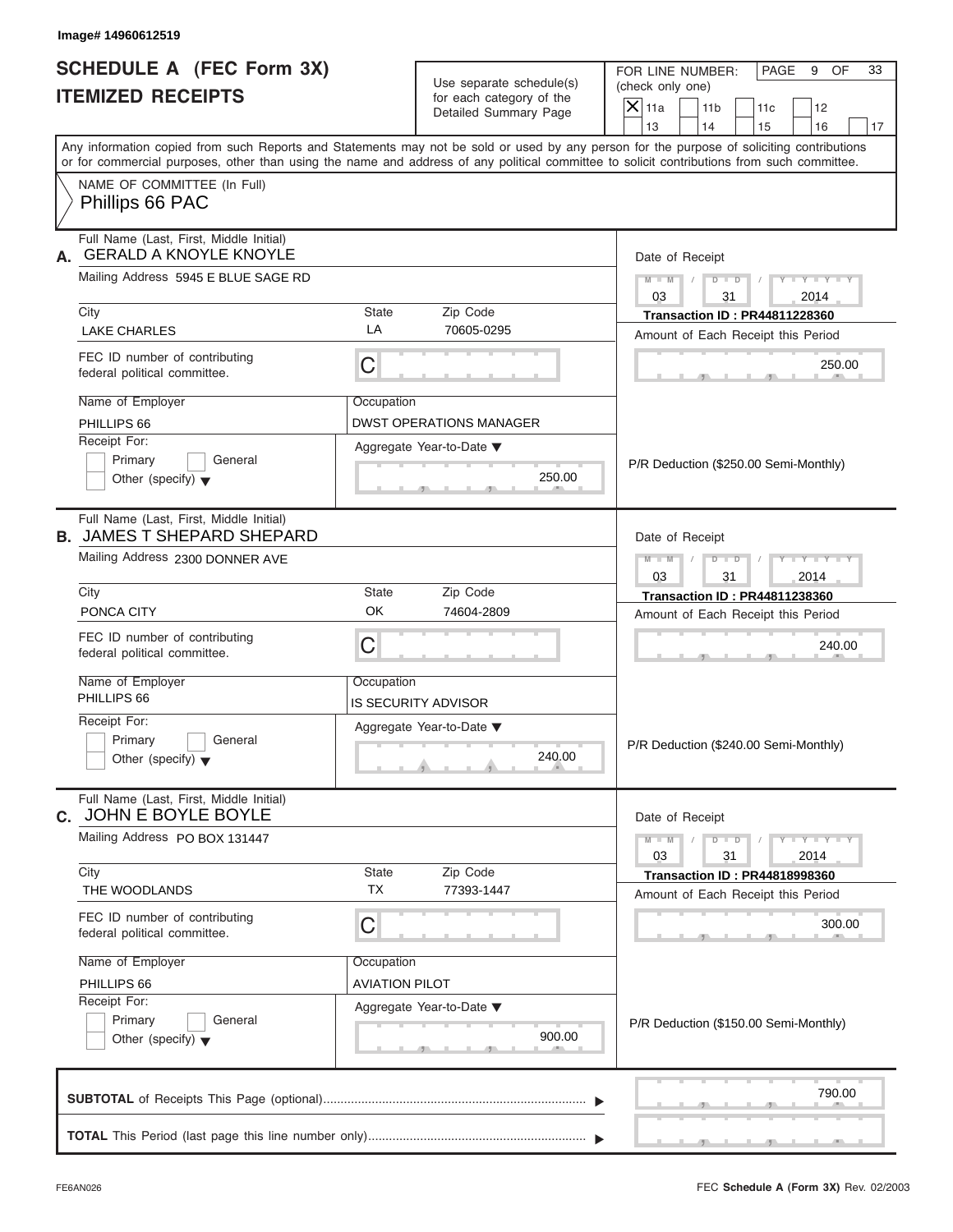| <b>ITEMIZED RECEIPTS</b><br>for each category of the<br>Detailed Summary Page<br>NAME OF COMMITTEE (In Full)<br>Phillips 66 PAC<br>Full Name (Last, First, Middle Initial)<br>RAYMOND ARD PRESLEY PRESLEY, JR<br>Mailing Address 2202 EAST REATA<br>State<br>Zip Code<br>City<br><b>TX</b><br>77536-4964<br><b>DEER PARK</b><br>FEC ID number of contributing<br>C<br>federal political committee.<br>Name of Employer<br>Occupation<br>PHILLIPS 66<br><b>COMMERCIAL SUPERVISOR</b><br>Receipt For:<br>Aggregate Year-to-Date ▼<br>Primary<br>General<br>250.02<br>Other (specify) $\blacktriangledown$<br>Full Name (Last, First, Middle Initial)<br>Mailing Address 7135 BRISTOL RIDGE<br>City<br>State<br>Zip Code<br><b>TX</b><br><b>HOUSTON</b><br>77095-2782<br>FEC ID number of contributing<br>C<br>federal political committee.<br>Name of Employer<br>Occupation<br>PHILLIPS 66<br>PROCUREMENT SUPERVISOR<br>Receipt For:<br>Aggregate Year-to-Date ▼<br>Primary<br>General<br>240.00<br>Other (specify) $\blacktriangledown$<br>Full Name (Last, First, Middle Initial) | $X$ 11a<br>11 <sub>b</sub><br>11c<br>12<br>13<br>14<br>15<br>16<br>17<br>Date of Receipt<br>$M = M \begin{bmatrix} I & D \end{bmatrix} \begin{bmatrix} I & I \end{bmatrix}$<br>$Y - Y - Y - Y - Y$<br>03<br>31<br>2014<br><b>Transaction ID: PR44819578360</b><br>Amount of Each Receipt this Period<br>83.34<br>P/R Deduction (\$41.67 Semi-Monthly)<br>Date of Receipt<br>$Y - Y - Y - Y - Y$<br>$M$ $M$ $I$<br>$D \cup D$<br>$\Box$<br>03<br>31<br>2014<br><b>Transaction ID: PR44825868360</b><br>Amount of Each Receipt this Period<br>80.00 |
|------------------------------------------------------------------------------------------------------------------------------------------------------------------------------------------------------------------------------------------------------------------------------------------------------------------------------------------------------------------------------------------------------------------------------------------------------------------------------------------------------------------------------------------------------------------------------------------------------------------------------------------------------------------------------------------------------------------------------------------------------------------------------------------------------------------------------------------------------------------------------------------------------------------------------------------------------------------------------------------------------------------------------------------------------------------------------------|---------------------------------------------------------------------------------------------------------------------------------------------------------------------------------------------------------------------------------------------------------------------------------------------------------------------------------------------------------------------------------------------------------------------------------------------------------------------------------------------------------------------------------------------------|
| Any information copied from such Reports and Statements may not be sold or used by any person for the purpose of soliciting contributions<br>or for commercial purposes, other than using the name and address of any political committee to solicit contributions from such committee.                                                                                                                                                                                                                                                                                                                                                                                                                                                                                                                                                                                                                                                                                                                                                                                            |                                                                                                                                                                                                                                                                                                                                                                                                                                                                                                                                                   |
| А.<br><b>B. ALAN BRENT ROACH ROACH</b>                                                                                                                                                                                                                                                                                                                                                                                                                                                                                                                                                                                                                                                                                                                                                                                                                                                                                                                                                                                                                                             |                                                                                                                                                                                                                                                                                                                                                                                                                                                                                                                                                   |
|                                                                                                                                                                                                                                                                                                                                                                                                                                                                                                                                                                                                                                                                                                                                                                                                                                                                                                                                                                                                                                                                                    |                                                                                                                                                                                                                                                                                                                                                                                                                                                                                                                                                   |
|                                                                                                                                                                                                                                                                                                                                                                                                                                                                                                                                                                                                                                                                                                                                                                                                                                                                                                                                                                                                                                                                                    |                                                                                                                                                                                                                                                                                                                                                                                                                                                                                                                                                   |
|                                                                                                                                                                                                                                                                                                                                                                                                                                                                                                                                                                                                                                                                                                                                                                                                                                                                                                                                                                                                                                                                                    |                                                                                                                                                                                                                                                                                                                                                                                                                                                                                                                                                   |
|                                                                                                                                                                                                                                                                                                                                                                                                                                                                                                                                                                                                                                                                                                                                                                                                                                                                                                                                                                                                                                                                                    |                                                                                                                                                                                                                                                                                                                                                                                                                                                                                                                                                   |
|                                                                                                                                                                                                                                                                                                                                                                                                                                                                                                                                                                                                                                                                                                                                                                                                                                                                                                                                                                                                                                                                                    |                                                                                                                                                                                                                                                                                                                                                                                                                                                                                                                                                   |
|                                                                                                                                                                                                                                                                                                                                                                                                                                                                                                                                                                                                                                                                                                                                                                                                                                                                                                                                                                                                                                                                                    |                                                                                                                                                                                                                                                                                                                                                                                                                                                                                                                                                   |
|                                                                                                                                                                                                                                                                                                                                                                                                                                                                                                                                                                                                                                                                                                                                                                                                                                                                                                                                                                                                                                                                                    |                                                                                                                                                                                                                                                                                                                                                                                                                                                                                                                                                   |
|                                                                                                                                                                                                                                                                                                                                                                                                                                                                                                                                                                                                                                                                                                                                                                                                                                                                                                                                                                                                                                                                                    |                                                                                                                                                                                                                                                                                                                                                                                                                                                                                                                                                   |
|                                                                                                                                                                                                                                                                                                                                                                                                                                                                                                                                                                                                                                                                                                                                                                                                                                                                                                                                                                                                                                                                                    |                                                                                                                                                                                                                                                                                                                                                                                                                                                                                                                                                   |
|                                                                                                                                                                                                                                                                                                                                                                                                                                                                                                                                                                                                                                                                                                                                                                                                                                                                                                                                                                                                                                                                                    |                                                                                                                                                                                                                                                                                                                                                                                                                                                                                                                                                   |
|                                                                                                                                                                                                                                                                                                                                                                                                                                                                                                                                                                                                                                                                                                                                                                                                                                                                                                                                                                                                                                                                                    |                                                                                                                                                                                                                                                                                                                                                                                                                                                                                                                                                   |
|                                                                                                                                                                                                                                                                                                                                                                                                                                                                                                                                                                                                                                                                                                                                                                                                                                                                                                                                                                                                                                                                                    |                                                                                                                                                                                                                                                                                                                                                                                                                                                                                                                                                   |
|                                                                                                                                                                                                                                                                                                                                                                                                                                                                                                                                                                                                                                                                                                                                                                                                                                                                                                                                                                                                                                                                                    |                                                                                                                                                                                                                                                                                                                                                                                                                                                                                                                                                   |
|                                                                                                                                                                                                                                                                                                                                                                                                                                                                                                                                                                                                                                                                                                                                                                                                                                                                                                                                                                                                                                                                                    |                                                                                                                                                                                                                                                                                                                                                                                                                                                                                                                                                   |
|                                                                                                                                                                                                                                                                                                                                                                                                                                                                                                                                                                                                                                                                                                                                                                                                                                                                                                                                                                                                                                                                                    |                                                                                                                                                                                                                                                                                                                                                                                                                                                                                                                                                   |
|                                                                                                                                                                                                                                                                                                                                                                                                                                                                                                                                                                                                                                                                                                                                                                                                                                                                                                                                                                                                                                                                                    |                                                                                                                                                                                                                                                                                                                                                                                                                                                                                                                                                   |
|                                                                                                                                                                                                                                                                                                                                                                                                                                                                                                                                                                                                                                                                                                                                                                                                                                                                                                                                                                                                                                                                                    |                                                                                                                                                                                                                                                                                                                                                                                                                                                                                                                                                   |
|                                                                                                                                                                                                                                                                                                                                                                                                                                                                                                                                                                                                                                                                                                                                                                                                                                                                                                                                                                                                                                                                                    |                                                                                                                                                                                                                                                                                                                                                                                                                                                                                                                                                   |
|                                                                                                                                                                                                                                                                                                                                                                                                                                                                                                                                                                                                                                                                                                                                                                                                                                                                                                                                                                                                                                                                                    |                                                                                                                                                                                                                                                                                                                                                                                                                                                                                                                                                   |
|                                                                                                                                                                                                                                                                                                                                                                                                                                                                                                                                                                                                                                                                                                                                                                                                                                                                                                                                                                                                                                                                                    |                                                                                                                                                                                                                                                                                                                                                                                                                                                                                                                                                   |
|                                                                                                                                                                                                                                                                                                                                                                                                                                                                                                                                                                                                                                                                                                                                                                                                                                                                                                                                                                                                                                                                                    |                                                                                                                                                                                                                                                                                                                                                                                                                                                                                                                                                   |
|                                                                                                                                                                                                                                                                                                                                                                                                                                                                                                                                                                                                                                                                                                                                                                                                                                                                                                                                                                                                                                                                                    | P/R Deduction (\$40.00 Semi-Monthly)                                                                                                                                                                                                                                                                                                                                                                                                                                                                                                              |
| C. ANN MARIE OGLESBY OGLESBY                                                                                                                                                                                                                                                                                                                                                                                                                                                                                                                                                                                                                                                                                                                                                                                                                                                                                                                                                                                                                                                       | Date of Receipt                                                                                                                                                                                                                                                                                                                                                                                                                                                                                                                                   |
| Mailing Address 27011 BOATERS CROSSING                                                                                                                                                                                                                                                                                                                                                                                                                                                                                                                                                                                                                                                                                                                                                                                                                                                                                                                                                                                                                                             | $M - M$<br>$Y - Y - Y - Y - I$<br>$D$ $D$                                                                                                                                                                                                                                                                                                                                                                                                                                                                                                         |
|                                                                                                                                                                                                                                                                                                                                                                                                                                                                                                                                                                                                                                                                                                                                                                                                                                                                                                                                                                                                                                                                                    | 03<br>31<br>2014                                                                                                                                                                                                                                                                                                                                                                                                                                                                                                                                  |
| City<br>State<br>Zip Code<br><b>TX</b><br><b>KATY</b><br>77493-2347                                                                                                                                                                                                                                                                                                                                                                                                                                                                                                                                                                                                                                                                                                                                                                                                                                                                                                                                                                                                                | <b>Transaction ID: PR44829858360</b>                                                                                                                                                                                                                                                                                                                                                                                                                                                                                                              |
|                                                                                                                                                                                                                                                                                                                                                                                                                                                                                                                                                                                                                                                                                                                                                                                                                                                                                                                                                                                                                                                                                    | Amount of Each Receipt this Period                                                                                                                                                                                                                                                                                                                                                                                                                                                                                                                |
| FEC ID number of contributing<br>С<br>federal political committee.                                                                                                                                                                                                                                                                                                                                                                                                                                                                                                                                                                                                                                                                                                                                                                                                                                                                                                                                                                                                                 | 400.00                                                                                                                                                                                                                                                                                                                                                                                                                                                                                                                                            |
| Name of Employer<br>Occupation                                                                                                                                                                                                                                                                                                                                                                                                                                                                                                                                                                                                                                                                                                                                                                                                                                                                                                                                                                                                                                                     |                                                                                                                                                                                                                                                                                                                                                                                                                                                                                                                                                   |
| PHILLIPS 66<br><b>MARKETING MANAGER</b>                                                                                                                                                                                                                                                                                                                                                                                                                                                                                                                                                                                                                                                                                                                                                                                                                                                                                                                                                                                                                                            |                                                                                                                                                                                                                                                                                                                                                                                                                                                                                                                                                   |
| Receipt For:<br>Aggregate Year-to-Date ▼                                                                                                                                                                                                                                                                                                                                                                                                                                                                                                                                                                                                                                                                                                                                                                                                                                                                                                                                                                                                                                           |                                                                                                                                                                                                                                                                                                                                                                                                                                                                                                                                                   |
| Primary<br>General<br>1200.00<br>Other (specify) $\blacktriangledown$                                                                                                                                                                                                                                                                                                                                                                                                                                                                                                                                                                                                                                                                                                                                                                                                                                                                                                                                                                                                              | P/R Deduction (\$200.00 Semi-Monthly)                                                                                                                                                                                                                                                                                                                                                                                                                                                                                                             |
|                                                                                                                                                                                                                                                                                                                                                                                                                                                                                                                                                                                                                                                                                                                                                                                                                                                                                                                                                                                                                                                                                    | 563.34                                                                                                                                                                                                                                                                                                                                                                                                                                                                                                                                            |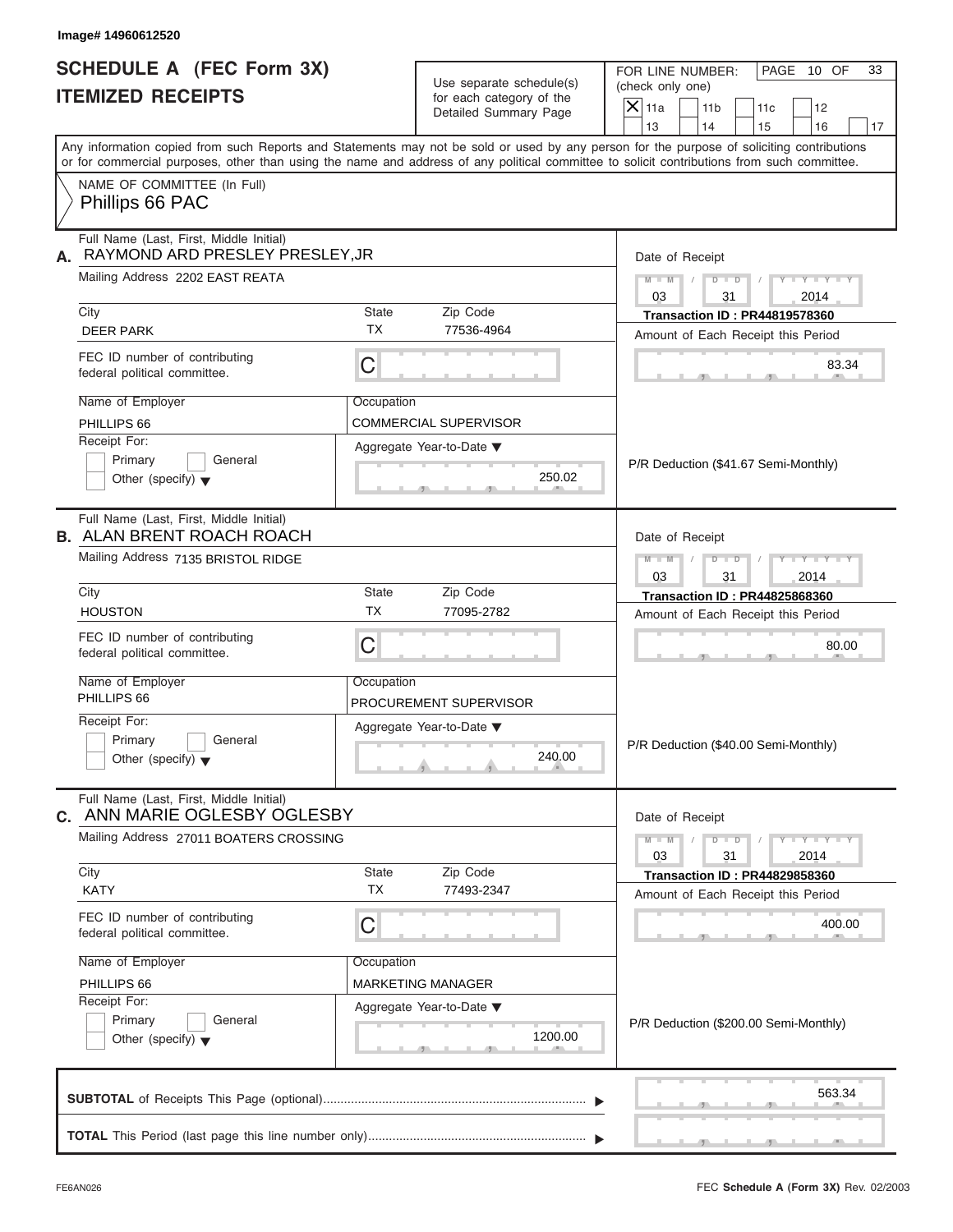| <b>SCHEDULE A (FEC Form 3X)</b><br><b>ITEMIZED RECEIPTS</b>                   |                    | Use separate schedule(s)                          | FOR LINE NUMBER:<br>PAGE 11 OF<br>33<br>(check only one)                                                                                                                                                                                                                                |  |
|-------------------------------------------------------------------------------|--------------------|---------------------------------------------------|-----------------------------------------------------------------------------------------------------------------------------------------------------------------------------------------------------------------------------------------------------------------------------------------|--|
|                                                                               |                    | for each category of the<br>Detailed Summary Page | $X$ 11a<br>11 <sub>b</sub><br>11c<br>12<br>13<br>14<br>15<br>16                                                                                                                                                                                                                         |  |
|                                                                               |                    |                                                   | Any information copied from such Reports and Statements may not be sold or used by any person for the purpose of soliciting contributions<br>or for commercial purposes, other than using the name and address of any political committee to solicit contributions from such committee. |  |
| NAME OF COMMITTEE (In Full)<br>Phillips 66 PAC                                |                    |                                                   |                                                                                                                                                                                                                                                                                         |  |
| Full Name (Last, First, Middle Initial)<br>FRANK C EYMARD EYMARD<br>А.        |                    |                                                   | Date of Receipt                                                                                                                                                                                                                                                                         |  |
| Mailing Address 10022 TOUHY LAKE DR                                           |                    |                                                   | $D$ $D$<br>$Y - Y - Y - Y - Y$<br>$M - M$<br>$\sqrt{ }$<br>03<br>31<br>2014                                                                                                                                                                                                             |  |
| City                                                                          | State              | Zip Code                                          | <b>Transaction ID: PR44837588360</b>                                                                                                                                                                                                                                                    |  |
| <b>KATY</b>                                                                   | <b>TX</b>          | 77494-8580                                        | Amount of Each Receipt this Period                                                                                                                                                                                                                                                      |  |
| FEC ID number of contributing<br>federal political committee.                 | C                  |                                                   | 83.50                                                                                                                                                                                                                                                                                   |  |
| Name of Employer                                                              | Occupation         |                                                   |                                                                                                                                                                                                                                                                                         |  |
| PHILLIPS 66                                                                   |                    | <b>MANAGING COUNSEL</b>                           |                                                                                                                                                                                                                                                                                         |  |
| Receipt For:                                                                  |                    | Aggregate Year-to-Date ▼                          |                                                                                                                                                                                                                                                                                         |  |
| Primary<br>General<br>Other (specify) $\blacktriangledown$                    |                    | 250.50                                            | P/R Deduction (\$41.75 Semi-Monthly)                                                                                                                                                                                                                                                    |  |
| Full Name (Last, First, Middle Initial)<br><b>B. JOHN ROSSETTIE ROSSETTIE</b> |                    |                                                   | Date of Receipt                                                                                                                                                                                                                                                                         |  |
| Mailing Address 5447 TILBURY DR                                               |                    |                                                   | $M - M$<br>$D - I - D$<br>Y T Y T Y T<br>03<br>31<br>2014                                                                                                                                                                                                                               |  |
| City                                                                          | State              | Zip Code                                          | <b>Transaction ID: PR44837908360</b>                                                                                                                                                                                                                                                    |  |
| <b>HOUSTON</b>                                                                | <b>TX</b>          | 77056-2015                                        | Amount of Each Receipt this Period                                                                                                                                                                                                                                                      |  |
| FEC ID number of contributing<br>federal political committee.                 | $\mathsf C$        |                                                   | 500.00                                                                                                                                                                                                                                                                                  |  |
| Name of Employer<br>PHILLIPS 66                                               | Occupation         | HR GENERAL MANAGER                                |                                                                                                                                                                                                                                                                                         |  |
| Receipt For:                                                                  |                    | Aggregate Year-to-Date ▼                          |                                                                                                                                                                                                                                                                                         |  |
| Primary<br>General<br>Other (specify) $\blacktriangledown$                    |                    | 500.00                                            | P/R Deduction (\$500.00 Semi-Monthly)                                                                                                                                                                                                                                                   |  |
| Full Name (Last, First, Middle Initial)<br>STEPHEN T SAFLIN SAFLIN<br>C.      |                    |                                                   | Date of Receipt                                                                                                                                                                                                                                                                         |  |
| Mailing Address 11687 CANYON CT<br><b>CANYON CROSSINGS</b>                    |                    |                                                   | $M - M$<br>$D$ $\Box$ $D$<br>$Y - Y - Y - Y - Y$<br>03<br>31<br>2014                                                                                                                                                                                                                    |  |
| City<br>CONROE                                                                | State<br><b>TX</b> | Zip Code<br>77385-6205                            | <b>Transaction ID: PR44845778360</b>                                                                                                                                                                                                                                                    |  |
|                                                                               |                    |                                                   | Amount of Each Receipt this Period                                                                                                                                                                                                                                                      |  |
| FEC ID number of contributing<br>federal political committee.                 | C                  |                                                   | 85.00                                                                                                                                                                                                                                                                                   |  |
| Name of Employer                                                              | Occupation         |                                                   |                                                                                                                                                                                                                                                                                         |  |
| PHILLIPS 66                                                                   |                    | <b>AVIATION MANAGER</b>                           |                                                                                                                                                                                                                                                                                         |  |
| Receipt For:                                                                  |                    | Aggregate Year-to-Date ▼                          |                                                                                                                                                                                                                                                                                         |  |
| Primary<br>General<br>Other (specify) $\blacktriangledown$                    |                    | 255.00                                            | P/R Deduction (\$85.00 Semi-Monthly)                                                                                                                                                                                                                                                    |  |
|                                                                               |                    |                                                   | 668.50                                                                                                                                                                                                                                                                                  |  |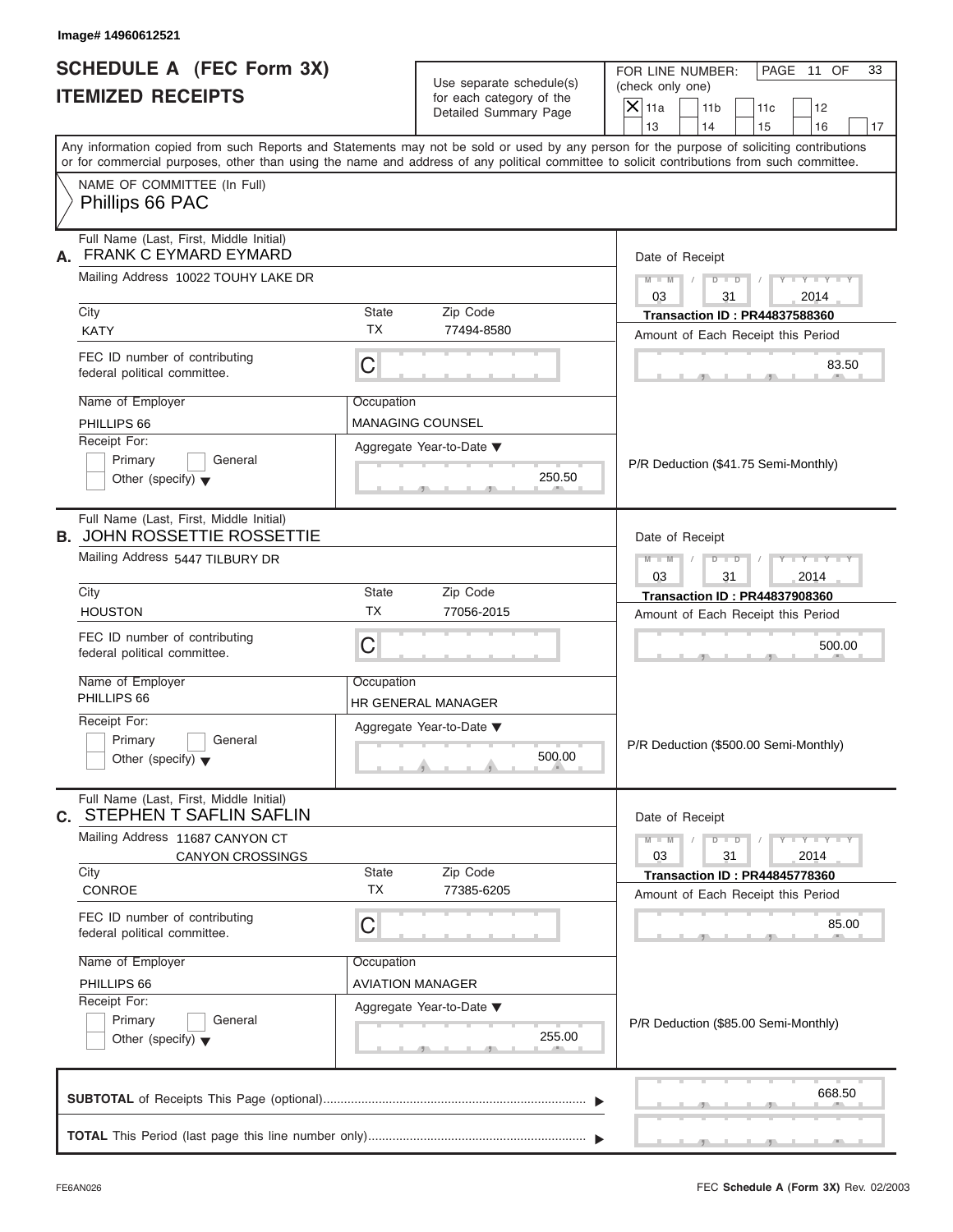| <b>SCHEDULE A (FEC Form 3X)</b>                                                                                                                                                                                                                                                         |                                    |                                                      | FOR LINE NUMBER:   |                                      |                                                                            | PAGE 12 OF                  | 33 |
|-----------------------------------------------------------------------------------------------------------------------------------------------------------------------------------------------------------------------------------------------------------------------------------------|------------------------------------|------------------------------------------------------|--------------------|--------------------------------------|----------------------------------------------------------------------------|-----------------------------|----|
| <b>ITEMIZED RECEIPTS</b>                                                                                                                                                                                                                                                                |                                    | Use separate schedule(s)<br>for each category of the | (check only one)   |                                      |                                                                            |                             |    |
|                                                                                                                                                                                                                                                                                         |                                    | Detailed Summary Page                                | $\overline{X}$ 11a | 11 <sub>b</sub>                      | 11c                                                                        | 12                          |    |
|                                                                                                                                                                                                                                                                                         |                                    |                                                      | 13                 | 14                                   | 15                                                                         | 16                          | 17 |
| Any information copied from such Reports and Statements may not be sold or used by any person for the purpose of soliciting contributions<br>or for commercial purposes, other than using the name and address of any political committee to solicit contributions from such committee. |                                    |                                                      |                    |                                      |                                                                            |                             |    |
| NAME OF COMMITTEE (In Full)<br>Phillips 66 PAC                                                                                                                                                                                                                                          |                                    |                                                      |                    |                                      |                                                                            |                             |    |
| Full Name (Last, First, Middle Initial)<br>STEPHANIE R WILLIAMS WILLIAMS<br>А.                                                                                                                                                                                                          |                                    | Date of Receipt                                      |                    |                                      |                                                                            |                             |    |
| Mailing Address SUITE 340<br>2443 FAIR OAKS BLVD                                                                                                                                                                                                                                        |                                    |                                                      | $M - M$<br>03      | $\sqrt{2}$<br>31                     | $D$ $D$ $I$                                                                | $Y - Y - Y - Y - Y$<br>2014 |    |
| City                                                                                                                                                                                                                                                                                    | State                              | Zip Code                                             |                    |                                      | <b>Transaction ID: PR44851618360</b>                                       |                             |    |
| <b>SACRAMENTO</b>                                                                                                                                                                                                                                                                       | CA                                 | 95825-7684                                           |                    |                                      | Amount of Each Receipt this Period                                         |                             |    |
| FEC ID number of contributing<br>federal political committee.                                                                                                                                                                                                                           | C                                  |                                                      |                    |                                      |                                                                            | 250.00                      |    |
| Name of Employer                                                                                                                                                                                                                                                                        | Occupation                         |                                                      |                    |                                      |                                                                            |                             |    |
| PHILLIPS 66                                                                                                                                                                                                                                                                             |                                    | GOVT AFFAIRS MANAGER                                 |                    |                                      |                                                                            |                             |    |
| Receipt For:                                                                                                                                                                                                                                                                            |                                    | Aggregate Year-to-Date ▼                             |                    |                                      |                                                                            |                             |    |
| Primary<br>General<br>Other (specify) $\blacktriangledown$                                                                                                                                                                                                                              |                                    | 750.00                                               |                    |                                      | P/R Deduction (\$125.00 Semi-Monthly)                                      |                             |    |
| Full Name (Last, First, Middle Initial)<br><b>B. THOMAS ALAN CARLISLE CARLISLE</b>                                                                                                                                                                                                      |                                    | Date of Receipt                                      |                    |                                      |                                                                            |                             |    |
| Mailing Address 216 PEPPER GRASS CT                                                                                                                                                                                                                                                     | $M - M$<br>03                      | $D$ $\Box$ $D$<br>31                                 | $\sqrt{2}$         | $Y = Y = Y' - Y'$<br>2014            |                                                                            |                             |    |
| City<br>State<br>Zip Code                                                                                                                                                                                                                                                               |                                    |                                                      |                    | <b>Transaction ID: PR44853048360</b> |                                                                            |                             |    |
| <b>BARTLESVILLE</b>                                                                                                                                                                                                                                                                     | OK                                 | 74006-2933                                           |                    |                                      | Amount of Each Receipt this Period                                         |                             |    |
| FEC ID number of contributing<br>federal political committee.                                                                                                                                                                                                                           | C                                  |                                                      |                    |                                      |                                                                            | 76.00                       |    |
| Name of Employer<br>PHILLIPS 66                                                                                                                                                                                                                                                         | Occupation                         | <b>FACILITIES MANAGER</b>                            |                    |                                      |                                                                            |                             |    |
| Receipt For:<br>Primary<br>General<br>Other (specify) $\blacktriangledown$                                                                                                                                                                                                              | Aggregate Year-to-Date ▼<br>228.00 |                                                      |                    |                                      | P/R Deduction (\$38.00 Semi-Monthly)                                       |                             |    |
| Full Name (Last, First, Middle Initial)<br>STEPHEN A POTTS POTTS<br>C.                                                                                                                                                                                                                  |                                    |                                                      |                    | Date of Receipt                      |                                                                            |                             |    |
| Mailing Address 4814 MESQUITE MEADOW LN                                                                                                                                                                                                                                                 |                                    |                                                      | $M - M$<br>03      | $D$ $\Box$ $D$<br>31                 |                                                                            | $Y - Y - Y - Y - Y$<br>2014 |    |
| City<br><b>KATY</b>                                                                                                                                                                                                                                                                     | State<br><b>TX</b>                 | Zip Code<br>77494-3238                               |                    |                                      | <b>Transaction ID: PR44857458360</b><br>Amount of Each Receipt this Period |                             |    |
| FEC ID number of contributing<br>federal political committee.                                                                                                                                                                                                                           | C                                  |                                                      |                    |                                      |                                                                            | 100.00                      |    |
| Name of Employer                                                                                                                                                                                                                                                                        | Occupation                         |                                                      |                    |                                      |                                                                            |                             |    |
| PHILLIPS 66                                                                                                                                                                                                                                                                             | <b>HRBP MANAGER</b>                |                                                      |                    |                                      |                                                                            |                             |    |
| Receipt For:                                                                                                                                                                                                                                                                            |                                    | Aggregate Year-to-Date ▼                             |                    |                                      |                                                                            |                             |    |
| Primary<br>General<br>Other (specify) $\blacktriangledown$                                                                                                                                                                                                                              |                                    | 300.00                                               |                    |                                      | P/R Deduction (\$50.00 Semi-Monthly)                                       |                             |    |
|                                                                                                                                                                                                                                                                                         |                                    |                                                      |                    |                                      |                                                                            | 426.00                      |    |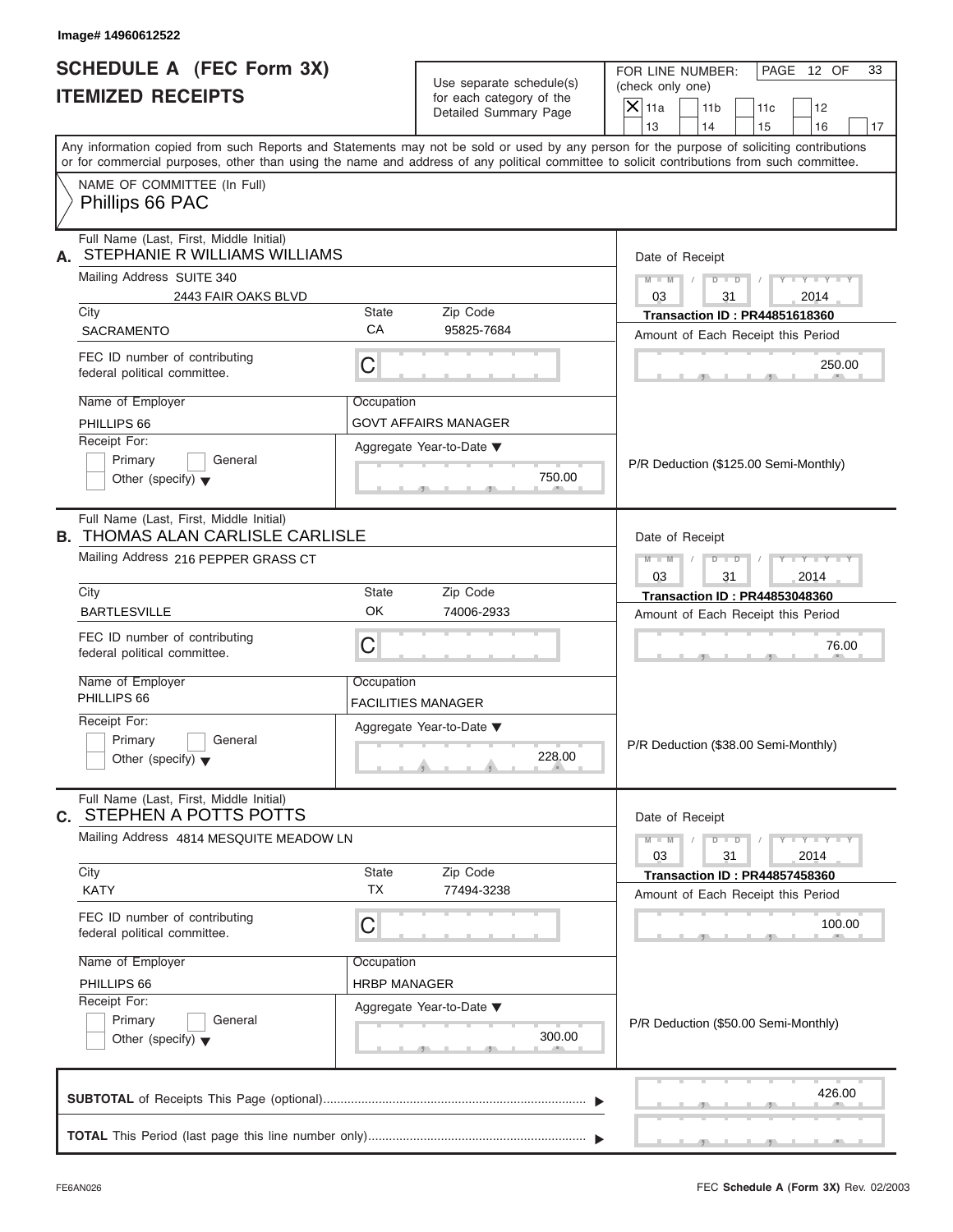| Image# 14960612523<br><b>SCHEDULE A (FEC Form 3X)</b>                           |                                                                                                                              | Use separate schedule(s)                          | FOR LINE NUMBER:<br>PAGE 13 OF<br>33<br>(check only one)                                                                                                                                                                                                                                |  |  |
|---------------------------------------------------------------------------------|------------------------------------------------------------------------------------------------------------------------------|---------------------------------------------------|-----------------------------------------------------------------------------------------------------------------------------------------------------------------------------------------------------------------------------------------------------------------------------------------|--|--|
| <b>ITEMIZED RECEIPTS</b>                                                        |                                                                                                                              | for each category of the<br>Detailed Summary Page | $\overline{X} _{11a}$<br>11 <sub>b</sub><br>11c<br>12<br>13<br>14<br>15<br>16<br>17                                                                                                                                                                                                     |  |  |
|                                                                                 |                                                                                                                              |                                                   | Any information copied from such Reports and Statements may not be sold or used by any person for the purpose of soliciting contributions<br>or for commercial purposes, other than using the name and address of any political committee to solicit contributions from such committee. |  |  |
| NAME OF COMMITTEE (In Full)<br>Phillips 66 PAC                                  |                                                                                                                              |                                                   |                                                                                                                                                                                                                                                                                         |  |  |
| Full Name (Last, First, Middle Initial)<br><b>GRANT F ADAMSON ADAMSON</b><br>А. |                                                                                                                              |                                                   | Date of Receipt                                                                                                                                                                                                                                                                         |  |  |
| Mailing Address 5703 CIELIO BAY CT                                              |                                                                                                                              |                                                   | $Y - Y - Y - Y - Y$<br>$M - M$ /<br>03<br>31<br>2014                                                                                                                                                                                                                                    |  |  |
| City                                                                            | State                                                                                                                        | Zip Code                                          | <b>Transaction ID: PR44860648360</b>                                                                                                                                                                                                                                                    |  |  |
| <b>HOUSTON</b>                                                                  | <b>TX</b>                                                                                                                    | 77041-6713                                        | Amount of Each Receipt this Period                                                                                                                                                                                                                                                      |  |  |
| FEC ID number of contributing<br>federal political committee.                   | C                                                                                                                            |                                                   | 100.00                                                                                                                                                                                                                                                                                  |  |  |
| Name of Employer                                                                | Occupation                                                                                                                   |                                                   |                                                                                                                                                                                                                                                                                         |  |  |
| PHILLIPS 66                                                                     | <b>ATTORNEY</b>                                                                                                              |                                                   |                                                                                                                                                                                                                                                                                         |  |  |
| Receipt For:<br>Primary<br>General<br>Other (specify) $\blacktriangledown$      |                                                                                                                              | Aggregate Year-to-Date ▼<br>300.00                | P/R Deduction (\$50.00 Semi-Monthly)                                                                                                                                                                                                                                                    |  |  |
| Full Name (Last, First, Middle Initial)<br><b>B. TODD DENTON DENTON</b>         | Date of Receipt                                                                                                              |                                                   |                                                                                                                                                                                                                                                                                         |  |  |
| Mailing Address 27602 ROBILLARD SPRINGS LN                                      | $\begin{array}{ccccccccc}\nD & \cdots & D & \cdots & I\n\end{array}$<br>$Y = Y = Y' - Y'$<br>$M$ $M$ $/$<br>03<br>31<br>2014 |                                                   |                                                                                                                                                                                                                                                                                         |  |  |
| City                                                                            | State                                                                                                                        | Zip Code                                          | <b>Transaction ID: PR44861388360</b>                                                                                                                                                                                                                                                    |  |  |
| <b>KATY</b>                                                                     | <b>TX</b>                                                                                                                    | 77494-3336                                        | Amount of Each Receipt this Period                                                                                                                                                                                                                                                      |  |  |
| FEC ID number of contributing<br>federal political committee.                   | C                                                                                                                            |                                                   | 100.00                                                                                                                                                                                                                                                                                  |  |  |
| Name of Employer<br>PHILLIPS 66                                                 | Occupation                                                                                                                   | TRANSPORTATION MANAGER                            |                                                                                                                                                                                                                                                                                         |  |  |
| Receipt For:                                                                    |                                                                                                                              | Aggregate Year-to-Date ▼                          |                                                                                                                                                                                                                                                                                         |  |  |
| Primary<br>General<br>Other (specify) $\blacktriangledown$                      |                                                                                                                              | 300.00                                            | P/R Deduction (\$50.00 Semi-Monthly)                                                                                                                                                                                                                                                    |  |  |
| Full Name (Last, First, Middle Initial)<br>MARVIN DALE GASS GASS, II<br>С.      |                                                                                                                              |                                                   | Date of Receipt                                                                                                                                                                                                                                                                         |  |  |
| Mailing Address 14130 ARMANT PLACE DR                                           |                                                                                                                              |                                                   | $M - M$<br>$Y - Y - Y - Y - I$<br>$D$ $D$<br>03<br>31<br>2014                                                                                                                                                                                                                           |  |  |
| City<br><b>CYPRESS</b>                                                          | State<br><b>TX</b>                                                                                                           | Zip Code<br>77429-8149                            | <b>Transaction ID: PR44869898360</b><br>Amount of Each Receipt this Period                                                                                                                                                                                                              |  |  |
| FEC ID number of contributing<br>federal political committee.                   | C                                                                                                                            |                                                   | 80.00                                                                                                                                                                                                                                                                                   |  |  |
| Name of Employer                                                                | Occupation                                                                                                                   |                                                   |                                                                                                                                                                                                                                                                                         |  |  |
| PHILLIPS 66                                                                     |                                                                                                                              | <b>COMMERCIAL MANAGER</b>                         |                                                                                                                                                                                                                                                                                         |  |  |
| Receipt For:<br>Primary<br>General                                              |                                                                                                                              | Aggregate Year-to-Date ▼                          |                                                                                                                                                                                                                                                                                         |  |  |
| Other (specify) $\blacktriangledown$                                            |                                                                                                                              | 240.00                                            | P/R Deduction (\$40.00 Semi-Monthly)                                                                                                                                                                                                                                                    |  |  |
|                                                                                 |                                                                                                                              |                                                   | 280.00                                                                                                                                                                                                                                                                                  |  |  |
|                                                                                 |                                                                                                                              |                                                   |                                                                                                                                                                                                                                                                                         |  |  |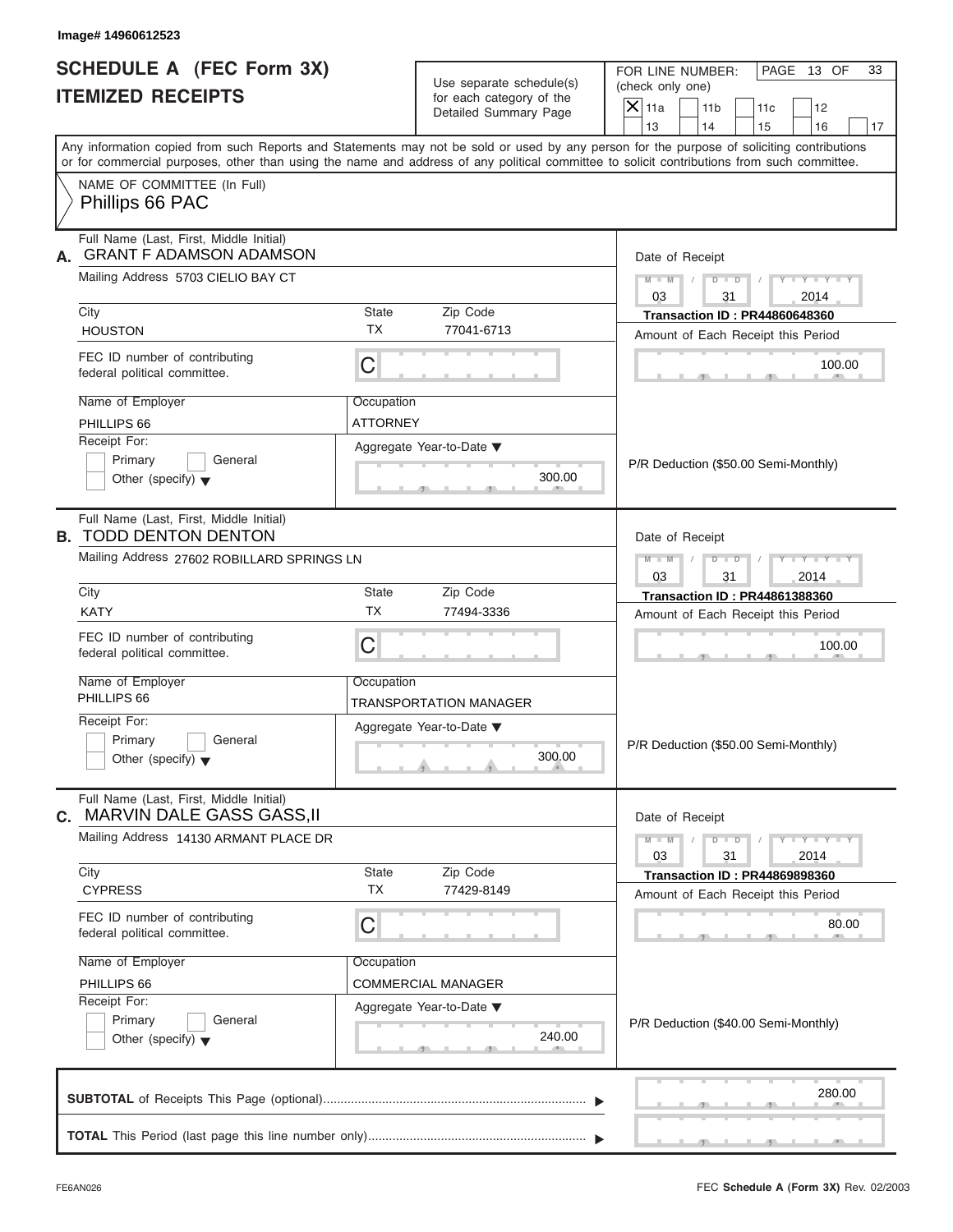| <b>SCHEDULE A (FEC Form 3X)</b>                                                                                                            |                                                       |                                     | FOR LINE NUMBER:<br>PAGE 14 OF<br>33                                                                                                      |
|--------------------------------------------------------------------------------------------------------------------------------------------|-------------------------------------------------------|-------------------------------------|-------------------------------------------------------------------------------------------------------------------------------------------|
| <b>ITEMIZED RECEIPTS</b>                                                                                                                   | Use separate schedule(s)<br>for each category of the  |                                     | (check only one)                                                                                                                          |
|                                                                                                                                            |                                                       | Detailed Summary Page               | $\overline{X} _{11a}$<br>11 <sub>b</sub><br>11c<br>12                                                                                     |
|                                                                                                                                            |                                                       |                                     | 13<br>14<br>15<br>16<br>17                                                                                                                |
| or for commercial purposes, other than using the name and address of any political committee to solicit contributions from such committee. |                                                       |                                     | Any information copied from such Reports and Statements may not be sold or used by any person for the purpose of soliciting contributions |
| NAME OF COMMITTEE (In Full)<br>Phillips 66 PAC                                                                                             |                                                       |                                     |                                                                                                                                           |
| Full Name (Last, First, Middle Initial)<br>PAULA A JOHNSON JOHNSON<br>А.                                                                   | Date of Receipt                                       |                                     |                                                                                                                                           |
| Mailing Address 1435 CORTLANDT ST                                                                                                          |                                                       |                                     | $Y - Y - Y - Y - Y$<br>$M - M$ /<br>03<br>31<br>2014                                                                                      |
| City                                                                                                                                       | State                                                 | Zip Code                            | <b>Transaction ID: PR44872008360</b>                                                                                                      |
| <b>HOUSTON</b>                                                                                                                             | <b>TX</b>                                             | 77008-4242                          | Amount of Each Receipt this Period                                                                                                        |
| FEC ID number of contributing<br>federal political committee.                                                                              | C                                                     |                                     | 150.00                                                                                                                                    |
| Name of Employer                                                                                                                           | Occupation                                            |                                     |                                                                                                                                           |
| PHILLIPS 66                                                                                                                                |                                                       | <b>GENERAL COUNSEL EXECUTIVE</b>    |                                                                                                                                           |
| Receipt For:                                                                                                                               |                                                       | Aggregate Year-to-Date ▼            |                                                                                                                                           |
| Primary<br>General                                                                                                                         |                                                       |                                     | P/R Deduction (\$75.00 Semi-Monthly)                                                                                                      |
| Other (specify) $\blacktriangledown$                                                                                                       |                                                       | 450.00                              |                                                                                                                                           |
| Full Name (Last, First, Middle Initial)<br><b>B. CINDI G ROBERTSON ROBERTSON</b>                                                           | Date of Receipt                                       |                                     |                                                                                                                                           |
| Mailing Address 9014 N 132ND EAST AVE                                                                                                      | $D - D$<br>$Y = Y = Y' = Y'$<br>$M$ $M$ $I$<br>$\Box$ |                                     |                                                                                                                                           |
|                                                                                                                                            |                                                       |                                     | 03<br>31<br>2014                                                                                                                          |
| City                                                                                                                                       | State                                                 | Zip Code                            | <b>Transaction ID: PR44873898360</b>                                                                                                      |
| <b>OWASSO</b>                                                                                                                              | OK                                                    | 74055-5333                          | Amount of Each Receipt this Period                                                                                                        |
| FEC ID number of contributing<br>federal political committee.                                                                              | C                                                     |                                     | 100.00                                                                                                                                    |
| Name of Employer                                                                                                                           | Occupation                                            |                                     |                                                                                                                                           |
| PHILLIPS 66                                                                                                                                |                                                       | ACCOUNTING SPECIALIST               |                                                                                                                                           |
| Receipt For:                                                                                                                               |                                                       | Aggregate Year-to-Date ▼            |                                                                                                                                           |
| Primary<br>General<br>Other (specify) $\blacktriangledown$                                                                                 |                                                       | 300.00                              | P/R Deduction (\$50.00 Semi-Monthly)                                                                                                      |
|                                                                                                                                            | Date of Receipt                                       |                                     |                                                                                                                                           |
| Full Name (Last, First, Middle Initial)<br>LAWRENCE M ZIEMBA ZIEMBA                                                                        |                                                       |                                     |                                                                                                                                           |
| Mailing Address 520 FLINTDALE RD                                                                                                           |                                                       |                                     | $M - M$<br>$Y = Y + Y + Y$<br>$D$ $D$                                                                                                     |
|                                                                                                                                            |                                                       |                                     | 03<br>31<br>2014                                                                                                                          |
| С.<br>City                                                                                                                                 | State                                                 | Zip Code                            | <b>Transaction ID: PR44875538360</b>                                                                                                      |
| <b>HOUSTON</b>                                                                                                                             | <b>TX</b>                                             | 77024-5106                          | Amount of Each Receipt this Period                                                                                                        |
| FEC ID number of contributing<br>federal political committee.                                                                              | C                                                     |                                     | 5000.00                                                                                                                                   |
| Name of Employer                                                                                                                           | Occupation                                            |                                     |                                                                                                                                           |
| PHILLIPS 66                                                                                                                                |                                                       | REFINING, PROJECTS & PROCUREMENT E. |                                                                                                                                           |
| Receipt For:                                                                                                                               |                                                       | Aggregate Year-to-Date ▼            |                                                                                                                                           |
| Primary<br>General<br>Other (specify) $\blacktriangledown$                                                                                 |                                                       | 5000.00                             | P/R Deduction (\$5000.00 Semi-Monthly)                                                                                                    |
|                                                                                                                                            |                                                       |                                     | 5250.00                                                                                                                                   |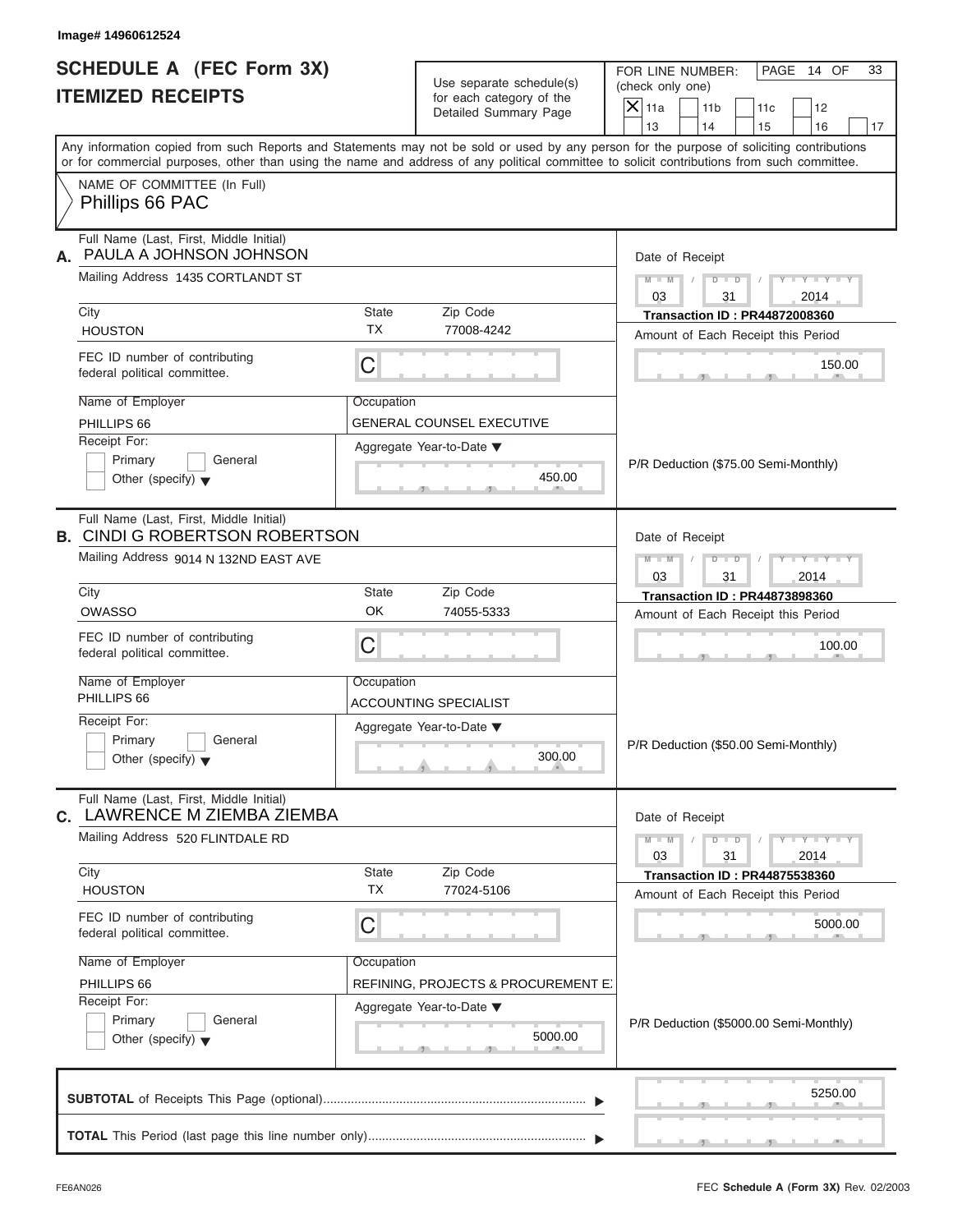| <b>SCHEDULE A (FEC Form 3X)</b><br><b>ITEMIZED RECEIPTS</b>                       |                                                       | Use separate schedule(s)<br>for each category of the | FOR LINE NUMBER:<br>PAGE 15 OF<br>(check only one)                                                                                                                                                                                                                                      |  |  |
|-----------------------------------------------------------------------------------|-------------------------------------------------------|------------------------------------------------------|-----------------------------------------------------------------------------------------------------------------------------------------------------------------------------------------------------------------------------------------------------------------------------------------|--|--|
|                                                                                   |                                                       | Detailed Summary Page                                | $X$ 11a<br>11 <sub>b</sub><br>11c<br>12                                                                                                                                                                                                                                                 |  |  |
|                                                                                   |                                                       |                                                      | 13<br>14<br>15<br>16                                                                                                                                                                                                                                                                    |  |  |
|                                                                                   |                                                       |                                                      | Any information copied from such Reports and Statements may not be sold or used by any person for the purpose of soliciting contributions<br>or for commercial purposes, other than using the name and address of any political committee to solicit contributions from such committee. |  |  |
| NAME OF COMMITTEE (In Full)<br>Phillips 66 PAC                                    |                                                       |                                                      |                                                                                                                                                                                                                                                                                         |  |  |
| Full Name (Last, First, Middle Initial)<br><b>MARJORIE M HATTER HATTER</b><br>А.  | Date of Receipt                                       |                                                      |                                                                                                                                                                                                                                                                                         |  |  |
| Mailing Address 8798 WOOD DUCK WAY                                                |                                                       |                                                      | $D$ $\Box$ $D$<br>$Y - Y - Y - Y - Y$<br>$M - M$<br>$\sqrt{ }$<br>03<br>31<br>2014                                                                                                                                                                                                      |  |  |
| City                                                                              | State                                                 | Zip Code                                             | <b>Transaction ID: PR44875728360</b>                                                                                                                                                                                                                                                    |  |  |
| <b>BLAINE</b>                                                                     | <b>WA</b>                                             | 98230-5703                                           | Amount of Each Receipt this Period                                                                                                                                                                                                                                                      |  |  |
| FEC ID number of contributing<br>federal political committee.                     | C                                                     |                                                      | 100.00                                                                                                                                                                                                                                                                                  |  |  |
| Name of Employer                                                                  | Occupation                                            |                                                      |                                                                                                                                                                                                                                                                                         |  |  |
| PHILLIPS 66                                                                       |                                                       | <b>REFINERY MANAGER</b>                              |                                                                                                                                                                                                                                                                                         |  |  |
| Receipt For:                                                                      |                                                       | Aggregate Year-to-Date ▼                             |                                                                                                                                                                                                                                                                                         |  |  |
| Primary<br>General                                                                |                                                       |                                                      | P/R Deduction (\$50.00 Semi-Monthly)                                                                                                                                                                                                                                                    |  |  |
| Other (specify) $\blacktriangledown$                                              |                                                       | 300.00                                               |                                                                                                                                                                                                                                                                                         |  |  |
| Full Name (Last, First, Middle Initial)<br><b>B. JENNIFER C STETTNER STETTNER</b> | Date of Receipt                                       |                                                      |                                                                                                                                                                                                                                                                                         |  |  |
| Mailing Address 2020 12TH ST NW 507                                               | $D - D$<br>Y T Y T Y T<br>$M - M$<br>03<br>31<br>2014 |                                                      |                                                                                                                                                                                                                                                                                         |  |  |
| City                                                                              | <b>Transaction ID: PR44875808360</b>                  |                                                      |                                                                                                                                                                                                                                                                                         |  |  |
| <b>WASHINGTON</b>                                                                 | DC                                                    | 20009-7590                                           | Amount of Each Receipt this Period                                                                                                                                                                                                                                                      |  |  |
| FEC ID number of contributing<br>federal political committee.                     | C                                                     |                                                      | 3000.00                                                                                                                                                                                                                                                                                 |  |  |
| Name of Employer                                                                  | Occupation                                            |                                                      |                                                                                                                                                                                                                                                                                         |  |  |
| PHILLIPS 66                                                                       |                                                       | GOVT AFFAIRS MANAGER                                 |                                                                                                                                                                                                                                                                                         |  |  |
| Receipt For:                                                                      |                                                       | Aggregate Year-to-Date ▼                             |                                                                                                                                                                                                                                                                                         |  |  |
| Primary<br>General<br>Other (specify) $\blacktriangledown$                        |                                                       | 3000.00                                              | P/R Deduction (\$3000.00 Semi-Monthly)                                                                                                                                                                                                                                                  |  |  |
| Full Name (Last, First, Middle Initial)<br><b>MATTHEW J FISCHER FISCHER</b><br>C. | Date of Receipt                                       |                                                      |                                                                                                                                                                                                                                                                                         |  |  |
| Mailing Address APT E414                                                          |                                                       |                                                      | $M - M$<br>$D$ $\Box$ $D$<br>$Y - Y - Y - Y - I$                                                                                                                                                                                                                                        |  |  |
| 12808 QUEENSBURY LN                                                               |                                                       |                                                      | 03<br>31<br>2014                                                                                                                                                                                                                                                                        |  |  |
| City<br><b>HOUSTON</b>                                                            | State<br><b>TX</b>                                    | Zip Code<br>77024-4073                               | <b>Transaction ID: PR44876248360</b>                                                                                                                                                                                                                                                    |  |  |
|                                                                                   |                                                       |                                                      | Amount of Each Receipt this Period                                                                                                                                                                                                                                                      |  |  |
| FEC ID number of contributing<br>federal political committee.                     | C                                                     |                                                      | 400.00                                                                                                                                                                                                                                                                                  |  |  |
| Name of Employer                                                                  | Occupation                                            |                                                      |                                                                                                                                                                                                                                                                                         |  |  |
| PHILLIPS 66                                                                       | <b>BD ADVISOR</b>                                     |                                                      |                                                                                                                                                                                                                                                                                         |  |  |
| Receipt For:                                                                      |                                                       | Aggregate Year-to-Date ▼                             |                                                                                                                                                                                                                                                                                         |  |  |
| Primary<br>General                                                                |                                                       | 400.00                                               | P/R Deduction (\$400.00 Semi-Monthly)                                                                                                                                                                                                                                                   |  |  |
| Other (specify) $\blacktriangledown$                                              |                                                       |                                                      |                                                                                                                                                                                                                                                                                         |  |  |
|                                                                                   |                                                       |                                                      |                                                                                                                                                                                                                                                                                         |  |  |

 $S = 1, 1, 2, 3, ...$  ,  $S = 1, 3, ...$  ,  $S = 1, 3, ...$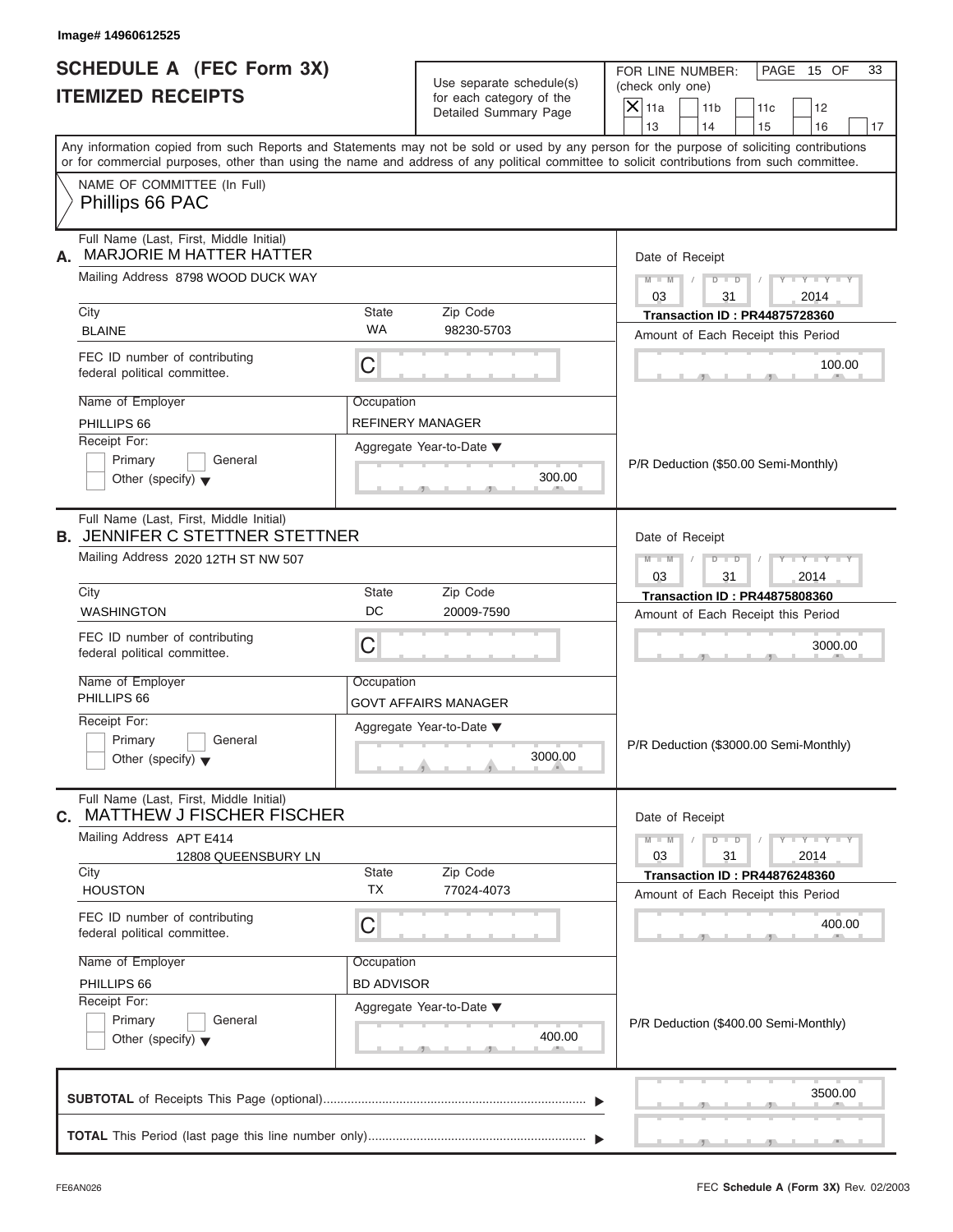| <b>SCHEDULE A (FEC Form 3X)</b><br><b>ITEMIZED RECEIPTS</b>                        |                                                                     | Use separate schedule(s)<br>for each category of the | FOR LINE NUMBER:<br>PAGE 16 OF<br>33<br>(check only one)                                                                                                                                                                                                                                                              |
|------------------------------------------------------------------------------------|---------------------------------------------------------------------|------------------------------------------------------|-----------------------------------------------------------------------------------------------------------------------------------------------------------------------------------------------------------------------------------------------------------------------------------------------------------------------|
|                                                                                    |                                                                     | Detailed Summary Page                                | $\overline{X}$ 11a<br>11 <sub>b</sub><br>11c<br>12                                                                                                                                                                                                                                                                    |
|                                                                                    |                                                                     |                                                      | 13<br>14<br>15<br>16<br>17<br>Any information copied from such Reports and Statements may not be sold or used by any person for the purpose of soliciting contributions<br>or for commercial purposes, other than using the name and address of any political committee to solicit contributions from such committee. |
| NAME OF COMMITTEE (In Full)<br>Phillips 66 PAC                                     |                                                                     |                                                      |                                                                                                                                                                                                                                                                                                                       |
| Full Name (Last, First, Middle Initial)<br>CHRISTOPHER R CHANDLER CHANDLER<br>А.   |                                                                     |                                                      | Date of Receipt                                                                                                                                                                                                                                                                                                       |
| Mailing Address APT 409<br>811 TOWN AND COUNTRY BVLD                               |                                                                     |                                                      | $Y - Y - Y - Y - Y$<br>$M - M$ /<br>03<br>31<br>2014                                                                                                                                                                                                                                                                  |
| City                                                                               | State                                                               | Zip Code                                             | <b>Transaction ID: PR44877118360</b>                                                                                                                                                                                                                                                                                  |
| <b>HOUSTON</b>                                                                     | TX                                                                  | 77024-4065                                           | Amount of Each Receipt this Period                                                                                                                                                                                                                                                                                    |
| FEC ID number of contributing<br>federal political committee.                      | C                                                                   |                                                      | 100.00                                                                                                                                                                                                                                                                                                                |
| Name of Employer                                                                   | Occupation                                                          |                                                      |                                                                                                                                                                                                                                                                                                                       |
| PHILLIPS 66                                                                        |                                                                     | <b>COMMERCIAL MANAGER</b>                            |                                                                                                                                                                                                                                                                                                                       |
| Receipt For:                                                                       |                                                                     | Aggregate Year-to-Date ▼                             |                                                                                                                                                                                                                                                                                                                       |
| Primary<br>General<br>Other (specify) $\blacktriangledown$                         |                                                                     | 300.00                                               | P/R Deduction (\$100.00 Semi-Monthly)                                                                                                                                                                                                                                                                                 |
| Full Name (Last, First, Middle Initial)<br><b>B. MICHAEL IAN SPENDLOW SPENDLOW</b> | Date of Receipt                                                     |                                                      |                                                                                                                                                                                                                                                                                                                       |
| Mailing Address 19833 E CLEARBROOK RD                                              | $D$ $D$<br>$Y = Y = Y - Y$<br>$M - M$<br>$\Box$<br>03<br>31<br>2014 |                                                      |                                                                                                                                                                                                                                                                                                                       |
| City                                                                               | <b>Transaction ID: PR44878018360</b>                                |                                                      |                                                                                                                                                                                                                                                                                                                       |
| <b>OWASSO</b>                                                                      | OK                                                                  | 74055-7745                                           | Amount of Each Receipt this Period                                                                                                                                                                                                                                                                                    |
| FEC ID number of contributing<br>federal political committee.                      | C                                                                   |                                                      | 500.00                                                                                                                                                                                                                                                                                                                |
| Name of Employer<br>PHILLIPS 66                                                    | Occupation<br>IS MANAGER                                            |                                                      |                                                                                                                                                                                                                                                                                                                       |
| Receipt For:                                                                       |                                                                     | Aggregate Year-to-Date ▼                             |                                                                                                                                                                                                                                                                                                                       |
| Primary<br>General<br>Other (specify) $\blacktriangledown$                         |                                                                     | 500.00                                               | P/R Deduction (\$500.00 Semi-Monthly)                                                                                                                                                                                                                                                                                 |
| Full Name (Last, First, Middle Initial)<br><b>JOHN ASKOUNIS ASKOUNIS</b><br>C.     |                                                                     |                                                      | Date of Receipt                                                                                                                                                                                                                                                                                                       |
| Mailing Address 323 KICKERILLO DR                                                  |                                                                     |                                                      | $M - M$<br>$Y - Y - Y - Y - Y$<br>$D$ $\Box$ $D$<br>03<br>31<br>2014                                                                                                                                                                                                                                                  |
| City<br><b>HOUSTON</b>                                                             | State<br><b>TX</b>                                                  | Zip Code<br>77079-7425                               | <b>Transaction ID: PR44878038360</b><br>Amount of Each Receipt this Period                                                                                                                                                                                                                                            |
| FEC ID number of contributing<br>federal political committee.                      | С                                                                   |                                                      | 80.00                                                                                                                                                                                                                                                                                                                 |
| Name of Employer                                                                   | Occupation                                                          |                                                      |                                                                                                                                                                                                                                                                                                                       |
| PHILLIPS 66                                                                        |                                                                     | <b>DWST ENGINEERING MANAGER</b>                      |                                                                                                                                                                                                                                                                                                                       |
| Receipt For:<br>Primary<br>General                                                 |                                                                     | Aggregate Year-to-Date ▼                             |                                                                                                                                                                                                                                                                                                                       |
| Other (specify) $\blacktriangledown$                                               |                                                                     | 240.00                                               | P/R Deduction (\$40.00 Semi-Monthly)                                                                                                                                                                                                                                                                                  |
|                                                                                    |                                                                     |                                                      |                                                                                                                                                                                                                                                                                                                       |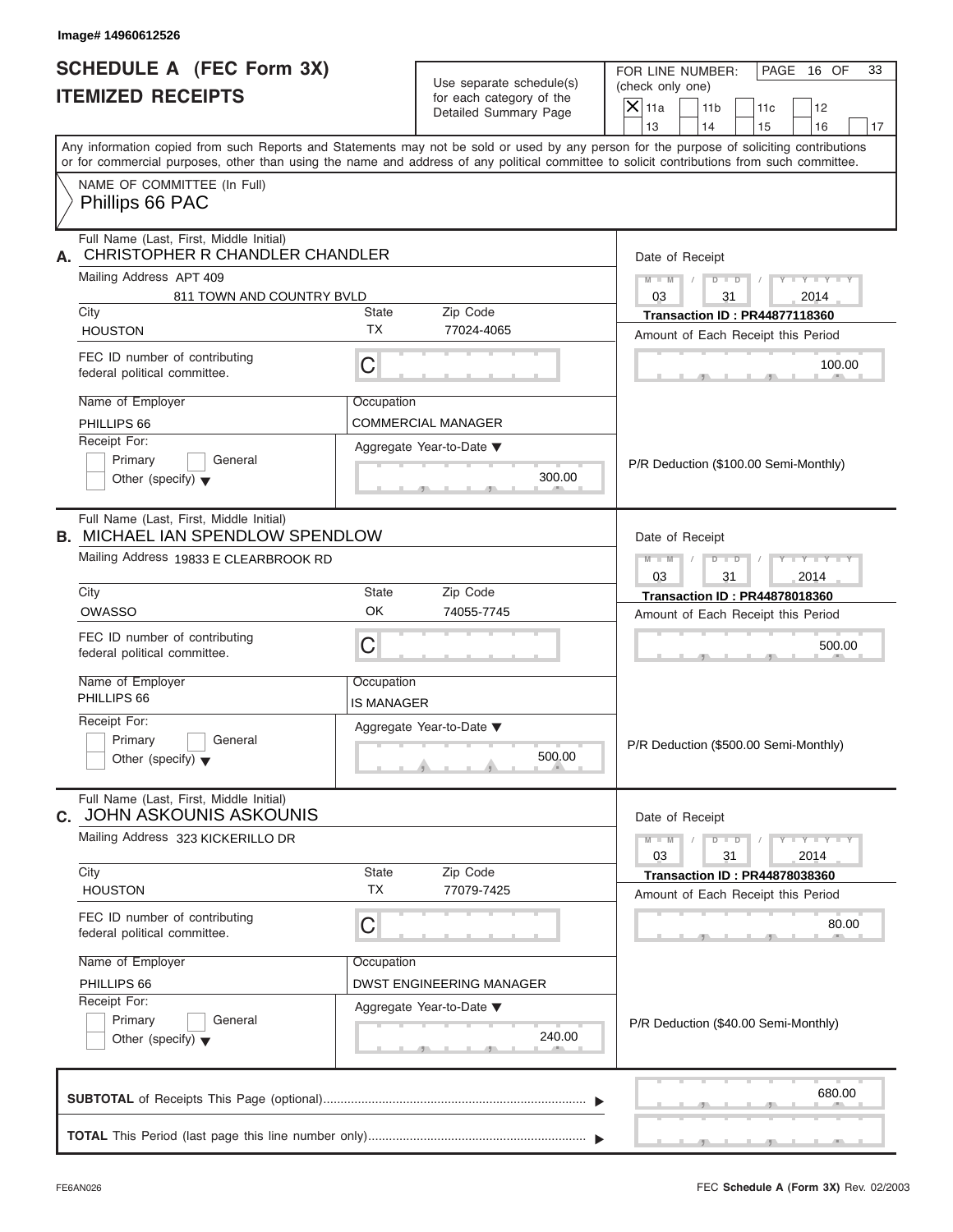| <b>SCHEDULE A (FEC Form 3X)</b>                                                                                                                                                                                                                                                         | Use separate schedule(s)<br>for each category of the<br>Detailed Summary Page |                              |  | (check only one)     | FOR LINE NUMBER: |                                       | PAGE 17 OF                  | 33     |
|-----------------------------------------------------------------------------------------------------------------------------------------------------------------------------------------------------------------------------------------------------------------------------------------|-------------------------------------------------------------------------------|------------------------------|--|----------------------|------------------|---------------------------------------|-----------------------------|--------|
| <b>ITEMIZED RECEIPTS</b>                                                                                                                                                                                                                                                                |                                                                               |                              |  | $ \mathsf{X} _{11a}$ | 11 <sub>b</sub>  | 11c                                   | 12                          |        |
|                                                                                                                                                                                                                                                                                         |                                                                               |                              |  | 13                   | 14               | 15                                    | 16                          | 17     |
| Any information copied from such Reports and Statements may not be sold or used by any person for the purpose of soliciting contributions<br>or for commercial purposes, other than using the name and address of any political committee to solicit contributions from such committee. |                                                                               |                              |  |                      |                  |                                       |                             |        |
| NAME OF COMMITTEE (In Full)<br>Phillips 66 PAC                                                                                                                                                                                                                                          |                                                                               |                              |  |                      |                  |                                       |                             |        |
| Full Name (Last, First, Middle Initial)<br>ROBERT A HERMAN HERMAN<br>А.                                                                                                                                                                                                                 |                                                                               |                              |  |                      | Date of Receipt  |                                       |                             |        |
| Mailing Address 12311 PREECE CT                                                                                                                                                                                                                                                         |                                                                               |                              |  | $M - M$ /<br>03      |                  | $D$ $\Box$ $D$<br>31                  | $Y - Y - Y - Y - I$<br>2014 |        |
| City                                                                                                                                                                                                                                                                                    | State                                                                         | Zip Code                     |  |                      |                  | <b>Transaction ID: PR44878058360</b>  |                             |        |
| <b>CYPRESS</b>                                                                                                                                                                                                                                                                          | <b>TX</b>                                                                     | 77429-6083                   |  |                      |                  | Amount of Each Receipt this Period    |                             |        |
| FEC ID number of contributing<br>federal political committee.                                                                                                                                                                                                                           | C                                                                             |                              |  |                      |                  |                                       |                             | 416.50 |
| Name of Employer                                                                                                                                                                                                                                                                        | Occupation                                                                    |                              |  |                      |                  |                                       |                             |        |
| PHILLIPS 66                                                                                                                                                                                                                                                                             | <b>HSE EXECUTIVE</b>                                                          |                              |  |                      |                  |                                       |                             |        |
| Receipt For:                                                                                                                                                                                                                                                                            |                                                                               | Aggregate Year-to-Date ▼     |  |                      |                  |                                       |                             |        |
| Primary<br>General                                                                                                                                                                                                                                                                      |                                                                               |                              |  |                      |                  | P/R Deduction (\$208.25 Semi-Monthly) |                             |        |
| Other (specify) $\blacktriangledown$                                                                                                                                                                                                                                                    | 1249.50                                                                       |                              |  |                      |                  |                                       |                             |        |
| Full Name (Last, First, Middle Initial)<br><b>B. J MICHAEL KENNEY KENNEY</b>                                                                                                                                                                                                            |                                                                               |                              |  |                      | Date of Receipt  |                                       |                             |        |
| Mailing Address 13707 LAKESHORE WAY CV                                                                                                                                                                                                                                                  |                                                                               |                              |  | $M$ $M$ $/$<br>03    | $D - I$          | 31                                    | $Y = Y = Y$<br>2014         |        |
| City                                                                                                                                                                                                                                                                                    | State                                                                         | Zip Code                     |  |                      |                  | <b>Transaction ID: PR44878868360</b>  |                             |        |
| <b>HOUSTON</b>                                                                                                                                                                                                                                                                          | <b>TX</b>                                                                     | 77077-3427                   |  |                      |                  | Amount of Each Receipt this Period    |                             |        |
| FEC ID number of contributing<br>federal political committee.                                                                                                                                                                                                                           | C                                                                             |                              |  |                      |                  |                                       |                             | 416.00 |
| Name of Employer                                                                                                                                                                                                                                                                        | Occupation                                                                    |                              |  |                      |                  |                                       |                             |        |
| PHILLIPS 66                                                                                                                                                                                                                                                                             | REFINERY MANAGER                                                              |                              |  |                      |                  |                                       |                             |        |
| Receipt For:                                                                                                                                                                                                                                                                            |                                                                               | Aggregate Year-to-Date ▼     |  |                      |                  |                                       |                             |        |
| Primary<br>General                                                                                                                                                                                                                                                                      |                                                                               |                              |  |                      |                  | P/R Deduction (\$208.00 Semi-Monthly) |                             |        |
| Other (specify) $\blacktriangledown$                                                                                                                                                                                                                                                    |                                                                               | 1248.00                      |  |                      |                  |                                       |                             |        |
|                                                                                                                                                                                                                                                                                         |                                                                               |                              |  |                      |                  |                                       |                             |        |
| Full Name (Last, First, Middle Initial)<br>C. MICHAEL J WIRKOWSKI WIRKOWSKI                                                                                                                                                                                                             |                                                                               |                              |  |                      | Date of Receipt  |                                       |                             |        |
| Mailing Address 20 WHITWORTH WAY                                                                                                                                                                                                                                                        |                                                                               |                              |  | $M - M$<br>03        |                  | $D$ $\Box$ $D$<br>31                  | $Y - Y - Y - Y - I$<br>2014 |        |
| City                                                                                                                                                                                                                                                                                    | State                                                                         | Zip Code                     |  |                      |                  | <b>Transaction ID: PR44879348360</b>  |                             |        |
| <b>SUGAR LAND</b>                                                                                                                                                                                                                                                                       | <b>TX</b>                                                                     | 77479-2531                   |  |                      |                  | Amount of Each Receipt this Period    |                             |        |
| FEC ID number of contributing<br>federal political committee.                                                                                                                                                                                                                           | C                                                                             |                              |  |                      |                  |                                       |                             | 200.00 |
| Name of Employer                                                                                                                                                                                                                                                                        | Occupation                                                                    |                              |  |                      |                  |                                       |                             |        |
|                                                                                                                                                                                                                                                                                         |                                                                               | <b>DWST PROJECTS MANAGER</b> |  |                      |                  |                                       |                             |        |
| PHILLIPS 66<br>Receipt For:                                                                                                                                                                                                                                                             |                                                                               |                              |  |                      |                  |                                       |                             |        |
| Primary<br>General                                                                                                                                                                                                                                                                      |                                                                               | Aggregate Year-to-Date ▼     |  |                      |                  |                                       |                             |        |
| Other (specify) $\blacktriangledown$                                                                                                                                                                                                                                                    |                                                                               | 600.00                       |  |                      |                  | P/R Deduction (\$100.00 Semi-Monthly) |                             |        |

| Name of Employer<br>PHILLIPS 66<br>Receipt For:<br>Primary<br>General<br>Other (specify) $\blacktriangledown$ | P/R Deduction (\$100.00 Semi-Monthly) |
|---------------------------------------------------------------------------------------------------------------|---------------------------------------|
|                                                                                                               | 1032.50                               |

 $\overline{1}$  17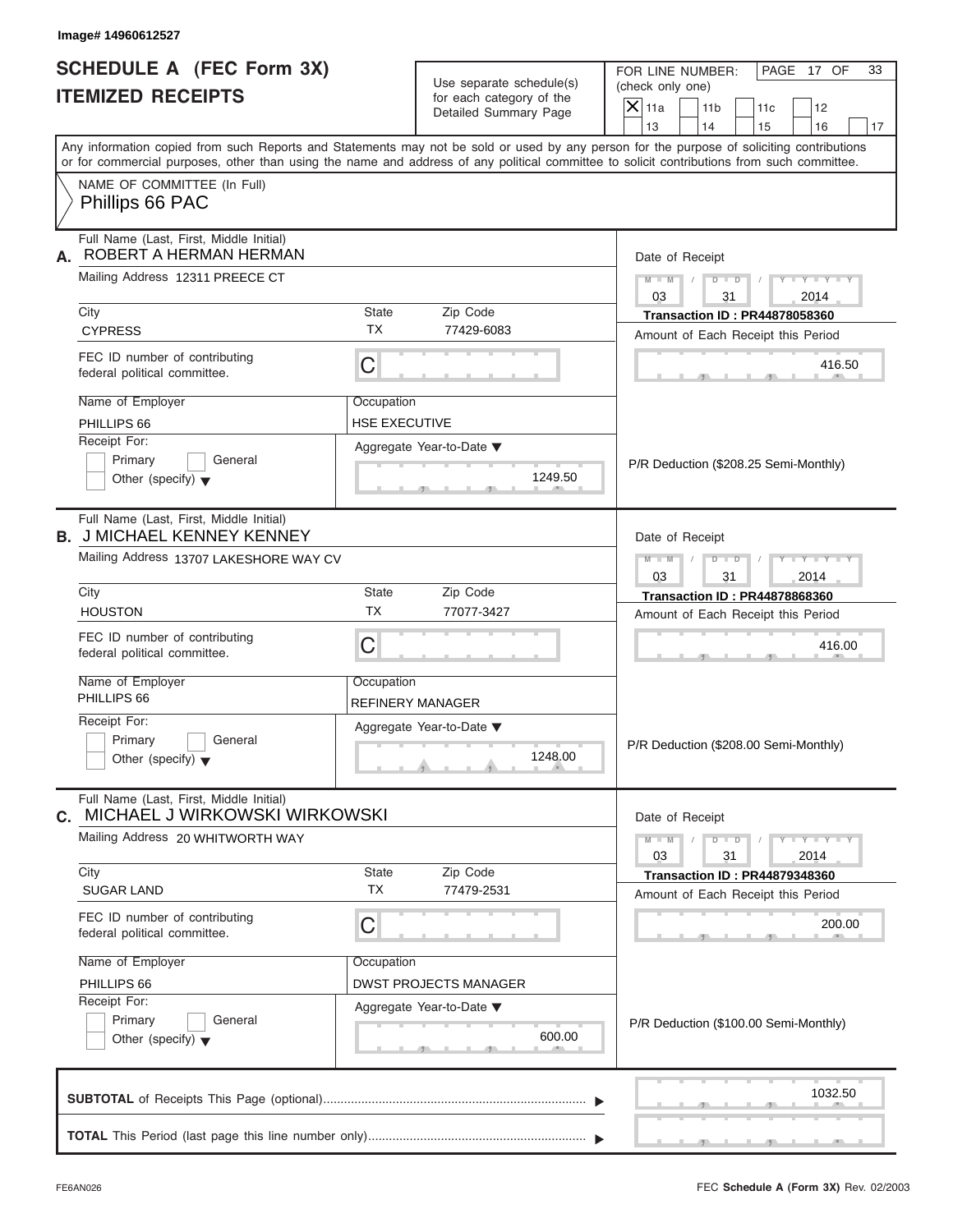| <b>SCHEDULE A (FEC Form 3X)</b>                                                   |                                                               |                             |                                                                                                                                                                                                                                                                                         |  |  |
|-----------------------------------------------------------------------------------|---------------------------------------------------------------|-----------------------------|-----------------------------------------------------------------------------------------------------------------------------------------------------------------------------------------------------------------------------------------------------------------------------------------|--|--|
|                                                                                   | Use separate schedule(s)<br>for each category of the          |                             | FOR LINE NUMBER:<br>PAGE 18 OF<br>(check only one)                                                                                                                                                                                                                                      |  |  |
| <b>ITEMIZED RECEIPTS</b>                                                          |                                                               |                             | $\overline{X} _{11a}$<br>11 <sub>b</sub><br>11c<br>12                                                                                                                                                                                                                                   |  |  |
|                                                                                   |                                                               | Detailed Summary Page       | 13<br>14<br>15<br>16                                                                                                                                                                                                                                                                    |  |  |
|                                                                                   |                                                               |                             | Any information copied from such Reports and Statements may not be sold or used by any person for the purpose of soliciting contributions<br>or for commercial purposes, other than using the name and address of any political committee to solicit contributions from such committee. |  |  |
| NAME OF COMMITTEE (In Full)                                                       |                                                               |                             |                                                                                                                                                                                                                                                                                         |  |  |
| Phillips 66 PAC                                                                   |                                                               |                             |                                                                                                                                                                                                                                                                                         |  |  |
| Full Name (Last, First, Middle Initial)<br>MERLIN RAY LINDSTROM LINDSTROM         | Date of Receipt                                               |                             |                                                                                                                                                                                                                                                                                         |  |  |
| Mailing Address 11501 N HIGHWAY 75                                                |                                                               |                             | $Y - Y - Y - Y - Y$<br>$M - M$ /<br>03<br>31<br>2014                                                                                                                                                                                                                                    |  |  |
| City                                                                              | State                                                         | Zip Code                    | <b>Transaction ID: PR44887398360</b>                                                                                                                                                                                                                                                    |  |  |
| <b>DEWEY</b>                                                                      | OK                                                            | 74029-3726                  | Amount of Each Receipt this Period                                                                                                                                                                                                                                                      |  |  |
| FEC ID number of contributing<br>federal political committee.                     | C                                                             |                             | 416.66                                                                                                                                                                                                                                                                                  |  |  |
| Name of Employer                                                                  | Occupation                                                    |                             |                                                                                                                                                                                                                                                                                         |  |  |
| PHILLIPS 66                                                                       |                                                               | <b>TECHNOLOGY EXECUTIVE</b> |                                                                                                                                                                                                                                                                                         |  |  |
| Receipt For:                                                                      |                                                               | Aggregate Year-to-Date ▼    |                                                                                                                                                                                                                                                                                         |  |  |
| Primary<br>General                                                                |                                                               |                             | P/R Deduction (\$208.33 Semi-Monthly)                                                                                                                                                                                                                                                   |  |  |
| Other (specify) $\blacktriangledown$                                              |                                                               | 1249.98                     |                                                                                                                                                                                                                                                                                         |  |  |
| Full Name (Last, First, Middle Initial)<br><b>B. GREGORY GENE MAXWELL MAXWELL</b> | Date of Receipt                                               |                             |                                                                                                                                                                                                                                                                                         |  |  |
| Mailing Address 11909 KNIPPWOOD LN                                                | $D - D$<br>$Y = Y = Y' = Y'$<br>$M$ $M$ $I$<br>$\Box$         |                             |                                                                                                                                                                                                                                                                                         |  |  |
|                                                                                   |                                                               |                             | 03<br>31<br>2014                                                                                                                                                                                                                                                                        |  |  |
| City                                                                              | State                                                         | Zip Code                    | <b>Transaction ID: PR44889618360</b>                                                                                                                                                                                                                                                    |  |  |
| <b>HOUSTON</b>                                                                    | <b>TX</b>                                                     | 77024-5031                  | Amount of Each Receipt this Period                                                                                                                                                                                                                                                      |  |  |
| FEC ID number of contributing<br>federal political committee.                     | C                                                             |                             | 250.00                                                                                                                                                                                                                                                                                  |  |  |
| Name of Employer                                                                  | Occupation                                                    |                             |                                                                                                                                                                                                                                                                                         |  |  |
| PHILLIPS 66                                                                       |                                                               | CHIEF FINANCIAL OFFICER     |                                                                                                                                                                                                                                                                                         |  |  |
| Receipt For:                                                                      |                                                               | Aggregate Year-to-Date ▼    |                                                                                                                                                                                                                                                                                         |  |  |
| Primary<br>General<br>Other (specify) $\blacktriangledown$                        |                                                               | 750.00                      | P/R Deduction (\$125.00 Semi-Monthly)                                                                                                                                                                                                                                                   |  |  |
| Full Name (Last, First, Middle Initial)<br><b>C. DAVID P ERFERT ERFERT</b>        |                                                               |                             | Date of Receipt                                                                                                                                                                                                                                                                         |  |  |
| Mailing Address 244 JEFFERSON AVE                                                 | $Y - Y - Y - Y - Y$<br>$M - M$<br>$D$ $D$<br>03<br>31<br>2014 |                             |                                                                                                                                                                                                                                                                                         |  |  |
| City                                                                              | State                                                         | Zip Code                    | <b>Transaction ID: PR44890628360</b>                                                                                                                                                                                                                                                    |  |  |
| <b>HADDONFIELD</b>                                                                | <b>NJ</b>                                                     | 08033-3857                  | Amount of Each Receipt this Period                                                                                                                                                                                                                                                      |  |  |
| FEC ID number of contributing<br>federal political committee.                     | C                                                             |                             | 100.00                                                                                                                                                                                                                                                                                  |  |  |
| Name of Employer                                                                  | Occupation                                                    |                             |                                                                                                                                                                                                                                                                                         |  |  |
| PHILLIPS 66                                                                       |                                                               | <b>REFINERY MANAGER</b>     |                                                                                                                                                                                                                                                                                         |  |  |
| Receipt For:                                                                      |                                                               | Aggregate Year-to-Date ▼    |                                                                                                                                                                                                                                                                                         |  |  |
| Primary<br>General<br>Other (specify) $\blacktriangledown$                        |                                                               | 300.00                      | P/R Deduction (\$50.00 Semi-Monthly)                                                                                                                                                                                                                                                    |  |  |
|                                                                                   |                                                               |                             | 766.66                                                                                                                                                                                                                                                                                  |  |  |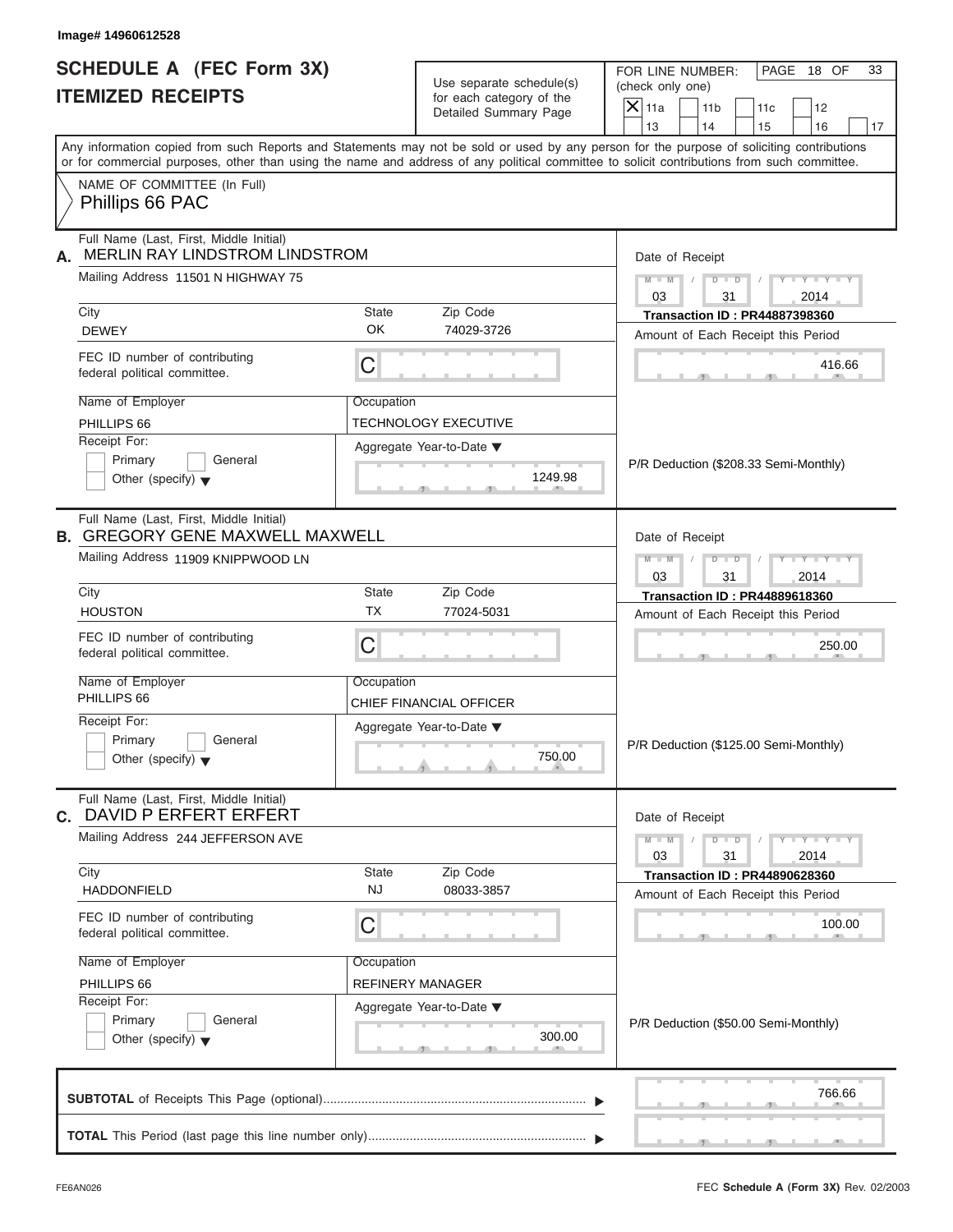| Image# 14960612529                                                                                               |                                                                       |                                                                               |                                                                                                                                                                                                                                                                                         |
|------------------------------------------------------------------------------------------------------------------|-----------------------------------------------------------------------|-------------------------------------------------------------------------------|-----------------------------------------------------------------------------------------------------------------------------------------------------------------------------------------------------------------------------------------------------------------------------------------|
| <b>SCHEDULE A (FEC Form 3X)</b><br><b>ITEMIZED RECEIPTS</b>                                                      |                                                                       | Use separate schedule(s)<br>for each category of the<br>Detailed Summary Page | FOR LINE NUMBER:<br>PAGE 19 OF<br>33<br>(check only one)<br>$\overline{X}$ 11a<br>11 <sub>b</sub><br>11c<br>12<br>13<br>14<br>15<br>16<br>17                                                                                                                                            |
|                                                                                                                  |                                                                       |                                                                               | Any information copied from such Reports and Statements may not be sold or used by any person for the purpose of soliciting contributions<br>or for commercial purposes, other than using the name and address of any political committee to solicit contributions from such committee. |
| NAME OF COMMITTEE (In Full)<br>Phillips 66 PAC                                                                   |                                                                       |                                                                               |                                                                                                                                                                                                                                                                                         |
| Full Name (Last, First, Middle Initial)<br>LOUIS J MCLEAN MCLEAN<br>А.                                           | Date of Receipt                                                       |                                                                               |                                                                                                                                                                                                                                                                                         |
| Mailing Address 965 HARBOR VIEW DR                                                                               |                                                                       |                                                                               | $Y - Y - Y - Y - Y$<br>$M - M$ /<br>$D$ $D$ $/$<br>03<br>31<br>2014                                                                                                                                                                                                                     |
| City<br><b>MARTINEZ</b>                                                                                          | State<br>CA                                                           | Zip Code<br>94553-2761                                                        | <b>Transaction ID: PR44894218360</b>                                                                                                                                                                                                                                                    |
| FEC ID number of contributing<br>federal political committee.                                                    | $\mathsf C$                                                           |                                                                               | Amount of Each Receipt this Period<br>120.00                                                                                                                                                                                                                                            |
| Name of Employer<br>PHILLIPS 66                                                                                  | Occupation<br><b>DWST ENGINEER</b>                                    |                                                                               |                                                                                                                                                                                                                                                                                         |
| Receipt For:<br>Primary<br>General<br>Other (specify) $\blacktriangledown$                                       | Aggregate Year-to-Date ▼<br>360.00                                    |                                                                               | P/R Deduction (\$60.00 Semi-Monthly)                                                                                                                                                                                                                                                    |
| Full Name (Last, First, Middle Initial)<br><b>B. GREGORY P LUCCHESI LUCCHESI</b>                                 | Date of Receipt                                                       |                                                                               |                                                                                                                                                                                                                                                                                         |
| Mailing Address 8 BONITA BAY CT                                                                                  | $D - D$<br>Y I Y I Y I Y<br>$M - M$<br>$\sqrt{ }$<br>03<br>31<br>2014 |                                                                               |                                                                                                                                                                                                                                                                                         |
| City                                                                                                             | State                                                                 | Zip Code                                                                      | <b>Transaction ID: PR44894628360</b>                                                                                                                                                                                                                                                    |
| <b>NEW ORLEANS</b>                                                                                               | LA                                                                    | 70131-3333                                                                    | Amount of Each Receipt this Period                                                                                                                                                                                                                                                      |
| FEC ID number of contributing<br>federal political committee.                                                    | C                                                                     |                                                                               | 160.00                                                                                                                                                                                                                                                                                  |
| Name of Employer<br>PHILLIPS 66                                                                                  | Occupation<br>REFINERY MANAGER                                        |                                                                               |                                                                                                                                                                                                                                                                                         |
| Receipt For:<br>Aggregate Year-to-Date ▼<br>Primary<br>General<br>480.00<br>Other (specify) $\blacktriangledown$ |                                                                       |                                                                               | P/R Deduction (\$80.00 Semi-Monthly)                                                                                                                                                                                                                                                    |
| Full Name (Last, First, Middle Initial)<br>MILES B KAJIOKA KAJIOKA<br>C.                                         |                                                                       |                                                                               | Date of Receipt                                                                                                                                                                                                                                                                         |
| Mailing Address 4014 ALCORN BEND DR                                                                              |                                                                       |                                                                               | $Y - Y - Y - Y - Y$<br>$M - M$<br>$D$ $D$<br>03<br>31<br>2014                                                                                                                                                                                                                           |
| City<br><b>SUGAR LAND</b>                                                                                        | State<br><b>TX</b>                                                    | Zip Code<br>77479-2460                                                        | <b>Transaction ID: PR44901098360</b><br>Amount of Each Receipt this Period                                                                                                                                                                                                              |
| FEC ID number of contributing<br>federal political committee.                                                    | C                                                                     |                                                                               |                                                                                                                                                                                                                                                                                         |
| Name of Employer<br>PHILLIPS 66                                                                                  | Occupation                                                            | <b>DWST OPERATIONS MANAGER</b>                                                |                                                                                                                                                                                                                                                                                         |
| Receipt For:<br>Primary<br>General<br>Other (specify) $\blacktriangledown$                                       |                                                                       | Aggregate Year-to-Date ▼<br>500.00                                            | P/R Deduction (\$500.00 Semi-Monthly)                                                                                                                                                                                                                                                   |
|                                                                                                                  |                                                                       |                                                                               |                                                                                                                                                                                                                                                                                         |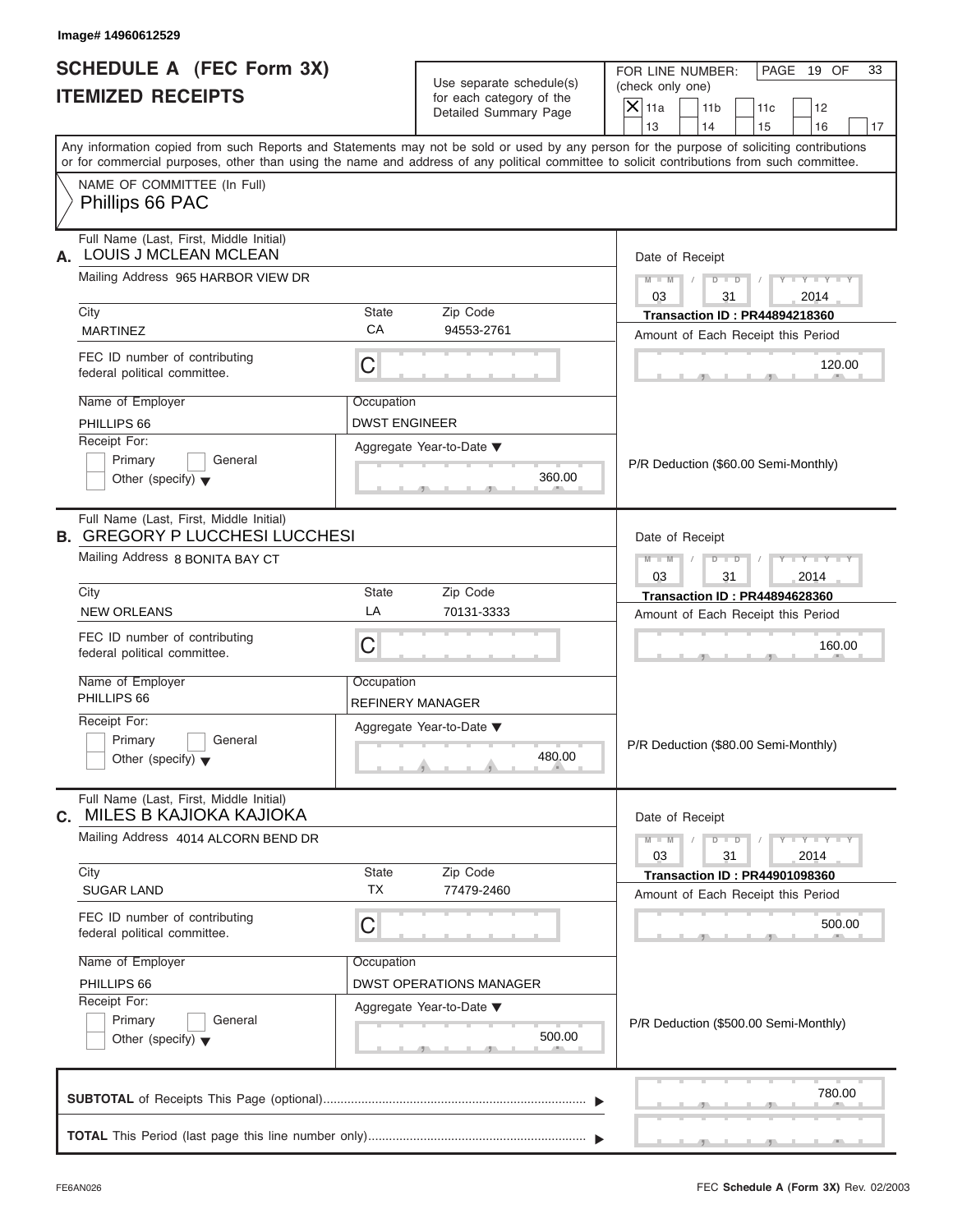| Image# 14960612530                                                                                               |                    |                                                                               |                                                                                                                                                                                                                                                                                         |
|------------------------------------------------------------------------------------------------------------------|--------------------|-------------------------------------------------------------------------------|-----------------------------------------------------------------------------------------------------------------------------------------------------------------------------------------------------------------------------------------------------------------------------------------|
| <b>SCHEDULE A (FEC Form 3X)</b><br><b>ITEMIZED RECEIPTS</b>                                                      |                    | Use separate schedule(s)<br>for each category of the<br>Detailed Summary Page | PAGE 20 OF<br>FOR LINE NUMBER:<br>33<br>(check only one)<br>$X$ 11a<br>11 <sub>b</sub><br>11c<br>12<br>13<br>14<br>15<br>16<br>17                                                                                                                                                       |
|                                                                                                                  |                    |                                                                               | Any information copied from such Reports and Statements may not be sold or used by any person for the purpose of soliciting contributions<br>or for commercial purposes, other than using the name and address of any political committee to solicit contributions from such committee. |
| NAME OF COMMITTEE (In Full)<br>Phillips 66 PAC                                                                   |                    |                                                                               |                                                                                                                                                                                                                                                                                         |
| Full Name (Last, First, Middle Initial)<br>S ATIQUE MALIK MALIK<br>А.                                            |                    |                                                                               | Date of Receipt                                                                                                                                                                                                                                                                         |
| Mailing Address 3 PINEBROOK CT                                                                                   |                    |                                                                               | $Y - Y - Y - Y - Y$<br>$M = M \mid / \mid D = D \mid / \mid$<br>03<br>31<br>2014                                                                                                                                                                                                        |
| City<br><b>EDWARDSVILLE</b>                                                                                      | State<br>IL        | Zip Code<br>62025-3827                                                        | <b>Transaction ID: PR44901728360</b><br>Amount of Each Receipt this Period                                                                                                                                                                                                              |
| FEC ID number of contributing<br>federal political committee.                                                    | C                  |                                                                               | 100.00                                                                                                                                                                                                                                                                                  |
| Name of Employer<br>PHILLIPS 66<br>Receipt For:                                                                  | Occupation         | DWST ENGINEERING SUPERVISOR<br>Aggregate Year-to-Date ▼                       |                                                                                                                                                                                                                                                                                         |
| Primary<br>General<br>Other (specify) $\blacktriangledown$                                                       |                    | 300.00                                                                        | P/R Deduction (\$50.00 Semi-Monthly)                                                                                                                                                                                                                                                    |
| Full Name (Last, First, Middle Initial)<br><b>B. JARED B ROBINSON ROBINSON</b>                                   | Date of Receipt    |                                                                               |                                                                                                                                                                                                                                                                                         |
| Mailing Address 12215 PERTHSHIRE RD                                                                              |                    |                                                                               | $D$ $D$<br>$Y = Y = Y' - Y'$<br>$M$ $M$ $I$<br>$\Box$<br>03<br>31<br>2014                                                                                                                                                                                                               |
| City                                                                                                             | State              | Zip Code                                                                      | <b>Transaction ID: PR44902688360</b>                                                                                                                                                                                                                                                    |
| <b>HOUSTON</b>                                                                                                   | <b>TX</b>          | 77024-4243                                                                    | Amount of Each Receipt this Period                                                                                                                                                                                                                                                      |
| FEC ID number of contributing<br>federal political committee.                                                    | C                  |                                                                               | 100.00                                                                                                                                                                                                                                                                                  |
| Name of Employer<br>PHILLIPS 66                                                                                  | Occupation         | <b>MARKETING MANAGER</b>                                                      |                                                                                                                                                                                                                                                                                         |
| Receipt For:<br>Aggregate Year-to-Date ▼<br>Primary<br>General<br>300.00<br>Other (specify) $\blacktriangledown$ |                    |                                                                               | P/R Deduction (\$50.00 Semi-Monthly)                                                                                                                                                                                                                                                    |
| Full Name (Last, First, Middle Initial)<br><b>C.</b> CRAIG CLAYTON REASOR REASOR                                 |                    |                                                                               | Date of Receipt                                                                                                                                                                                                                                                                         |
| Mailing Address UNIT 3207<br>15200 MEMORIAL DR                                                                   |                    |                                                                               | $M - M$<br>$Y = Y + Y + Y$<br>$D$ $D$<br>03<br>31<br>2014                                                                                                                                                                                                                               |
| City<br><b>HOUSTON</b>                                                                                           | State<br><b>TX</b> | Zip Code<br>77079-2658                                                        | <b>Transaction ID: PR44904798360</b><br>Amount of Each Receipt this Period                                                                                                                                                                                                              |
| FEC ID number of contributing<br>federal political committee.                                                    | С                  |                                                                               | 2500.00                                                                                                                                                                                                                                                                                 |
| Name of Employer<br>PHILLIPS 66                                                                                  | Occupation         | STRATEGY & CORPORATE AFFAIRS EXECL                                            |                                                                                                                                                                                                                                                                                         |
| Receipt For:<br>Primary<br>General<br>Other (specify) $\blacktriangledown$                                       |                    | Aggregate Year-to-Date ▼<br>2500.00                                           | P/R Deduction (\$2500.00 Semi-Monthly)                                                                                                                                                                                                                                                  |
|                                                                                                                  |                    |                                                                               |                                                                                                                                                                                                                                                                                         |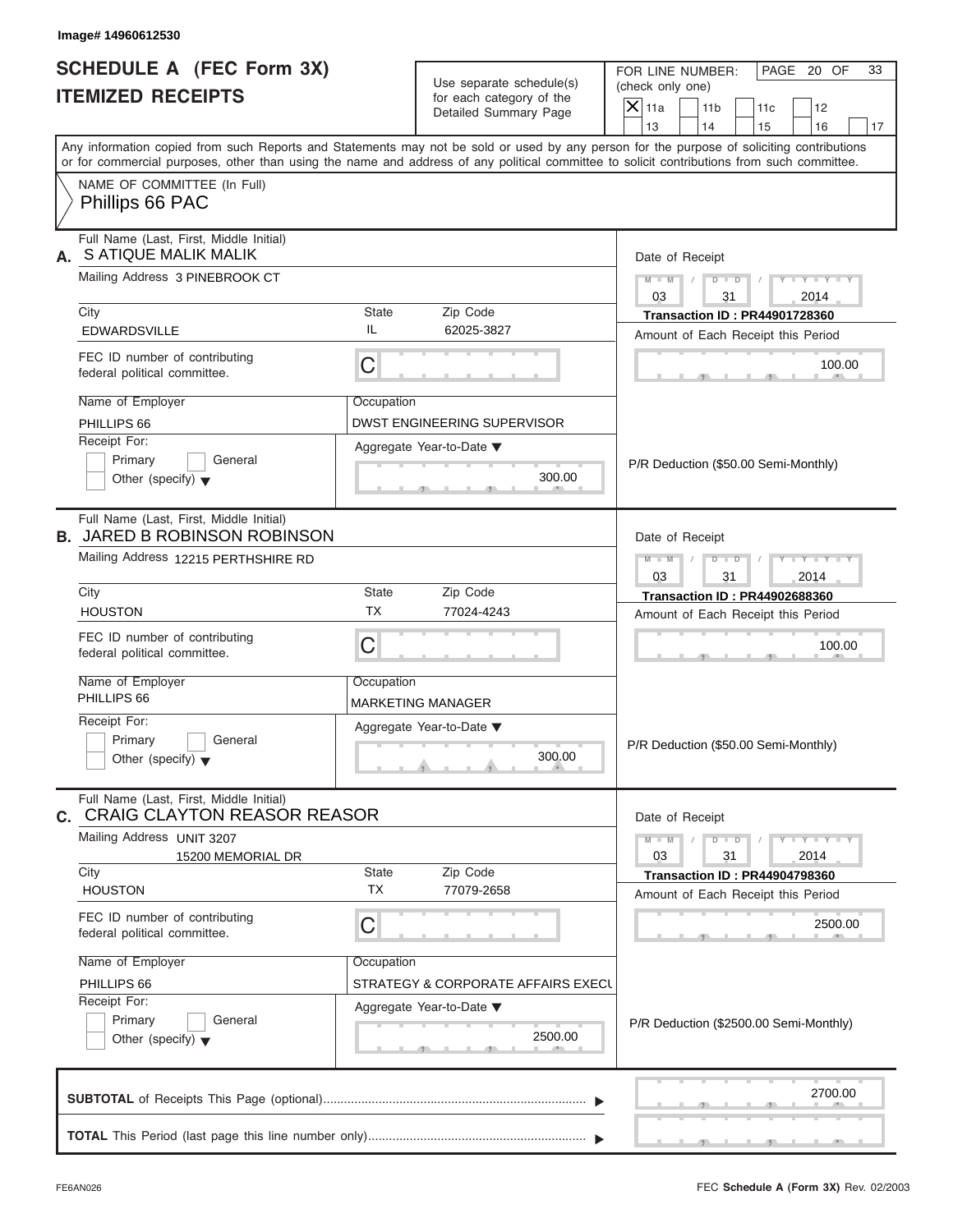| Image# 14960612531                                                                                               |                                                                           |                                                                               |                                                                                                                                                                                                                                                                                         |
|------------------------------------------------------------------------------------------------------------------|---------------------------------------------------------------------------|-------------------------------------------------------------------------------|-----------------------------------------------------------------------------------------------------------------------------------------------------------------------------------------------------------------------------------------------------------------------------------------|
| <b>SCHEDULE A (FEC Form 3X)</b><br><b>ITEMIZED RECEIPTS</b>                                                      |                                                                           | Use separate schedule(s)<br>for each category of the<br>Detailed Summary Page | PAGE 21 OF<br>FOR LINE NUMBER:<br>33<br>(check only one)<br>$\overline{X} _{11a}$<br>11 <sub>b</sub><br>11c<br>12<br>14<br>13<br>15<br>16<br>17                                                                                                                                         |
|                                                                                                                  |                                                                           |                                                                               | Any information copied from such Reports and Statements may not be sold or used by any person for the purpose of soliciting contributions<br>or for commercial purposes, other than using the name and address of any political committee to solicit contributions from such committee. |
| NAME OF COMMITTEE (In Full)<br>Phillips 66 PAC                                                                   |                                                                           |                                                                               |                                                                                                                                                                                                                                                                                         |
| Full Name (Last, First, Middle Initial)<br>HUGH JOSEPH REED REED, II<br>А.                                       |                                                                           |                                                                               | Date of Receipt                                                                                                                                                                                                                                                                         |
| Mailing Address 805 COLONY DR                                                                                    |                                                                           |                                                                               | $Y - Y - Y - Y - Y$<br>$M - M$ /<br>03<br>31<br>2014                                                                                                                                                                                                                                    |
| City<br><b>EDMOND</b>                                                                                            | <b>State</b><br><b>OK</b>                                                 | Zip Code<br>73003-6162                                                        | <b>Transaction ID: PR44904858360</b><br>Amount of Each Receipt this Period                                                                                                                                                                                                              |
| FEC ID number of contributing<br>federal political committee.                                                    | C                                                                         |                                                                               | 84.00                                                                                                                                                                                                                                                                                   |
| Name of Employer<br>PHILLIPS 66                                                                                  | Occupation                                                                | <b>GOVT AFFAIRS MANAGER</b>                                                   |                                                                                                                                                                                                                                                                                         |
| Receipt For:<br>Primary<br>General<br>Other (specify) $\blacktriangledown$                                       |                                                                           | Aggregate Year-to-Date ▼<br>252.00                                            | P/R Deduction (\$42.00 Semi-Monthly)                                                                                                                                                                                                                                                    |
| Full Name (Last, First, Middle Initial)<br><b>B. MICHAEL LEE RIGGS RIGGS</b>                                     | Date of Receipt                                                           |                                                                               |                                                                                                                                                                                                                                                                                         |
| Mailing Address 6418 COTTONWOOD PARK LN                                                                          | $Y = Y = Y' - Y'$<br>$M$ $M$ $/$<br>$D - D$<br>$\Box$<br>03<br>31<br>2014 |                                                                               |                                                                                                                                                                                                                                                                                         |
| City<br><b>HOUSTON</b>                                                                                           | <b>State</b><br><b>TX</b>                                                 | Zip Code                                                                      | <b>Transaction ID: PR44905218360</b>                                                                                                                                                                                                                                                    |
|                                                                                                                  |                                                                           | 77041-7247                                                                    | Amount of Each Receipt this Period                                                                                                                                                                                                                                                      |
| FEC ID number of contributing<br>federal political committee.                                                    | C                                                                         |                                                                               | 200.00                                                                                                                                                                                                                                                                                  |
| Name of Employer<br>PHILLIPS 66                                                                                  | Occupation<br><b>MANAGING COUNSEL</b>                                     |                                                                               |                                                                                                                                                                                                                                                                                         |
| Receipt For:<br>Aggregate Year-to-Date ▼<br>Primary<br>General<br>600.00<br>Other (specify) $\blacktriangledown$ |                                                                           |                                                                               | P/R Deduction (\$100.00 Semi-Monthly)                                                                                                                                                                                                                                                   |
| Full Name (Last, First, Middle Initial)<br>C. TERRY DON ROBY ROBY                                                |                                                                           |                                                                               | Date of Receipt                                                                                                                                                                                                                                                                         |
| Mailing Address 1447 VALLEY RD                                                                                   | $M - M$<br>$Y - Y - Y - Y - Y$<br>$D$ $D$<br>03<br>31<br>2014             |                                                                               |                                                                                                                                                                                                                                                                                         |
| City<br><b>BARTLESVILLE</b>                                                                                      | State<br>OK                                                               | Zip Code<br>74003-5939                                                        | <b>Transaction ID: PR44905408360</b><br>Amount of Each Receipt this Period                                                                                                                                                                                                              |
| FEC ID number of contributing<br>federal political committee.                                                    | С                                                                         |                                                                               | 100.00                                                                                                                                                                                                                                                                                  |
| Name of Employer                                                                                                 | Occupation                                                                |                                                                               |                                                                                                                                                                                                                                                                                         |
| PHILLIPS 66<br>Receipt For:                                                                                      | MEDICAL MANAGER                                                           |                                                                               |                                                                                                                                                                                                                                                                                         |
| Primary<br>General<br>Other (specify) $\blacktriangledown$                                                       |                                                                           | Aggregate Year-to-Date ▼<br>300.00                                            | P/R Deduction (\$50.00 Semi-Monthly)                                                                                                                                                                                                                                                    |
|                                                                                                                  |                                                                           |                                                                               |                                                                                                                                                                                                                                                                                         |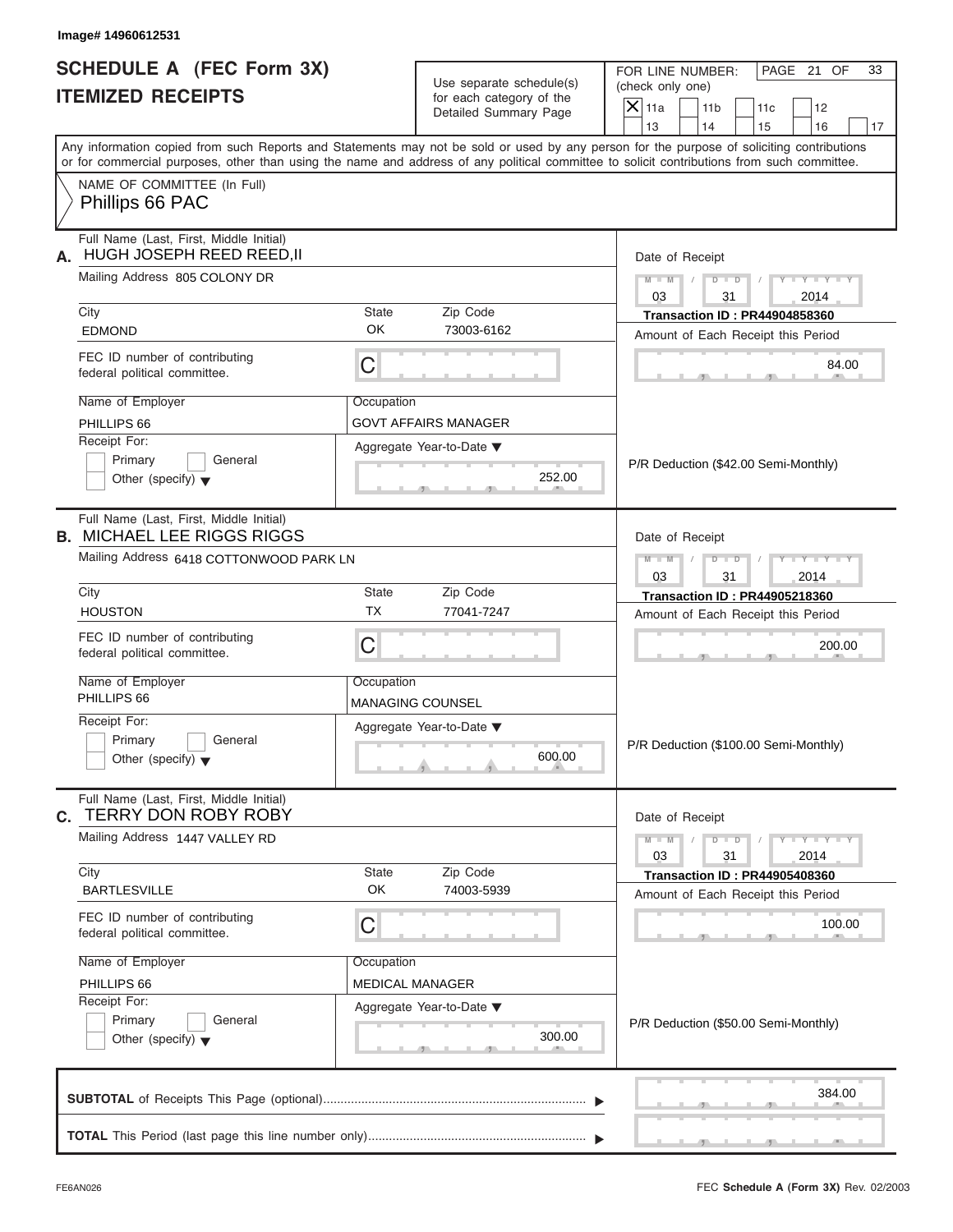| Image# 14960612532                                                                                                                                                        |                                                   |                                                                                                                                                                         |
|---------------------------------------------------------------------------------------------------------------------------------------------------------------------------|---------------------------------------------------|-------------------------------------------------------------------------------------------------------------------------------------------------------------------------|
| <b>SCHEDULE A (FEC Form 3X)</b><br><b>ITEMIZED RECEIPTS</b>                                                                                                               | Use separate schedule(s)                          | PAGE 22 OF<br>FOR LINE NUMBER:<br>33<br>(check only one)                                                                                                                |
|                                                                                                                                                                           | for each category of the<br>Detailed Summary Page | $ \mathsf{X} $ 11a<br>11 <sub>b</sub><br>11c<br>12                                                                                                                      |
|                                                                                                                                                                           |                                                   | 13<br>14<br>15<br>16<br>17<br>Any information copied from such Reports and Statements may not be sold or used by any person for the purpose of soliciting contributions |
| or for commercial purposes, other than using the name and address of any political committee to solicit contributions from such committee.<br>NAME OF COMMITTEE (In Full) |                                                   |                                                                                                                                                                         |
| Phillips 66 PAC                                                                                                                                                           |                                                   |                                                                                                                                                                         |
| Full Name (Last, First, Middle Initial)<br>KAY MARGARET SALLEE SALLEE<br>А.                                                                                               |                                                   | Date of Receipt                                                                                                                                                         |
| Mailing Address 1436 VALLEY RD                                                                                                                                            |                                                   | $M - M$<br>$D$ $D$<br>$Y = Y$<br>03<br>31<br>2014                                                                                                                       |
| City                                                                                                                                                                      | State<br>Zip Code                                 | <b>Transaction ID: PR44905978360</b>                                                                                                                                    |
| <b>BARTLESVILLE</b>                                                                                                                                                       | OK<br>74003-5938                                  | Amount of Each Receipt this Period                                                                                                                                      |
| FEC ID number of contributing<br>federal political committee.                                                                                                             | $\mathsf C$                                       | 150.00                                                                                                                                                                  |
| Name of Employer                                                                                                                                                          | Occupation                                        |                                                                                                                                                                         |
| PHILLIPS 66<br>Receipt For:                                                                                                                                               | IS MANAGER                                        |                                                                                                                                                                         |
| Primary<br>General                                                                                                                                                        | Aggregate Year-to-Date ▼                          |                                                                                                                                                                         |
| Other (specify) $\blacktriangledown$                                                                                                                                      | 450.00                                            | P/R Deduction (\$75.00 Semi-Monthly)                                                                                                                                    |
| Full Name (Last, First, Middle Initial)<br><b>B. WILLIAM CHARLES PARSONS PARSONS</b>                                                                                      |                                                   | Date of Receipt                                                                                                                                                         |
| Mailing Address 8950 FOREST RIDGE CT                                                                                                                                      |                                                   | $M - M$<br>$D$ $D$<br>$Y = Y + Y +$<br>03<br>31<br>2014                                                                                                                 |
| City<br><b>SKIATOOK</b>                                                                                                                                                   | State<br>Zip Code<br>OK                           | <b>Transaction ID: PR44906958360</b>                                                                                                                                    |
|                                                                                                                                                                           | 74070-5130                                        | Amount of Each Receipt this Period                                                                                                                                      |
| FEC ID number of contributing<br>federal political committee.                                                                                                             | $\mathsf C$                                       | 75.00                                                                                                                                                                   |
| Name of Employer<br>PHILLIPS 66                                                                                                                                           | Occupation                                        |                                                                                                                                                                         |
| Receipt For:                                                                                                                                                              | <b>MEDICAL MANAGER</b>                            |                                                                                                                                                                         |
| Primary<br>General                                                                                                                                                        | Aggregate Year-to-Date ▼                          |                                                                                                                                                                         |
| Other (specify) $\blacktriangledown$                                                                                                                                      | 225.00                                            | P/R Deduction (\$75.00 Semi-Monthly)                                                                                                                                    |
| Full Name (Last, First, Middle Initial)<br>C. JEFFREY MICHAEL REAMY REAMY                                                                                                 |                                                   | Date of Receipt                                                                                                                                                         |
| Mailing Address 2713 N WAKEFIELD ST                                                                                                                                       |                                                   | $M - M$<br>$Y - Y - I$<br>$D$ $D$<br>2014<br>03<br>31                                                                                                                   |
| City                                                                                                                                                                      | State<br>Zip Code                                 | <b>Transaction ID: PR44906978360</b>                                                                                                                                    |
| <b>ARLINGTON</b>                                                                                                                                                          | VA<br>22207-4130                                  | Amount of Each Receipt this Period                                                                                                                                      |
| FEC ID number of contributing<br>federal political committee.                                                                                                             | $\mathsf C$                                       | 400.00                                                                                                                                                                  |
| Name of Employer                                                                                                                                                          | Occupation                                        |                                                                                                                                                                         |
| PHILLIPS 66                                                                                                                                                               | <b>GOVT AFFAIRS MANAGER</b>                       |                                                                                                                                                                         |
| Receipt For:                                                                                                                                                              | Aggregate Year-to-Date ▼                          |                                                                                                                                                                         |
| Primary<br>General<br>Other (specify) $\blacktriangledown$                                                                                                                | 400.00                                            | P/R Deduction (\$400.00 Semi-Monthly)                                                                                                                                   |
| <b>CLIDTOTAL</b> of Pocoints This Page (optional)                                                                                                                         |                                                   | 625.00                                                                                                                                                                  |

| $\mid$ P/R Deduction (\$400.00 Semi-Monthly) |
|----------------------------------------------|
|                                              |

|  |  |  |  |  | 625.00 |  |
|--|--|--|--|--|--------|--|
|  |  |  |  |  |        |  |

ī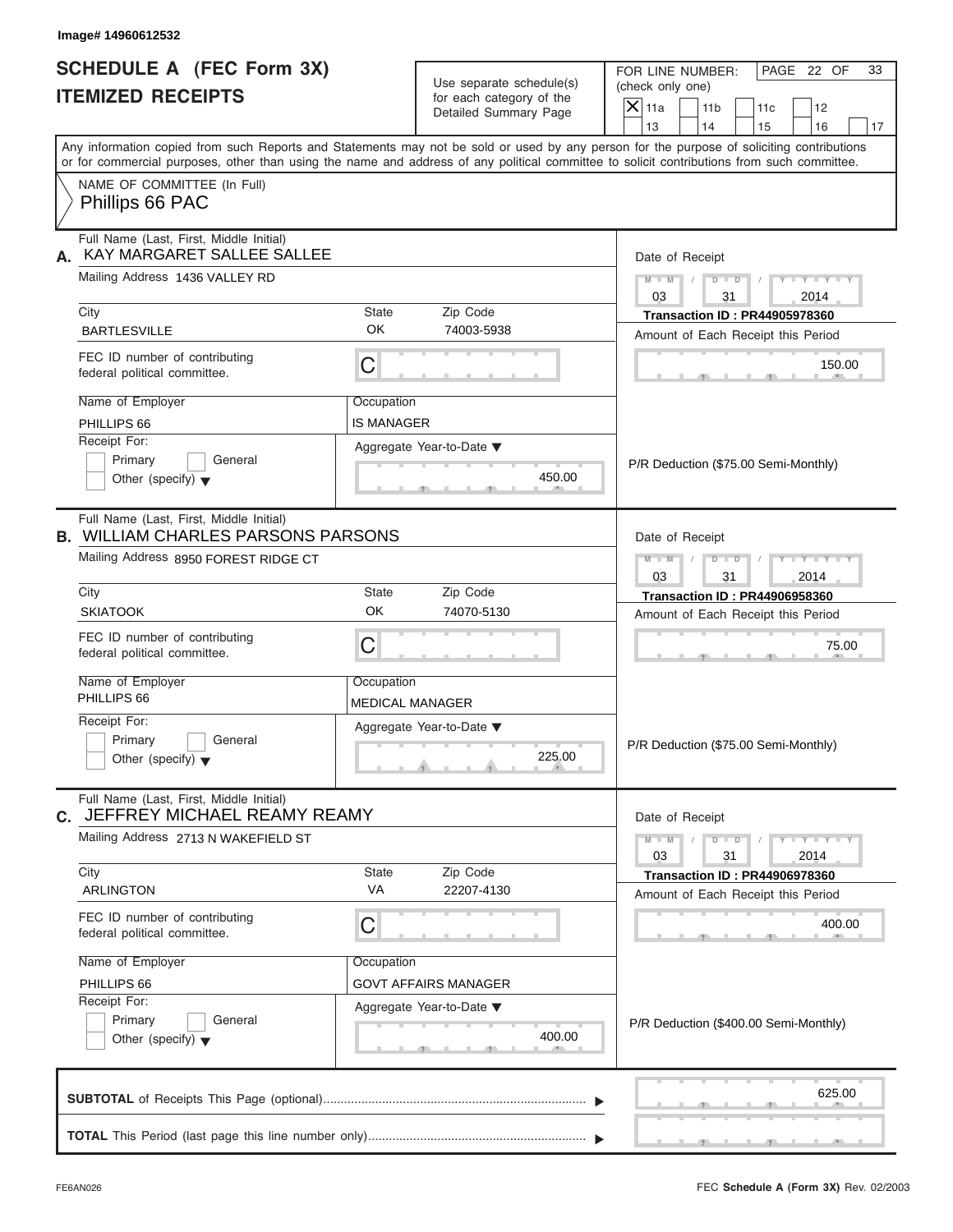| Image# 14960612533                                                                                                                         |                          |                                     |                    |                                                    |                                       |                             |    |  |
|--------------------------------------------------------------------------------------------------------------------------------------------|--------------------------|-------------------------------------|--------------------|----------------------------------------------------|---------------------------------------|-----------------------------|----|--|
| <b>SCHEDULE A (FEC Form 3X)</b>                                                                                                            | Use separate schedule(s) |                                     |                    | PAGE 23 OF<br>FOR LINE NUMBER:<br>(check only one) |                                       |                             |    |  |
| <b>ITEMIZED RECEIPTS</b>                                                                                                                   |                          | for each category of the            | $\overline{X}$ 11a |                                                    |                                       |                             |    |  |
|                                                                                                                                            |                          | Detailed Summary Page               | 13                 | 11 <sub>b</sub><br>14                              | 11c<br>15                             | 12<br>16                    | 17 |  |
| Any information copied from such Reports and Statements may not be sold or used by any person for the purpose of soliciting contributions  |                          |                                     |                    |                                                    |                                       |                             |    |  |
| or for commercial purposes, other than using the name and address of any political committee to solicit contributions from such committee. |                          |                                     |                    |                                                    |                                       |                             |    |  |
| NAME OF COMMITTEE (In Full)<br>Phillips 66 PAC                                                                                             |                          |                                     |                    |                                                    |                                       |                             |    |  |
| Full Name (Last, First, Middle Initial)<br><b>JOSEPH T LIBERTI LIBERTI</b><br>А.                                                           |                          |                                     |                    | Date of Receipt                                    |                                       |                             |    |  |
| Mailing Address 67 S PALMIERA                                                                                                              |                          |                                     | $M - M$ /<br>03    | 31                                                 | $D$ $D$ $/$                           | $Y - Y - Y - Y - Y$<br>2014 |    |  |
| City                                                                                                                                       | State                    | Zip Code                            |                    |                                                    | <b>Transaction ID: PR44908428360</b>  |                             |    |  |
| THE WOODLANDS                                                                                                                              | <b>TX</b>                | 77382-2802                          |                    |                                                    | Amount of Each Receipt this Period    |                             |    |  |
| FEC ID number of contributing<br>federal political committee.                                                                              | $\mathsf C$              |                                     |                    |                                                    |                                       | 500.00                      |    |  |
| Name of Employer                                                                                                                           | Occupation               |                                     |                    |                                                    |                                       |                             |    |  |
| PHILLIPS 66                                                                                                                                | STRATEGIC MANAGER        |                                     |                    |                                                    |                                       |                             |    |  |
| Receipt For:                                                                                                                               | Aggregate Year-to-Date ▼ |                                     |                    |                                                    |                                       |                             |    |  |
| Primary<br>General                                                                                                                         |                          |                                     |                    |                                                    | P/R Deduction (\$500.00 Semi-Monthly) |                             |    |  |
| Other (specify) $\blacktriangledown$                                                                                                       |                          | 500.00                              |                    |                                                    |                                       |                             |    |  |
| Full Name (Last, First, Middle Initial)<br><b>B. PETER CASEY STYNES STYNES</b>                                                             |                          |                                     |                    | Date of Receipt                                    |                                       |                             |    |  |
| Mailing Address 49 STONERIDGE RD                                                                                                           |                          |                                     | $M - M$            | $D - D$                                            | $\Box$                                | $Y = Y = Y' - Y'$           |    |  |
|                                                                                                                                            |                          |                                     | 03                 | 31                                                 |                                       | 2014                        |    |  |
| City                                                                                                                                       | State                    | Zip Code                            |                    |                                                    | <b>Transaction ID: PR44908758360</b>  |                             |    |  |
| PONCA CITY                                                                                                                                 | OK                       | 74604-3418                          |                    |                                                    | Amount of Each Receipt this Period    |                             |    |  |
| FEC ID number of contributing<br>federal political committee.                                                                              | C                        |                                     |                    |                                                    |                                       | 100.00                      |    |  |
| Name of Employer                                                                                                                           | Occupation               |                                     |                    |                                                    |                                       |                             |    |  |
| PHILLIPS 66                                                                                                                                | REFINERY MANAGER         |                                     |                    |                                                    |                                       |                             |    |  |
| Receipt For:                                                                                                                               |                          | Aggregate Year-to-Date ▼            |                    |                                                    |                                       |                             |    |  |
| Primary<br>General<br>Other (specify) $\blacktriangledown$                                                                                 |                          | 300.00                              |                    |                                                    | P/R Deduction (\$100.00 Semi-Monthly) |                             |    |  |
| Full Name (Last, First, Middle Initial)<br><b>TIMOTHY GARTH TAYLOR TAYLOR</b><br>С.                                                        |                          |                                     |                    | Date of Receipt                                    |                                       |                             |    |  |
| Mailing Address 71 HERITAGE HILL CIR                                                                                                       |                          |                                     | $M - M$            | $D$ $D$                                            |                                       | $Y - Y - Y - Y - Y$         |    |  |
| City                                                                                                                                       | State                    | Zip Code                            | 03                 | 31                                                 |                                       | 2014                        |    |  |
| THE WOODLANDS                                                                                                                              | <b>TX</b>                | 77381-1403                          |                    |                                                    | <b>Transaction ID: PR44909328360</b>  |                             |    |  |
|                                                                                                                                            |                          |                                     |                    |                                                    | Amount of Each Receipt this Period    |                             |    |  |
| FEC ID number of contributing<br>federal political committee.                                                                              | C                        |                                     |                    |                                                    |                                       | 200.00                      |    |  |
| Name of Employer                                                                                                                           | Occupation               |                                     |                    |                                                    |                                       |                             |    |  |
| PHILLIPS 66                                                                                                                                |                          | COMMERCIAL, MARKETING, TRANS & BD E |                    |                                                    |                                       |                             |    |  |
| Receipt For:<br>Primary<br>General                                                                                                         | Aggregate Year-to-Date ▼ |                                     |                    |                                                    |                                       |                             |    |  |
| Other (specify) $\blacktriangledown$                                                                                                       |                          | 600.00                              |                    |                                                    | P/R Deduction (\$100.00 Semi-Monthly) |                             |    |  |
|                                                                                                                                            |                          |                                     |                    |                                                    |                                       | 800.00                      |    |  |
|                                                                                                                                            |                          |                                     |                    |                                                    |                                       |                             |    |  |
|                                                                                                                                            |                          |                                     |                    |                                                    |                                       |                             |    |  |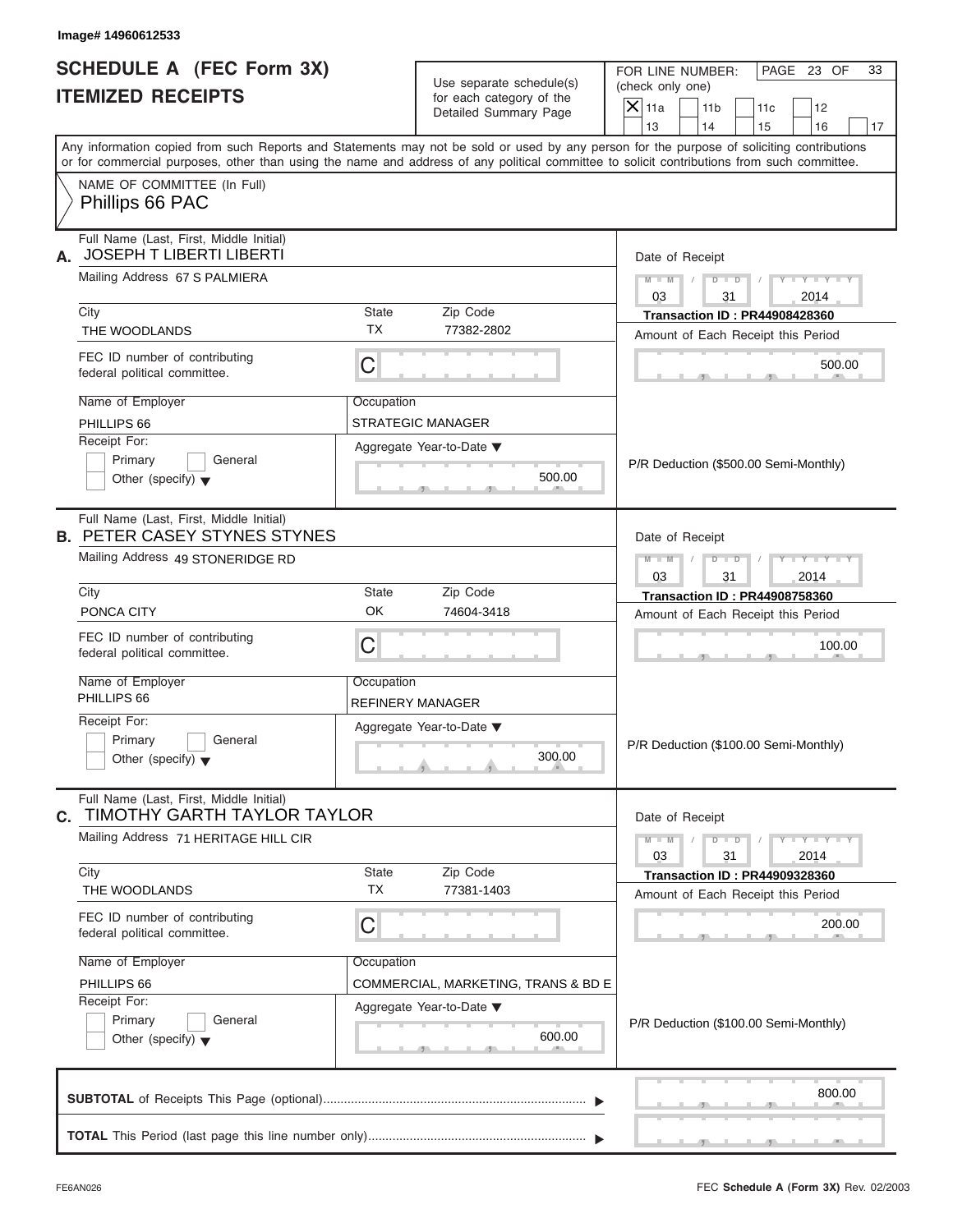| <b>SCHEDULE A (FEC Form 3X)</b>                                                |                           | Use separate schedule(s)                          | PAGE 24 OF<br>FOR LINE NUMBER:<br>33<br>(check only one)                                                                                                                                                                                                                                |
|--------------------------------------------------------------------------------|---------------------------|---------------------------------------------------|-----------------------------------------------------------------------------------------------------------------------------------------------------------------------------------------------------------------------------------------------------------------------------------------|
| <b>ITEMIZED RECEIPTS</b>                                                       |                           | for each category of the<br>Detailed Summary Page | $X$ 11a<br>11 <sub>b</sub><br>11c<br>12                                                                                                                                                                                                                                                 |
|                                                                                |                           |                                                   | 13<br>14<br>15<br>16                                                                                                                                                                                                                                                                    |
|                                                                                |                           |                                                   | Any information copied from such Reports and Statements may not be sold or used by any person for the purpose of soliciting contributions<br>or for commercial purposes, other than using the name and address of any political committee to solicit contributions from such committee. |
| NAME OF COMMITTEE (In Full)<br>Phillips 66 PAC                                 |                           |                                                   |                                                                                                                                                                                                                                                                                         |
| Full Name (Last, First, Middle Initial)<br>JASON C VANCE VANCE<br>А.           |                           |                                                   | Date of Receipt                                                                                                                                                                                                                                                                         |
| Mailing Address 1604 PRIMROSE LN                                               |                           |                                                   | $D$ $\Box$ $D$<br>$Y - Y - Y - Y - Y$<br>$M - M$<br>$\sqrt{2}$<br>$\sqrt{2}$<br>03<br>31<br>2014                                                                                                                                                                                        |
| City                                                                           | State                     | Zip Code                                          | <b>Transaction ID: PR44910678360</b>                                                                                                                                                                                                                                                    |
| <b>BORGER</b>                                                                  | <b>TX</b>                 | 79007-6446                                        | Amount of Each Receipt this Period                                                                                                                                                                                                                                                      |
| FEC ID number of contributing<br>federal political committee.                  | С                         |                                                   | 100.00                                                                                                                                                                                                                                                                                  |
| Name of Employer                                                               | Occupation                |                                                   |                                                                                                                                                                                                                                                                                         |
| PHILLIPS 66                                                                    | <b>FINANCE SUPERVISOR</b> |                                                   |                                                                                                                                                                                                                                                                                         |
| Receipt For:                                                                   |                           | Aggregate Year-to-Date ▼                          |                                                                                                                                                                                                                                                                                         |
| Primary<br>General                                                             |                           |                                                   | P/R Deduction (\$50.00 Semi-Monthly)                                                                                                                                                                                                                                                    |
| Other (specify) $\blacktriangledown$                                           |                           | 300.00                                            |                                                                                                                                                                                                                                                                                         |
| Full Name (Last, First, Middle Initial)<br><b>B. MARIA CHRISTINA DUNN DUNN</b> |                           |                                                   | Date of Receipt                                                                                                                                                                                                                                                                         |
| Mailing Address 13714 PINEROCK LN                                              |                           |                                                   | $D - I$<br>Y T Y T Y T<br>$M - M$                                                                                                                                                                                                                                                       |
|                                                                                |                           |                                                   | 03<br>31<br>2014                                                                                                                                                                                                                                                                        |
| City                                                                           | State                     | Zip Code                                          | <b>Transaction ID: PR44911958360</b>                                                                                                                                                                                                                                                    |
| <b>HOUSTON</b>                                                                 | <b>TX</b>                 | 77079-5916                                        | Amount of Each Receipt this Period                                                                                                                                                                                                                                                      |
| FEC ID number of contributing<br>federal political committee.                  | С                         |                                                   | 100.00                                                                                                                                                                                                                                                                                  |
| Name of Employer                                                               | Occupation                |                                                   |                                                                                                                                                                                                                                                                                         |
| PHILLIPS 66                                                                    |                           | PUBLIC AFFAIRS MANAGER                            |                                                                                                                                                                                                                                                                                         |
| Receipt For:                                                                   |                           | Aggregate Year-to-Date ▼                          |                                                                                                                                                                                                                                                                                         |
| Primary<br>General<br>Other (specify) $\blacktriangledown$                     |                           | 300.00                                            | P/R Deduction (\$50.00 Semi-Monthly)                                                                                                                                                                                                                                                    |
| Full Name (Last, First, Middle Initial)<br>C. CHANTAL DENISE VEEVAETE VEEVAETE |                           |                                                   | Date of Receipt                                                                                                                                                                                                                                                                         |
| Mailing Address PO BOX 9679                                                    |                           |                                                   | $M - M$<br>$D$ $\Box$ $D$<br>$Y - Y - Y - Y - Y$<br>03<br>31<br>2014                                                                                                                                                                                                                    |
| City                                                                           | State<br><b>TX</b>        | Zip Code                                          | <b>Transaction ID: PR44917268360</b>                                                                                                                                                                                                                                                    |
| THE WOODLANDS                                                                  |                           | 77387-6679                                        | Amount of Each Receipt this Period                                                                                                                                                                                                                                                      |
| FEC ID number of contributing<br>federal political committee.                  | С                         |                                                   | 1000.00                                                                                                                                                                                                                                                                                 |
| Name of Employer                                                               | Occupation                |                                                   |                                                                                                                                                                                                                                                                                         |
|                                                                                |                           | HUMAN RESOURCES EXECUTIVE                         |                                                                                                                                                                                                                                                                                         |
| PHILLIPS 66                                                                    |                           | Aggregate Year-to-Date ▼                          |                                                                                                                                                                                                                                                                                         |
| Receipt For:                                                                   |                           |                                                   | P/R Deduction (\$1000.00 Semi-Monthly)                                                                                                                                                                                                                                                  |
| Primary<br>General<br>Other (specify) $\blacktriangledown$                     |                           | 1000.00                                           |                                                                                                                                                                                                                                                                                         |
|                                                                                |                           |                                                   | 1200.00                                                                                                                                                                                                                                                                                 |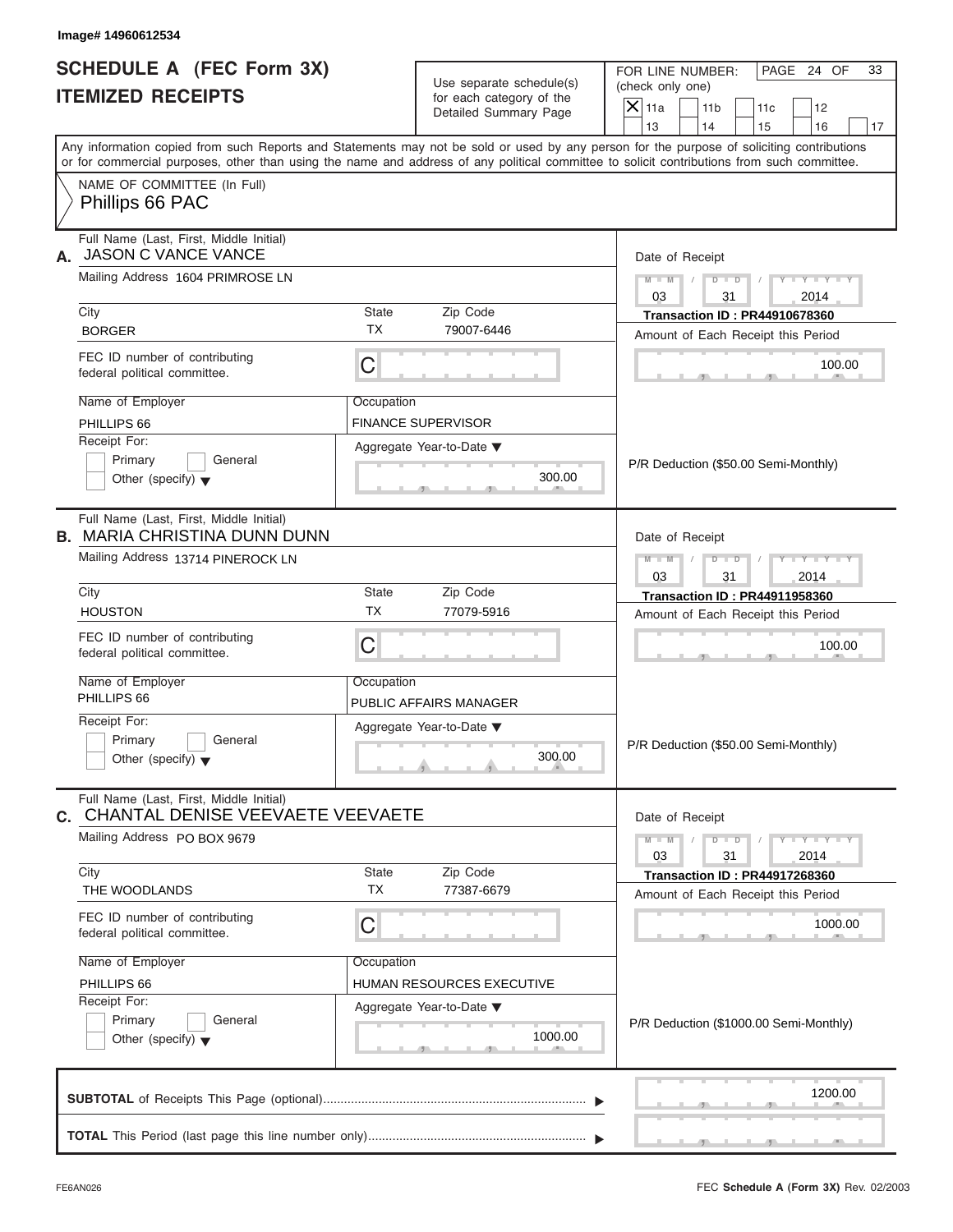| Image# 14960612535                                                         |            |                                                                               |                                                                                                                                                                                                                                                                                                                       |
|----------------------------------------------------------------------------|------------|-------------------------------------------------------------------------------|-----------------------------------------------------------------------------------------------------------------------------------------------------------------------------------------------------------------------------------------------------------------------------------------------------------------------|
| <b>SCHEDULE A (FEC Form 3X)</b><br><b>ITEMIZED RECEIPTS</b>                |            | Use separate schedule(s)<br>for each category of the<br>Detailed Summary Page | PAGE 25 OF<br>FOR LINE NUMBER:<br>33<br>(check only one)<br>$\mathsf{X}$ 11a<br>11 <sub>b</sub><br>12<br>11c                                                                                                                                                                                                          |
|                                                                            |            |                                                                               | 13<br>14<br>15<br>16<br>17<br>Any information copied from such Reports and Statements may not be sold or used by any person for the purpose of soliciting contributions<br>or for commercial purposes, other than using the name and address of any political committee to solicit contributions from such committee. |
| NAME OF COMMITTEE (In Full)<br>Phillips 66 PAC                             |            |                                                                               |                                                                                                                                                                                                                                                                                                                       |
|                                                                            |            |                                                                               |                                                                                                                                                                                                                                                                                                                       |
| Full Name (Last, First, Middle Initial)<br>PHILLIP D BRADY BRADY<br>А.     |            |                                                                               | Date of Receipt                                                                                                                                                                                                                                                                                                       |
| Mailing Address 5916 COLFAX AVE                                            |            |                                                                               | $D$ $D$<br>$Y - Y - Y - Y - Y$<br>$M - M$<br>03<br>31<br>2014                                                                                                                                                                                                                                                         |
| City                                                                       | State      | Zip Code                                                                      | <b>Transaction ID: PR49091008360</b>                                                                                                                                                                                                                                                                                  |
| <b>ALEXANDRIA</b>                                                          | <b>VA</b>  | 22311-1024                                                                    | Amount of Each Receipt this Period                                                                                                                                                                                                                                                                                    |
| FEC ID number of contributing<br>federal political committee.              | С          |                                                                               | 5000.00                                                                                                                                                                                                                                                                                                               |
| Name of Employer                                                           | Occupation |                                                                               |                                                                                                                                                                                                                                                                                                                       |
| PHILLIPS 66                                                                |            | <b>GOVERNMENT RELATIONS EXECUTIVE</b>                                         |                                                                                                                                                                                                                                                                                                                       |
| Receipt For:<br>Primary<br>General<br>Other (specify) $\blacktriangledown$ |            | Aggregate Year-to-Date ▼<br>5000.00                                           | P/R Deduction (\$5000.00 Semi-Monthly)                                                                                                                                                                                                                                                                                |
| Full Name (Last, First, Middle Initial)<br><b>B. DAVID W REGAN REGAN</b>   |            |                                                                               | Date of Receipt                                                                                                                                                                                                                                                                                                       |
| Mailing Address 845 MERRIEWOOD LN                                          |            |                                                                               | $D - D$<br>Y T Y T Y T<br>$M - M$<br>03<br>31<br>2014                                                                                                                                                                                                                                                                 |
| City                                                                       | State      | Zip Code                                                                      | <b>Transaction ID: PR56417988360</b>                                                                                                                                                                                                                                                                                  |
| <b>MCLEAN</b>                                                              | VA         | 22102-1420                                                                    | Amount of Each Receipt this Period                                                                                                                                                                                                                                                                                    |
| FEC ID number of contributing<br>federal political committee.              | С          |                                                                               | 3000.00                                                                                                                                                                                                                                                                                                               |
| Name of Employer<br>PHILLIPS 66                                            | Occupation | <b>GOVT AFFAIRS MANAGER</b>                                                   |                                                                                                                                                                                                                                                                                                                       |
| Receipt For:<br>Primary<br>General<br>Other (specify) $\blacktriangledown$ |            | Aggregate Year-to-Date ▼<br>3000.00                                           | P/R Deduction (\$3000.00 Semi-Monthly)                                                                                                                                                                                                                                                                                |
| Full Name (Last, First, Middle Initial)<br>C.                              |            |                                                                               | Date of Receipt                                                                                                                                                                                                                                                                                                       |
| <b>Mailing Address</b>                                                     |            |                                                                               | $M - M$<br>$D$ $\Box$ $D$<br>$Y - Y - Y - Y - Y$                                                                                                                                                                                                                                                                      |
| City                                                                       | State      | Zip Code                                                                      | Amount of Each Receipt this Period                                                                                                                                                                                                                                                                                    |
| FEC ID number of contributing<br>federal political committee.              | С          |                                                                               |                                                                                                                                                                                                                                                                                                                       |
| Name of Employer                                                           | Occupation |                                                                               |                                                                                                                                                                                                                                                                                                                       |
| Receipt For:<br>Primary<br>General<br>Other (specify) $\blacktriangledown$ |            | Aggregate Year-to-Date ▼<br>$\mathcal{F}$<br>__                               |                                                                                                                                                                                                                                                                                                                       |
|                                                                            |            |                                                                               | 8000.00                                                                                                                                                                                                                                                                                                               |
|                                                                            |            |                                                                               | 29474.34                                                                                                                                                                                                                                                                                                              |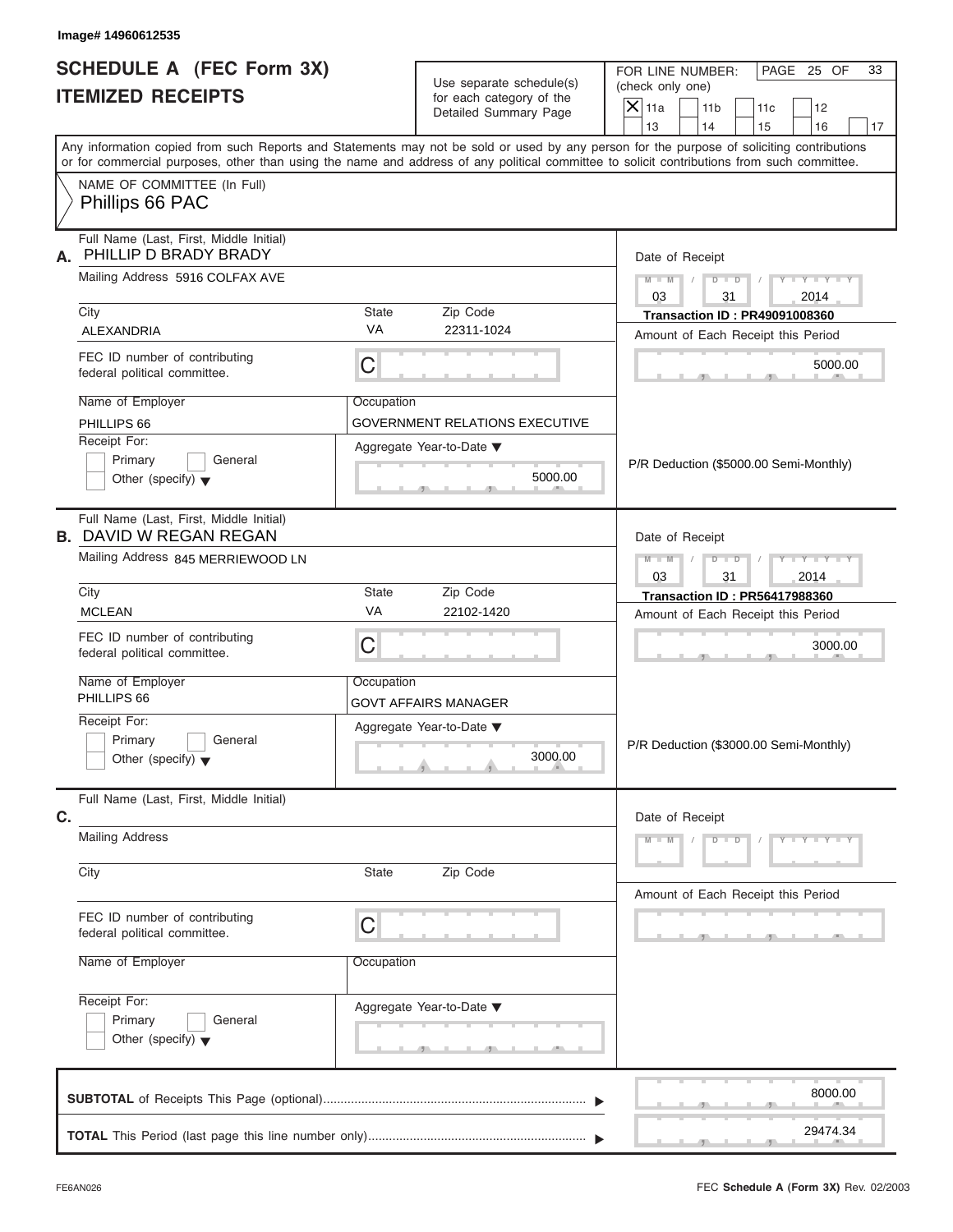| <b>SCHEDULE B (FEC Form 3X)</b><br><b>ITEMIZED DISBURSEMENTS</b>                  | Use separate schedule(s)<br>for each category of the<br>Detailed Summary Page        | PAGE 26 OF<br>33<br>FOR LINE NUMBER:<br>(check only one)<br>21 <sub>b</sub><br>22<br>23<br>25<br>$\times$<br>24<br>26<br>27<br>28a<br>28 <sub>b</sub><br>28 <sub>c</sub><br>29<br>30 <sub>b</sub>                                                                                       |
|-----------------------------------------------------------------------------------|--------------------------------------------------------------------------------------|-----------------------------------------------------------------------------------------------------------------------------------------------------------------------------------------------------------------------------------------------------------------------------------------|
|                                                                                   |                                                                                      | Any information copied from such Reports and Statements may not be sold or used by any person for the purpose of soliciting contributions<br>or for commercial purposes, other than using the name and address of any political committee to solicit contributions from such committee. |
| NAME OF COMMITTEE (In Full)<br>Phillips 66 PAC                                    |                                                                                      |                                                                                                                                                                                                                                                                                         |
| Full Name (Last, First, Middle Initial)<br>A. Cantor For Congress                 |                                                                                      | Date of Disbursement                                                                                                                                                                                                                                                                    |
| Mailing Address P.O. Box 17813                                                    |                                                                                      | <b>LYLYLY</b><br>$M - M$<br>$D$ $D$<br>2014<br>03<br>20                                                                                                                                                                                                                                 |
| City<br>Richmond                                                                  | Zip Code<br>State<br><b>VA</b>                                                       | Transaction ID: 5910086                                                                                                                                                                                                                                                                 |
| Purpose of Disbursement<br><b>Direct Contribution</b>                             | 23226                                                                                | 011<br>Amount of Each Disbursement this Period                                                                                                                                                                                                                                          |
| Candidate Name<br>Rep. Eric Cantor                                                |                                                                                      | Category/<br>2500.00<br><b>Type</b>                                                                                                                                                                                                                                                     |
| Office Sought:<br>House<br>Senate<br>President<br>State:<br>VA<br>District:<br>07 | Disbursement For: 2014<br>General<br>Primary<br>Other (specify) $\blacktriangledown$ | <b>Direct Contribution</b>                                                                                                                                                                                                                                                              |
| Full Name (Last, First, Middle Initial)<br>B. Rodney For Congress                 |                                                                                      | Date of Disbursement                                                                                                                                                                                                                                                                    |
| Mailing Address PO Box 344                                                        |                                                                                      | $-1 - Y - 1 - Y - 1 - Y$<br>$M - M$<br>$\Box$<br>D<br>2014<br>03<br>20                                                                                                                                                                                                                  |
| City<br>Taylorville                                                               | <b>State</b><br>Zip Code<br>IL<br>62568                                              | Transaction ID: 5910087                                                                                                                                                                                                                                                                 |
| Purpose of Disbursement<br><b>Direct Contribution</b><br>Candidate Name           |                                                                                      | 011<br>Amount of Each Disbursement this Period<br>Category/                                                                                                                                                                                                                             |
| Mr. Rodney Davis<br>Office Sought:<br>$\overline{X}$ House<br>Senate<br>President | Disbursement For:<br>2014<br>General<br>Primary<br>Other (specify)                   | 1000.00<br><b>Type</b><br>__<br><b>Direct Contribution</b>                                                                                                                                                                                                                              |
| State:<br>IL<br>District:<br>13                                                   |                                                                                      |                                                                                                                                                                                                                                                                                         |
| Full Name (Last, First, Middle Initial)<br>C. Lucas For Congress                  |                                                                                      | Date of Disbursement<br>$\frac{1}{2}$ $\frac{1}{2}$ $\frac{1}{2}$ $\frac{1}{2}$ $\frac{1}{2}$ $\frac{1}{2}$ $\frac{1}{2}$ $\frac{1}{2}$ $\frac{1}{2}$ $\frac{1}{2}$ $\frac{1}{2}$ $\frac{1}{2}$ $\frac{1}{2}$<br>$M - M$<br>D<br>$\Box$                                                 |
| Mailing Address PO Box 1726                                                       |                                                                                      | 2014<br>03<br>20                                                                                                                                                                                                                                                                        |
| City<br>Oklahoma City                                                             | Zip Code<br>State<br>OK<br>73101                                                     | Transaction ID: 5910089                                                                                                                                                                                                                                                                 |
| Purpose of Disbursement<br><b>Direct Contribution</b><br>Candidate Name           |                                                                                      | 011<br>Amount of Each Disbursement this Period                                                                                                                                                                                                                                          |
| Rep. Frank Lucas<br>Office Sought:<br>House                                       | Disbursement For: 2014                                                               | Category/<br>2500.00<br><b>Type</b>                                                                                                                                                                                                                                                     |
| Senate<br>President<br>State:<br>OK<br>District:<br>03                            | Primary<br>General<br>Other (specify) $\blacktriangledown$                           | <b>Direct Contribution</b>                                                                                                                                                                                                                                                              |
|                                                                                   |                                                                                      |                                                                                                                                                                                                                                                                                         |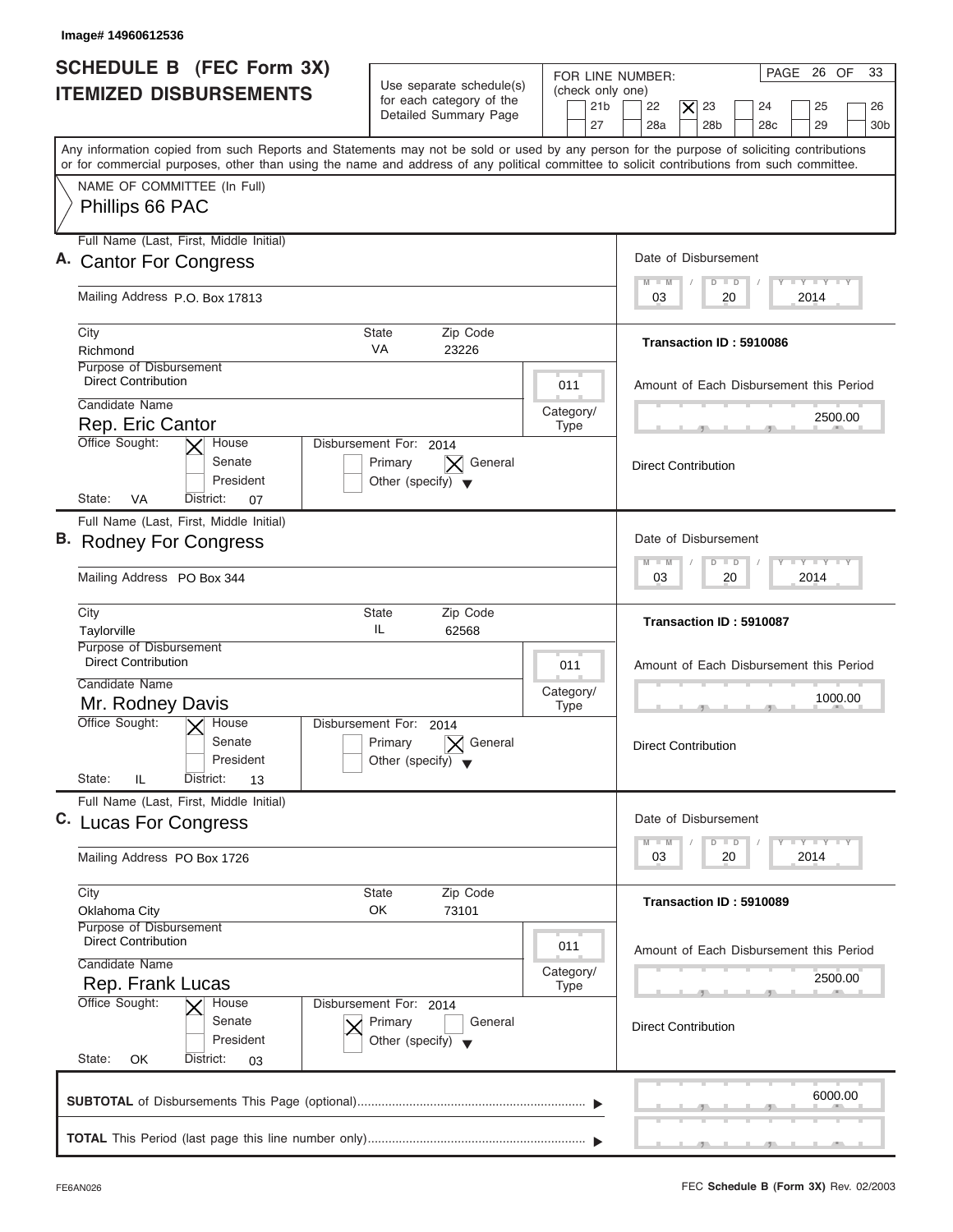| Image# 14960612537                                                                                                                                                                                                                                                                      |                                                                               |                                                               |                                                                                                                                  |
|-----------------------------------------------------------------------------------------------------------------------------------------------------------------------------------------------------------------------------------------------------------------------------------------|-------------------------------------------------------------------------------|---------------------------------------------------------------|----------------------------------------------------------------------------------------------------------------------------------|
| <b>SCHEDULE B</b> (FEC Form 3X)<br><b>ITEMIZED DISBURSEMENTS</b>                                                                                                                                                                                                                        | Use separate schedule(s)<br>for each category of the<br>Detailed Summary Page | FOR LINE NUMBER:<br>(check only one)<br>21 <sub>b</sub><br>27 | PAGE 27 OF<br>33<br>22<br>$\times$<br>23<br>25<br>24<br>26<br>28a<br>28 <sub>b</sub><br>28 <sub>c</sub><br>29<br>30 <sub>b</sub> |
| Any information copied from such Reports and Statements may not be sold or used by any person for the purpose of soliciting contributions<br>or for commercial purposes, other than using the name and address of any political committee to solicit contributions from such committee. |                                                                               |                                                               |                                                                                                                                  |
| NAME OF COMMITTEE (In Full)                                                                                                                                                                                                                                                             |                                                                               |                                                               |                                                                                                                                  |
| Phillips 66 PAC                                                                                                                                                                                                                                                                         |                                                                               |                                                               |                                                                                                                                  |
| Full Name (Last, First, Middle Initial)                                                                                                                                                                                                                                                 |                                                                               |                                                               | Date of Disbursement                                                                                                             |
| A. Pompeo For Congress Inc                                                                                                                                                                                                                                                              |                                                                               |                                                               | $L - Y = L - Y = L - Y$<br>$M - M$<br>$D$ $D$                                                                                    |
| Mailing Address PO Box 780146                                                                                                                                                                                                                                                           |                                                                               |                                                               | 2014<br>03<br>20                                                                                                                 |
| City                                                                                                                                                                                                                                                                                    | <b>State</b><br>Zip Code                                                      |                                                               | Transaction ID: 5910132                                                                                                          |
| Wichita<br>Purpose of Disbursement                                                                                                                                                                                                                                                      | KS<br>67212                                                                   |                                                               |                                                                                                                                  |
| <b>Direct Contribution</b>                                                                                                                                                                                                                                                              |                                                                               | 011                                                           | Amount of Each Disbursement this Period                                                                                          |
| Candidate Name                                                                                                                                                                                                                                                                          |                                                                               | Category/                                                     | 1000.00                                                                                                                          |
| Rep. Mike Pompeo<br>Office Sought:<br>House                                                                                                                                                                                                                                             | Disbursement For: 2014                                                        | <b>Type</b>                                                   |                                                                                                                                  |
| Senate<br>President<br>KS<br>State:<br>District:<br>04                                                                                                                                                                                                                                  | Primary<br>General<br>Other (specify) $\blacktriangledown$                    |                                                               | <b>Direct Contribution</b>                                                                                                       |
| Full Name (Last, First, Middle Initial)                                                                                                                                                                                                                                                 |                                                                               |                                                               |                                                                                                                                  |
| B. Upton For All Of Us                                                                                                                                                                                                                                                                  |                                                                               |                                                               | Date of Disbursement                                                                                                             |
| Mailing Address P.O. Box 490                                                                                                                                                                                                                                                            |                                                                               |                                                               | $-1 - Y - 1 - Y - 1 - Y$<br>$M - M$<br>$\overline{D}$<br>$\blacksquare$<br>2014<br>03<br>20                                      |
| City<br>St. Joseph                                                                                                                                                                                                                                                                      | <b>State</b><br>Zip Code<br>MI<br>49085                                       |                                                               | Transaction ID: 5910247                                                                                                          |
| Purpose of Disbursement<br><b>Direct Contribution</b>                                                                                                                                                                                                                                   |                                                                               | 011                                                           | Amount of Each Disbursement this Period                                                                                          |
| Candidate Name                                                                                                                                                                                                                                                                          |                                                                               | Category/                                                     |                                                                                                                                  |
| Rep. Frederick Upton                                                                                                                                                                                                                                                                    |                                                                               | <b>Type</b>                                                   | 2500.00<br>__                                                                                                                    |
| Office Sought:<br>$\overline{X}$ House<br>Senate<br>President                                                                                                                                                                                                                           | Disbursement For:<br>2014<br>Primary<br>General<br>Other (specify)            |                                                               | <b>Direct Contribution</b>                                                                                                       |
| State:<br>MI<br>District:<br>06<br>Full Name (Last, First, Middle Initial)                                                                                                                                                                                                              |                                                                               |                                                               |                                                                                                                                  |
| C. Duncan For Congress                                                                                                                                                                                                                                                                  |                                                                               |                                                               | Date of Disbursement                                                                                                             |
| Mailing Address PO Box 845                                                                                                                                                                                                                                                              |                                                                               |                                                               | $\mathbf{I}$ $\mathbf{Y}$ $\mathbf{I}$ $\mathbf{Y}$ $\mathbf{I}$ $\mathbf{Y}$<br>$M - M$<br>D<br>$\Box$<br>2014<br>03<br>20      |
| City<br>Laurens                                                                                                                                                                                                                                                                         | Zip Code<br>State<br>SC<br>29360                                              |                                                               | Transaction ID: 5910248                                                                                                          |
| Purpose of Disbursement<br><b>Direct Contribution</b>                                                                                                                                                                                                                                   |                                                                               | 011                                                           | Amount of Each Disbursement this Period                                                                                          |
| Candidate Name                                                                                                                                                                                                                                                                          |                                                                               | Category/                                                     | 1000.00                                                                                                                          |
| Rep. Jeff Duncan<br>Office Sought:<br>House                                                                                                                                                                                                                                             | Disbursement For: 2014                                                        | <b>Type</b>                                                   |                                                                                                                                  |
| Senate<br>President<br>State:<br>SC<br>District:<br>03                                                                                                                                                                                                                                  | Primary<br>General<br>Other (specify) $\blacktriangledown$                    |                                                               | <b>Direct Contribution</b>                                                                                                       |
|                                                                                                                                                                                                                                                                                         |                                                                               |                                                               |                                                                                                                                  |
|                                                                                                                                                                                                                                                                                         |                                                                               |                                                               | 4500.00                                                                                                                          |

I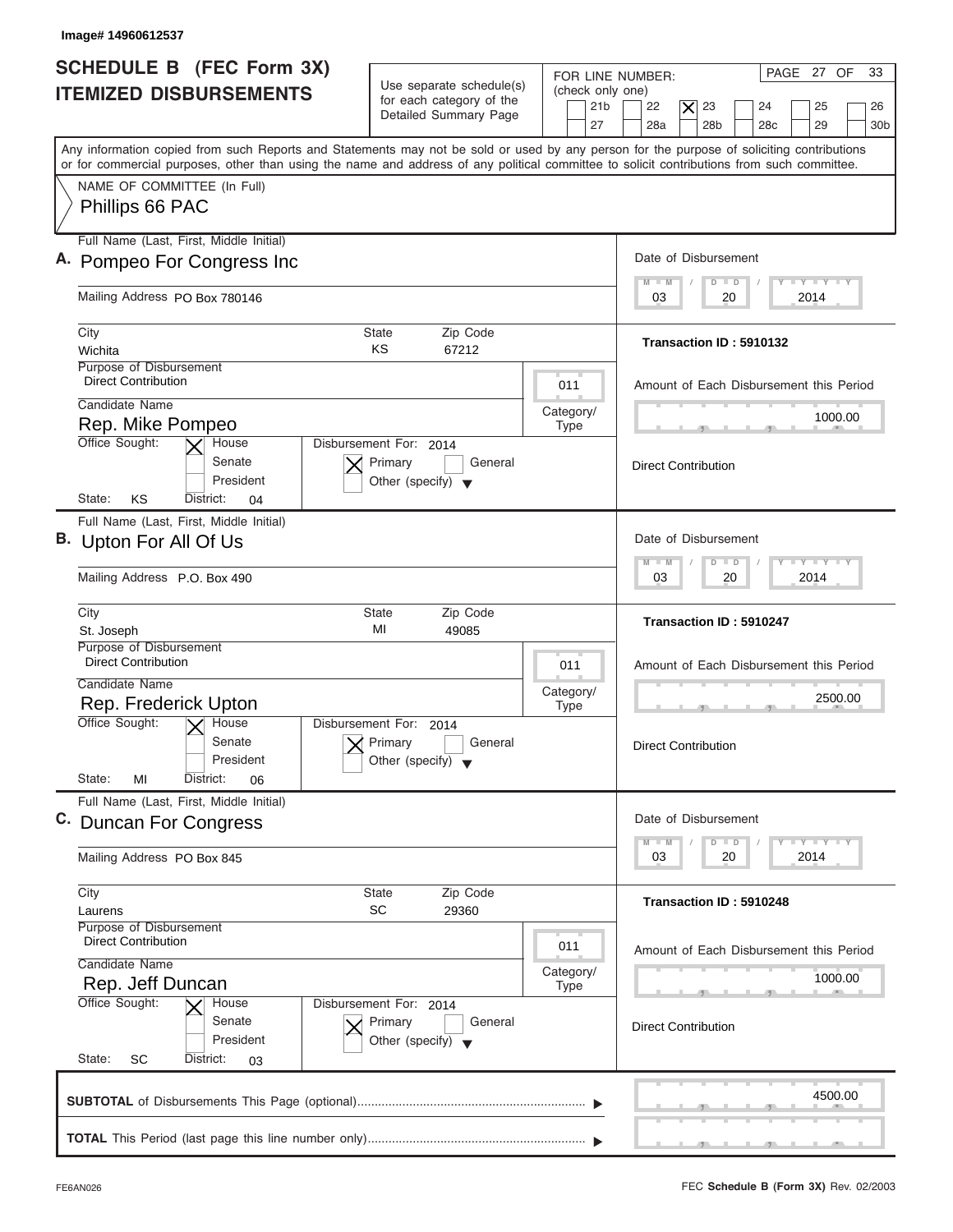| <b>SCHEDULE B</b> (FEC Form 3X)<br>PAGE 28 OF<br>FOR LINE NUMBER:<br>Use separate schedule(s)<br>(check only one)<br><b>ITEMIZED DISBURSEMENTS</b><br>for each category of the<br>21 <sub>b</sub><br>22<br>23<br>25<br>$\times$<br>24<br>Detailed Summary Page<br>27<br>28a<br>28 <sub>b</sub><br>29<br>28 <sub>c</sub><br>Any information copied from such Reports and Statements may not be sold or used by any person for the purpose of soliciting contributions<br>or for commercial purposes, other than using the name and address of any political committee to solicit contributions from such committee.<br>NAME OF COMMITTEE (In Full)<br>Phillips 66 PAC<br>Full Name (Last, First, Middle Initial)<br>Date of Disbursement<br>A. Alan Lowenthal For Congress<br>$T - Y = T - Y = T - Y$<br>$D$ $D$<br>$M - M$<br>Mailing Address 6380 Wilshire Blvd., #1612<br>2014<br>03<br>20<br>City<br>Zip Code<br>State<br>Transaction ID: 5910250<br>CA<br>Los Angeles<br>90048<br>Purpose of Disbursement<br><b>Direct Contribution</b><br>011<br>Amount of Each Disbursement this Period<br>Candidate Name<br>Category/<br>1000.00<br>Mr. Alan Lowenthal<br><b>Type</b><br>Office Sought:<br>Disbursement For: 2014<br>House<br>Senate<br>Primary<br>General<br><b>Direct Contribution</b><br>President<br>Other (specify) $\blacktriangledown$<br>State:<br>CA<br>District:<br>47<br>Full Name (Last, First, Middle Initial)<br>Date of Disbursement<br>B. Congressman Joe Barton Committee<br>$-Y - Y - Y - Y$<br>$\Box$<br>$M - M$<br>D<br>2014<br>Mailing Address P.O. Box 1444<br>03<br>20<br>City<br><b>State</b><br>Zip Code<br>Transaction ID: 5910258<br>ТX<br>Ennis<br>75120<br>Purpose of Disbursement<br><b>Direct Contribution</b><br>011<br>Amount of Each Disbursement this Period<br>Candidate Name<br>Category/<br>1500.00<br>Rep. Joe Barton<br><b>Type</b><br>$-5$<br>Office Sought:<br>$\overline{X}$ House<br>Disbursement For:<br>2014<br>Senate<br>General<br>Primary<br><b>Direct Contribution</b><br>President<br>Other (specify)<br>State:<br><b>TX</b><br>District:<br>06<br>Full Name (Last, First, Middle Initial)<br>Date of Disbursement<br>C. Michael Burgess For Congress<br>$T - Y$ $T - Y$<br>$M - M$<br>$\Box$<br>D<br>2014<br>03<br>20<br>Mailing Address PO Box 2334<br>City<br>State<br>Zip Code<br>Transaction ID: 5910261<br>TX<br>76202<br>Denton<br>Purpose of Disbursement<br><b>Direct Contribution</b><br>011<br>Amount of Each Disbursement this Period<br>Candidate Name<br>Category/<br>2000.00<br>Rep. Michael Burgess M.D.<br><b>Type</b><br>Office Sought:<br>House<br>Disbursement For: 2014<br>Senate<br>Primary<br>$\vert \mathsf{X} \vert$ General<br><b>Direct Contribution</b><br>President<br>Other (specify) $\blacktriangledown$<br>State:<br>TX<br>District:<br>26<br>4500.00 |  |                             |
|--------------------------------------------------------------------------------------------------------------------------------------------------------------------------------------------------------------------------------------------------------------------------------------------------------------------------------------------------------------------------------------------------------------------------------------------------------------------------------------------------------------------------------------------------------------------------------------------------------------------------------------------------------------------------------------------------------------------------------------------------------------------------------------------------------------------------------------------------------------------------------------------------------------------------------------------------------------------------------------------------------------------------------------------------------------------------------------------------------------------------------------------------------------------------------------------------------------------------------------------------------------------------------------------------------------------------------------------------------------------------------------------------------------------------------------------------------------------------------------------------------------------------------------------------------------------------------------------------------------------------------------------------------------------------------------------------------------------------------------------------------------------------------------------------------------------------------------------------------------------------------------------------------------------------------------------------------------------------------------------------------------------------------------------------------------------------------------------------------------------------------------------------------------------------------------------------------------------------------------------------------------------------------------------------------------------------------------------------------------------------------------------------------------------------------------------------------------------------------------------------------------------------------------------------------------------------------------------------------------------------------------------------------------------------------------------------------------------------------------------------------------------------------------------------------------------------------------------------|--|-----------------------------|
|                                                                                                                                                                                                                                                                                                                                                                                                                                                                                                                                                                                                                                                                                                                                                                                                                                                                                                                                                                                                                                                                                                                                                                                                                                                                                                                                                                                                                                                                                                                                                                                                                                                                                                                                                                                                                                                                                                                                                                                                                                                                                                                                                                                                                                                                                                                                                                                                                                                                                                                                                                                                                                                                                                                                                                                                                                                  |  | 33<br>26<br>30 <sub>b</sub> |
|                                                                                                                                                                                                                                                                                                                                                                                                                                                                                                                                                                                                                                                                                                                                                                                                                                                                                                                                                                                                                                                                                                                                                                                                                                                                                                                                                                                                                                                                                                                                                                                                                                                                                                                                                                                                                                                                                                                                                                                                                                                                                                                                                                                                                                                                                                                                                                                                                                                                                                                                                                                                                                                                                                                                                                                                                                                  |  |                             |
|                                                                                                                                                                                                                                                                                                                                                                                                                                                                                                                                                                                                                                                                                                                                                                                                                                                                                                                                                                                                                                                                                                                                                                                                                                                                                                                                                                                                                                                                                                                                                                                                                                                                                                                                                                                                                                                                                                                                                                                                                                                                                                                                                                                                                                                                                                                                                                                                                                                                                                                                                                                                                                                                                                                                                                                                                                                  |  |                             |
|                                                                                                                                                                                                                                                                                                                                                                                                                                                                                                                                                                                                                                                                                                                                                                                                                                                                                                                                                                                                                                                                                                                                                                                                                                                                                                                                                                                                                                                                                                                                                                                                                                                                                                                                                                                                                                                                                                                                                                                                                                                                                                                                                                                                                                                                                                                                                                                                                                                                                                                                                                                                                                                                                                                                                                                                                                                  |  |                             |
|                                                                                                                                                                                                                                                                                                                                                                                                                                                                                                                                                                                                                                                                                                                                                                                                                                                                                                                                                                                                                                                                                                                                                                                                                                                                                                                                                                                                                                                                                                                                                                                                                                                                                                                                                                                                                                                                                                                                                                                                                                                                                                                                                                                                                                                                                                                                                                                                                                                                                                                                                                                                                                                                                                                                                                                                                                                  |  |                             |
|                                                                                                                                                                                                                                                                                                                                                                                                                                                                                                                                                                                                                                                                                                                                                                                                                                                                                                                                                                                                                                                                                                                                                                                                                                                                                                                                                                                                                                                                                                                                                                                                                                                                                                                                                                                                                                                                                                                                                                                                                                                                                                                                                                                                                                                                                                                                                                                                                                                                                                                                                                                                                                                                                                                                                                                                                                                  |  |                             |
|                                                                                                                                                                                                                                                                                                                                                                                                                                                                                                                                                                                                                                                                                                                                                                                                                                                                                                                                                                                                                                                                                                                                                                                                                                                                                                                                                                                                                                                                                                                                                                                                                                                                                                                                                                                                                                                                                                                                                                                                                                                                                                                                                                                                                                                                                                                                                                                                                                                                                                                                                                                                                                                                                                                                                                                                                                                  |  |                             |
|                                                                                                                                                                                                                                                                                                                                                                                                                                                                                                                                                                                                                                                                                                                                                                                                                                                                                                                                                                                                                                                                                                                                                                                                                                                                                                                                                                                                                                                                                                                                                                                                                                                                                                                                                                                                                                                                                                                                                                                                                                                                                                                                                                                                                                                                                                                                                                                                                                                                                                                                                                                                                                                                                                                                                                                                                                                  |  |                             |
|                                                                                                                                                                                                                                                                                                                                                                                                                                                                                                                                                                                                                                                                                                                                                                                                                                                                                                                                                                                                                                                                                                                                                                                                                                                                                                                                                                                                                                                                                                                                                                                                                                                                                                                                                                                                                                                                                                                                                                                                                                                                                                                                                                                                                                                                                                                                                                                                                                                                                                                                                                                                                                                                                                                                                                                                                                                  |  |                             |
|                                                                                                                                                                                                                                                                                                                                                                                                                                                                                                                                                                                                                                                                                                                                                                                                                                                                                                                                                                                                                                                                                                                                                                                                                                                                                                                                                                                                                                                                                                                                                                                                                                                                                                                                                                                                                                                                                                                                                                                                                                                                                                                                                                                                                                                                                                                                                                                                                                                                                                                                                                                                                                                                                                                                                                                                                                                  |  |                             |
|                                                                                                                                                                                                                                                                                                                                                                                                                                                                                                                                                                                                                                                                                                                                                                                                                                                                                                                                                                                                                                                                                                                                                                                                                                                                                                                                                                                                                                                                                                                                                                                                                                                                                                                                                                                                                                                                                                                                                                                                                                                                                                                                                                                                                                                                                                                                                                                                                                                                                                                                                                                                                                                                                                                                                                                                                                                  |  |                             |
|                                                                                                                                                                                                                                                                                                                                                                                                                                                                                                                                                                                                                                                                                                                                                                                                                                                                                                                                                                                                                                                                                                                                                                                                                                                                                                                                                                                                                                                                                                                                                                                                                                                                                                                                                                                                                                                                                                                                                                                                                                                                                                                                                                                                                                                                                                                                                                                                                                                                                                                                                                                                                                                                                                                                                                                                                                                  |  |                             |
|                                                                                                                                                                                                                                                                                                                                                                                                                                                                                                                                                                                                                                                                                                                                                                                                                                                                                                                                                                                                                                                                                                                                                                                                                                                                                                                                                                                                                                                                                                                                                                                                                                                                                                                                                                                                                                                                                                                                                                                                                                                                                                                                                                                                                                                                                                                                                                                                                                                                                                                                                                                                                                                                                                                                                                                                                                                  |  |                             |
|                                                                                                                                                                                                                                                                                                                                                                                                                                                                                                                                                                                                                                                                                                                                                                                                                                                                                                                                                                                                                                                                                                                                                                                                                                                                                                                                                                                                                                                                                                                                                                                                                                                                                                                                                                                                                                                                                                                                                                                                                                                                                                                                                                                                                                                                                                                                                                                                                                                                                                                                                                                                                                                                                                                                                                                                                                                  |  |                             |
|                                                                                                                                                                                                                                                                                                                                                                                                                                                                                                                                                                                                                                                                                                                                                                                                                                                                                                                                                                                                                                                                                                                                                                                                                                                                                                                                                                                                                                                                                                                                                                                                                                                                                                                                                                                                                                                                                                                                                                                                                                                                                                                                                                                                                                                                                                                                                                                                                                                                                                                                                                                                                                                                                                                                                                                                                                                  |  |                             |
|                                                                                                                                                                                                                                                                                                                                                                                                                                                                                                                                                                                                                                                                                                                                                                                                                                                                                                                                                                                                                                                                                                                                                                                                                                                                                                                                                                                                                                                                                                                                                                                                                                                                                                                                                                                                                                                                                                                                                                                                                                                                                                                                                                                                                                                                                                                                                                                                                                                                                                                                                                                                                                                                                                                                                                                                                                                  |  |                             |
|                                                                                                                                                                                                                                                                                                                                                                                                                                                                                                                                                                                                                                                                                                                                                                                                                                                                                                                                                                                                                                                                                                                                                                                                                                                                                                                                                                                                                                                                                                                                                                                                                                                                                                                                                                                                                                                                                                                                                                                                                                                                                                                                                                                                                                                                                                                                                                                                                                                                                                                                                                                                                                                                                                                                                                                                                                                  |  |                             |
|                                                                                                                                                                                                                                                                                                                                                                                                                                                                                                                                                                                                                                                                                                                                                                                                                                                                                                                                                                                                                                                                                                                                                                                                                                                                                                                                                                                                                                                                                                                                                                                                                                                                                                                                                                                                                                                                                                                                                                                                                                                                                                                                                                                                                                                                                                                                                                                                                                                                                                                                                                                                                                                                                                                                                                                                                                                  |  |                             |
|                                                                                                                                                                                                                                                                                                                                                                                                                                                                                                                                                                                                                                                                                                                                                                                                                                                                                                                                                                                                                                                                                                                                                                                                                                                                                                                                                                                                                                                                                                                                                                                                                                                                                                                                                                                                                                                                                                                                                                                                                                                                                                                                                                                                                                                                                                                                                                                                                                                                                                                                                                                                                                                                                                                                                                                                                                                  |  |                             |
|                                                                                                                                                                                                                                                                                                                                                                                                                                                                                                                                                                                                                                                                                                                                                                                                                                                                                                                                                                                                                                                                                                                                                                                                                                                                                                                                                                                                                                                                                                                                                                                                                                                                                                                                                                                                                                                                                                                                                                                                                                                                                                                                                                                                                                                                                                                                                                                                                                                                                                                                                                                                                                                                                                                                                                                                                                                  |  |                             |
|                                                                                                                                                                                                                                                                                                                                                                                                                                                                                                                                                                                                                                                                                                                                                                                                                                                                                                                                                                                                                                                                                                                                                                                                                                                                                                                                                                                                                                                                                                                                                                                                                                                                                                                                                                                                                                                                                                                                                                                                                                                                                                                                                                                                                                                                                                                                                                                                                                                                                                                                                                                                                                                                                                                                                                                                                                                  |  |                             |
|                                                                                                                                                                                                                                                                                                                                                                                                                                                                                                                                                                                                                                                                                                                                                                                                                                                                                                                                                                                                                                                                                                                                                                                                                                                                                                                                                                                                                                                                                                                                                                                                                                                                                                                                                                                                                                                                                                                                                                                                                                                                                                                                                                                                                                                                                                                                                                                                                                                                                                                                                                                                                                                                                                                                                                                                                                                  |  |                             |
|                                                                                                                                                                                                                                                                                                                                                                                                                                                                                                                                                                                                                                                                                                                                                                                                                                                                                                                                                                                                                                                                                                                                                                                                                                                                                                                                                                                                                                                                                                                                                                                                                                                                                                                                                                                                                                                                                                                                                                                                                                                                                                                                                                                                                                                                                                                                                                                                                                                                                                                                                                                                                                                                                                                                                                                                                                                  |  |                             |
|                                                                                                                                                                                                                                                                                                                                                                                                                                                                                                                                                                                                                                                                                                                                                                                                                                                                                                                                                                                                                                                                                                                                                                                                                                                                                                                                                                                                                                                                                                                                                                                                                                                                                                                                                                                                                                                                                                                                                                                                                                                                                                                                                                                                                                                                                                                                                                                                                                                                                                                                                                                                                                                                                                                                                                                                                                                  |  |                             |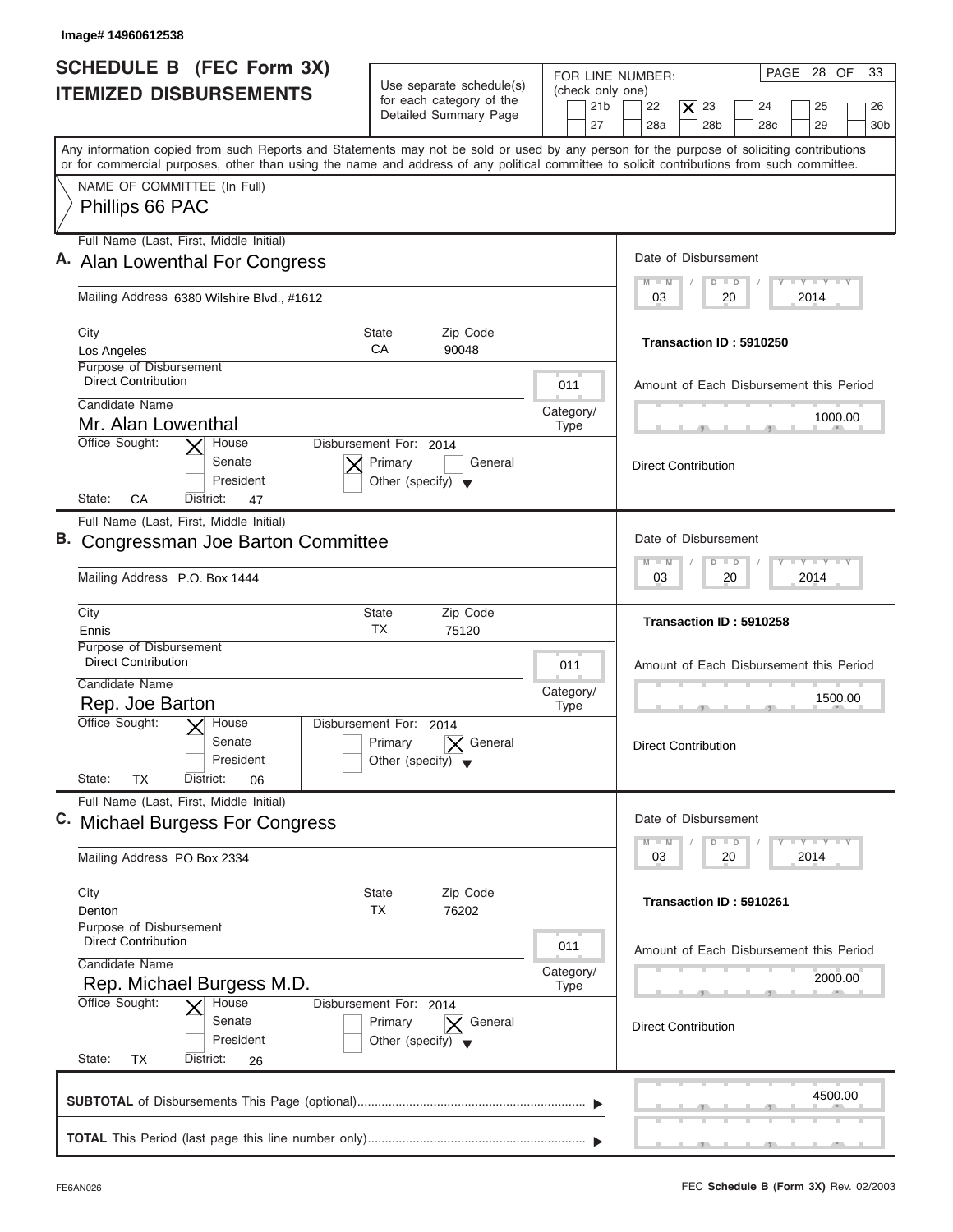| <b>SCHEDULE B (FEC Form 3X)</b><br><b>ITEMIZED DISBURSEMENTS</b>                                                                                                                                                                                                                        | Use separate schedule(s)<br>for each category of the<br>Detailed Summary Page        | FOR LINE NUMBER:<br>(check only one)<br>21 <sub>b</sub><br>27 | PAGE 29 OF<br>33<br>22<br>$\times$<br>23<br>25<br>24<br>26<br>28a<br>28 <sub>b</sub><br>28 <sub>c</sub><br>29<br>30 <sub>b</sub> |
|-----------------------------------------------------------------------------------------------------------------------------------------------------------------------------------------------------------------------------------------------------------------------------------------|--------------------------------------------------------------------------------------|---------------------------------------------------------------|----------------------------------------------------------------------------------------------------------------------------------|
| Any information copied from such Reports and Statements may not be sold or used by any person for the purpose of soliciting contributions<br>or for commercial purposes, other than using the name and address of any political committee to solicit contributions from such committee. |                                                                                      |                                                               |                                                                                                                                  |
| NAME OF COMMITTEE (In Full)<br>Phillips 66 PAC                                                                                                                                                                                                                                          |                                                                                      |                                                               |                                                                                                                                  |
| Full Name (Last, First, Middle Initial)                                                                                                                                                                                                                                                 |                                                                                      |                                                               | Date of Disbursement                                                                                                             |
| A. Mullin For Congress                                                                                                                                                                                                                                                                  |                                                                                      |                                                               | $T - Y = T - Y = T - Y$<br>$M - M$<br>$D$ $D$                                                                                    |
| Mailing Address 12176 Chancery Station Cr                                                                                                                                                                                                                                               |                                                                                      |                                                               | 2014<br>03<br>20                                                                                                                 |
| City<br>Reston                                                                                                                                                                                                                                                                          | Zip Code<br>State<br><b>VA</b><br>20190                                              |                                                               | Transaction ID: 5910263                                                                                                          |
| Purpose of Disbursement<br><b>Direct Contribution</b>                                                                                                                                                                                                                                   |                                                                                      | 011                                                           | Amount of Each Disbursement this Period                                                                                          |
| Candidate Name                                                                                                                                                                                                                                                                          |                                                                                      | Category/                                                     | 1000.00                                                                                                                          |
| Markwayne Mullin<br>Office Sought:<br>House                                                                                                                                                                                                                                             | Disbursement For: 2014                                                               | <b>Type</b>                                                   |                                                                                                                                  |
| Senate<br>President<br>State:<br>OK<br>District:<br>02                                                                                                                                                                                                                                  | Primary<br>General<br>Other (specify) $\blacktriangledown$                           |                                                               | <b>Direct Contribution</b>                                                                                                       |
| Full Name (Last, First, Middle Initial)                                                                                                                                                                                                                                                 |                                                                                      |                                                               |                                                                                                                                  |
| В.<br><b>Cole For Congress</b>                                                                                                                                                                                                                                                          |                                                                                      |                                                               | Date of Disbursement                                                                                                             |
| Mailing Address P.O. Box 722256                                                                                                                                                                                                                                                         |                                                                                      |                                                               | $-1 - Y - 1 - Y - 1 - Y$<br>$M - M$<br>$\overline{D}$<br>$\Box$<br>2014<br>03<br>20                                              |
| City<br>Norman                                                                                                                                                                                                                                                                          | Zip Code<br><b>State</b><br>OK<br>73070                                              |                                                               | Transaction ID: 5910264                                                                                                          |
| Purpose of Disbursement<br><b>Direct Contribution</b>                                                                                                                                                                                                                                   |                                                                                      | 011                                                           | Amount of Each Disbursement this Period                                                                                          |
| Candidate Name                                                                                                                                                                                                                                                                          |                                                                                      | Category/                                                     | 1000.00                                                                                                                          |
| Rep. Thomas Cole<br>Office Sought:<br>$\chi$ House<br>Senate<br>President                                                                                                                                                                                                               | Disbursement For:<br>2014<br>Primary<br>General<br>Other (specify)                   | <b>Type</b>                                                   | __<br><b>Direct Contribution</b>                                                                                                 |
| State:<br>OK<br>District:<br>04                                                                                                                                                                                                                                                         |                                                                                      |                                                               |                                                                                                                                  |
| Full Name (Last, First, Middle Initial)<br>C. Simpson For Congress                                                                                                                                                                                                                      |                                                                                      |                                                               | Date of Disbursement<br>$\bot$ $\gamma$ $\bot$ $\gamma$ $\bot$ $\gamma$<br>$M - M$<br>D<br>$\Box$                                |
| Mailing Address 1487 Parkway Drive                                                                                                                                                                                                                                                      |                                                                                      |                                                               | 2014<br>03<br>20                                                                                                                 |
| City<br><b>Blackfoot</b>                                                                                                                                                                                                                                                                | Zip Code<br>State<br>ID<br>83221                                                     |                                                               | Transaction ID: 5910265                                                                                                          |
| <b>Purpose of Disbursement</b><br><b>Direct Contribution</b>                                                                                                                                                                                                                            |                                                                                      | 011                                                           | Amount of Each Disbursement this Period                                                                                          |
| Candidate Name<br>Rep. Mike Simpson                                                                                                                                                                                                                                                     |                                                                                      | Category/<br><b>Type</b>                                      | 1000.00                                                                                                                          |
| Office Sought:<br>House<br>Senate<br>President<br>State:<br>ID<br>District:<br>02                                                                                                                                                                                                       | Disbursement For: 2014<br>Primary<br>General<br>Other (specify) $\blacktriangledown$ |                                                               | <b>Direct Contribution</b>                                                                                                       |
|                                                                                                                                                                                                                                                                                         |                                                                                      |                                                               |                                                                                                                                  |
|                                                                                                                                                                                                                                                                                         |                                                                                      |                                                               | 3000.00                                                                                                                          |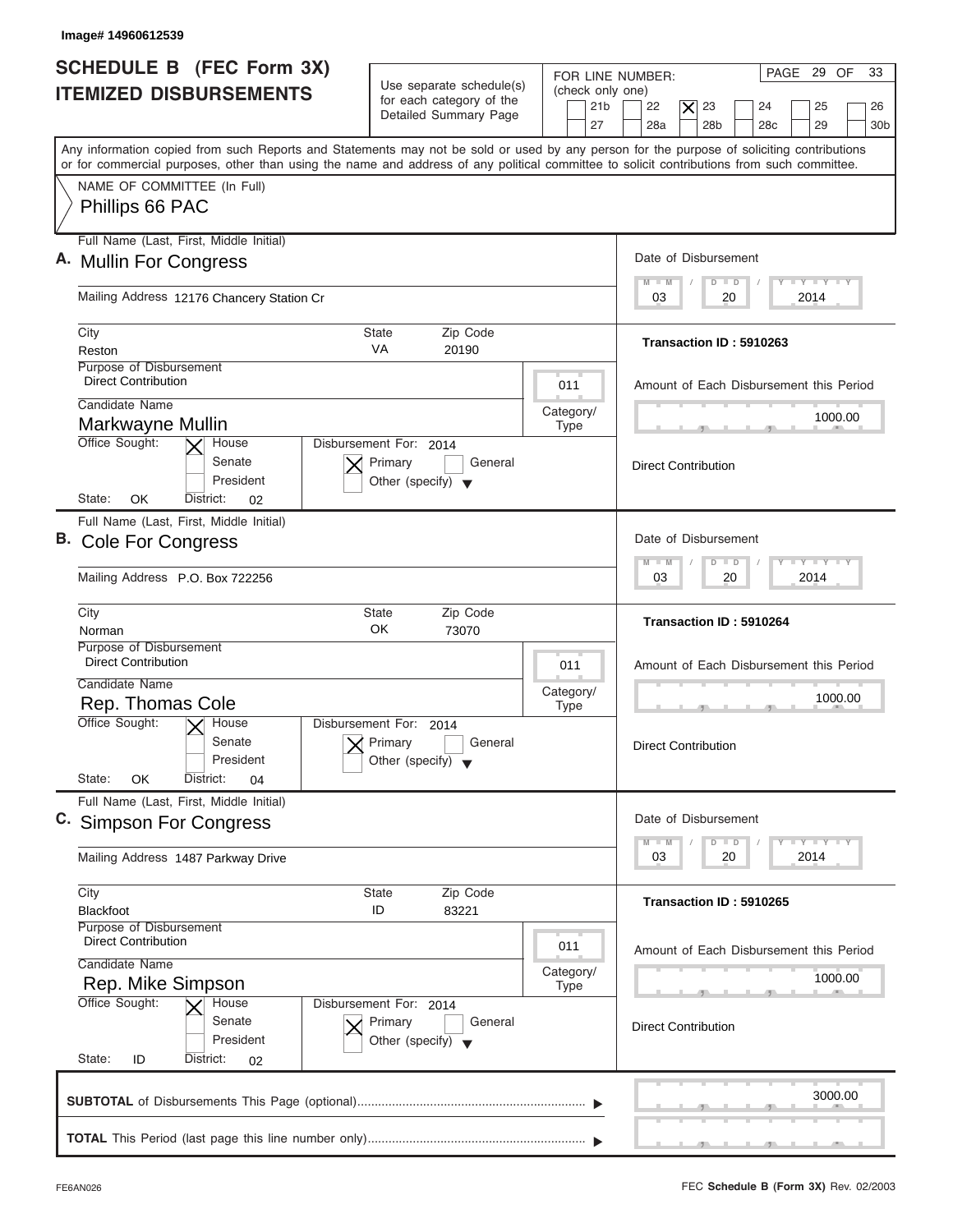| <b>SCHEDULE B</b> (FEC Form 3X)<br><b>ITEMIZED DISBURSEMENTS</b>                                                                                                                                                                                                                        | Use separate schedule(s)<br>for each category of the<br>Detailed Summary Page        | FOR LINE NUMBER:<br>(check only one)<br>21 <sub>b</sub><br>27 | PAGE 30 OF<br>33<br>22<br>$\times$<br>23<br>25<br>24<br>26<br>28a<br>28 <sub>b</sub><br>28 <sub>c</sub><br>29<br>30 <sub>b</sub> |
|-----------------------------------------------------------------------------------------------------------------------------------------------------------------------------------------------------------------------------------------------------------------------------------------|--------------------------------------------------------------------------------------|---------------------------------------------------------------|----------------------------------------------------------------------------------------------------------------------------------|
| Any information copied from such Reports and Statements may not be sold or used by any person for the purpose of soliciting contributions<br>or for commercial purposes, other than using the name and address of any political committee to solicit contributions from such committee. |                                                                                      |                                                               |                                                                                                                                  |
| NAME OF COMMITTEE (In Full)<br>Phillips 66 PAC                                                                                                                                                                                                                                          |                                                                                      |                                                               |                                                                                                                                  |
| Full Name (Last, First, Middle Initial)                                                                                                                                                                                                                                                 |                                                                                      |                                                               |                                                                                                                                  |
| A. Mike Thompson For Congress                                                                                                                                                                                                                                                           |                                                                                      |                                                               | Date of Disbursement                                                                                                             |
| Mailing Address 413 A Street SE                                                                                                                                                                                                                                                         |                                                                                      |                                                               | $L - Y = L - Y = L - Y$<br>$M - M$<br>$\Box$<br>D<br>2014<br>03<br>20                                                            |
| City                                                                                                                                                                                                                                                                                    | <b>State</b><br>Zip Code                                                             |                                                               |                                                                                                                                  |
| Washington                                                                                                                                                                                                                                                                              | DC<br>20003                                                                          |                                                               | Transaction ID: 5910266                                                                                                          |
| Purpose of Disbursement<br><b>Direct Contribution</b>                                                                                                                                                                                                                                   |                                                                                      | 011                                                           | Amount of Each Disbursement this Period                                                                                          |
| Candidate Name                                                                                                                                                                                                                                                                          |                                                                                      | Category/                                                     | 2500.00                                                                                                                          |
| Rep. Mike Thompson<br>Office Sought:<br>House                                                                                                                                                                                                                                           | Disbursement For: 2014                                                               | <b>Type</b>                                                   |                                                                                                                                  |
| Senate<br>President<br>CA<br>State:<br>District:<br>05                                                                                                                                                                                                                                  | Primary<br>General<br>Other (specify) $\blacktriangledown$                           |                                                               | <b>Direct Contribution</b>                                                                                                       |
| Full Name (Last, First, Middle Initial)                                                                                                                                                                                                                                                 |                                                                                      |                                                               |                                                                                                                                  |
| B. Bill Shuster For Congress                                                                                                                                                                                                                                                            |                                                                                      |                                                               | Date of Disbursement                                                                                                             |
| Mailing Address PO Box 27                                                                                                                                                                                                                                                               |                                                                                      |                                                               | $-Y$ $+Y$ $-+Y$<br>$M - M$<br>$\overline{D}$<br>$\blacksquare$<br>2014<br>03<br>20                                               |
| City<br>Hollidaysburgh                                                                                                                                                                                                                                                                  | <b>State</b><br>Zip Code<br><b>PA</b><br>16648                                       |                                                               | Transaction ID: 5910268                                                                                                          |
| Purpose of Disbursement<br><b>Direct Contribution</b>                                                                                                                                                                                                                                   |                                                                                      | 011                                                           | Amount of Each Disbursement this Period                                                                                          |
| Candidate Name                                                                                                                                                                                                                                                                          |                                                                                      | Category/                                                     |                                                                                                                                  |
| Rep. William Shuster                                                                                                                                                                                                                                                                    |                                                                                      | <b>Type</b>                                                   | 1000.00<br>__                                                                                                                    |
| Office Sought:<br>$\overline{X}$ House<br>Senate<br>President<br>State:<br>PA<br>District:<br>09                                                                                                                                                                                        | Disbursement For:<br>2014<br>Primary<br>General<br>Other (specify)                   |                                                               | <b>Direct Contribution</b>                                                                                                       |
| Full Name (Last, First, Middle Initial)                                                                                                                                                                                                                                                 |                                                                                      |                                                               |                                                                                                                                  |
| C. Frelinghuysen For Congress                                                                                                                                                                                                                                                           |                                                                                      |                                                               | Date of Disbursement<br>$\mathbf{I} \mathbf{Y}$ $\mathbf{I} \mathbf{Y}$ $\mathbf{I} \mathbf{Y}$<br>$M - M$<br>$\Box$<br>D        |
| Mailing Address 19 Cattano Avenue                                                                                                                                                                                                                                                       |                                                                                      |                                                               | 2014<br>03<br>31                                                                                                                 |
| City<br>Morristown                                                                                                                                                                                                                                                                      | Zip Code<br>State<br><b>NJ</b><br>07960                                              |                                                               | Transaction ID: 5927611                                                                                                          |
| Purpose of Disbursement<br><b>Direct Contribution</b><br>Candidate Name                                                                                                                                                                                                                 |                                                                                      | 011                                                           | Amount of Each Disbursement this Period                                                                                          |
| Rep. Rodney Frelinghuysen                                                                                                                                                                                                                                                               |                                                                                      | Category/<br><b>Type</b>                                      | 2000.00                                                                                                                          |
| Office Sought:<br>House<br>Senate                                                                                                                                                                                                                                                       | Disbursement For: 2014<br>Primary<br>General<br>Other (specify) $\blacktriangledown$ |                                                               | <b>Direct Contribution</b>                                                                                                       |
| President                                                                                                                                                                                                                                                                               |                                                                                      |                                                               |                                                                                                                                  |
| State:<br><b>NJ</b><br>District:<br>11                                                                                                                                                                                                                                                  |                                                                                      |                                                               | 5500.00                                                                                                                          |

ı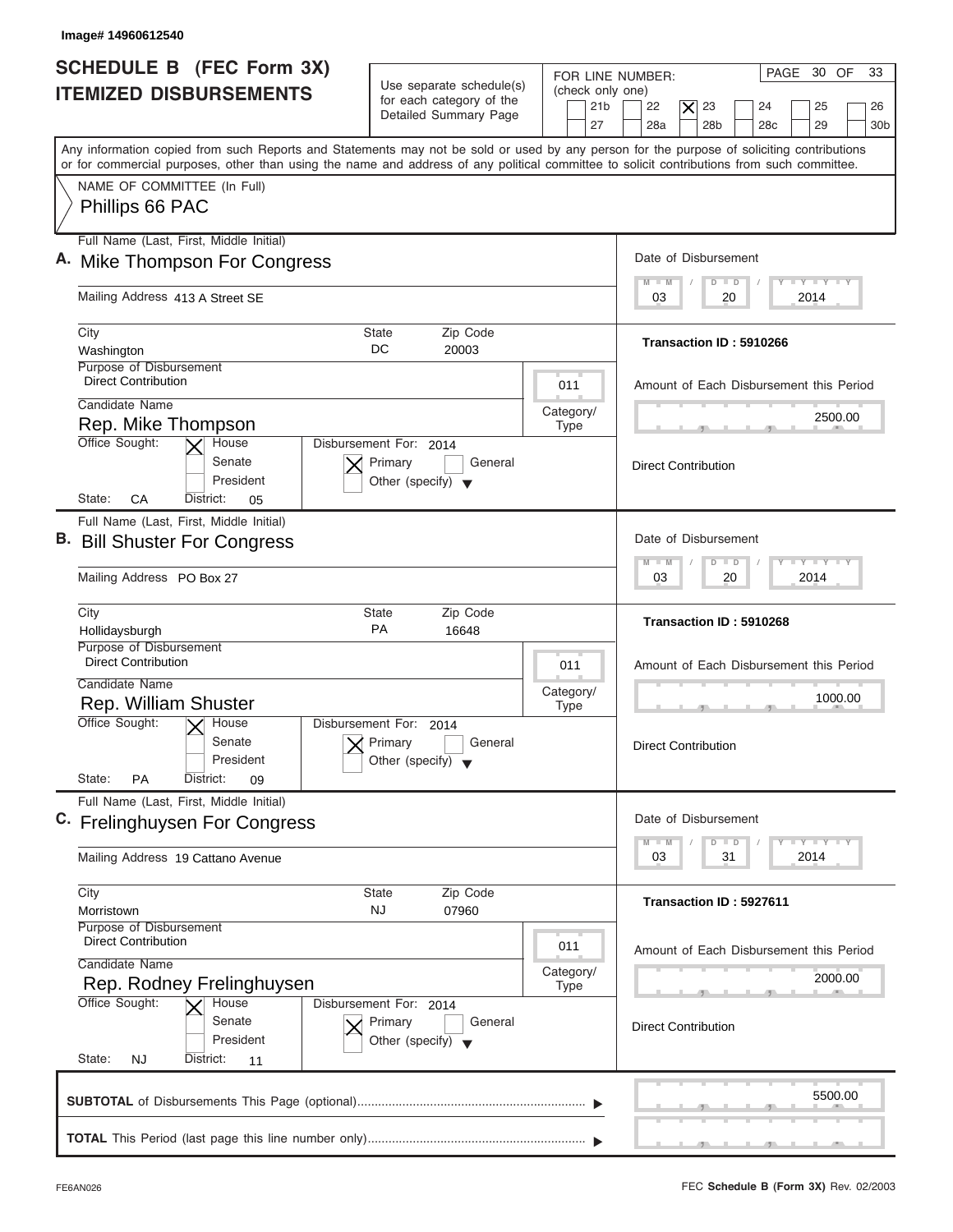| Image# 14960612541                                                                                                                                                                                                                                                                      |                                                                               |                                                               |                                                                                                                                                 |
|-----------------------------------------------------------------------------------------------------------------------------------------------------------------------------------------------------------------------------------------------------------------------------------------|-------------------------------------------------------------------------------|---------------------------------------------------------------|-------------------------------------------------------------------------------------------------------------------------------------------------|
| SCHEDULE B (FEC Form 3X)<br><b>ITEMIZED DISBURSEMENTS</b>                                                                                                                                                                                                                               | Use separate schedule(s)<br>for each category of the<br>Detailed Summary Page | FOR LINE NUMBER:<br>(check only one)<br>21 <sub>b</sub><br>27 | PAGE 31 OF<br>33<br>22<br>$ \boldsymbol{\times} $<br>23<br>24<br>25<br>26<br>28a<br>28 <sub>b</sub><br>28 <sub>c</sub><br>29<br>30 <sub>b</sub> |
| Any information copied from such Reports and Statements may not be sold or used by any person for the purpose of soliciting contributions<br>or for commercial purposes, other than using the name and address of any political committee to solicit contributions from such committee. |                                                                               |                                                               |                                                                                                                                                 |
| NAME OF COMMITTEE (In Full)<br>Phillips 66 PAC                                                                                                                                                                                                                                          |                                                                               |                                                               |                                                                                                                                                 |
| Full Name (Last, First, Middle Initial)<br>A. McConnell Senate Committee '14                                                                                                                                                                                                            |                                                                               |                                                               | Date of Disbursement                                                                                                                            |
| Mailing Address PO Box 1496                                                                                                                                                                                                                                                             |                                                                               |                                                               | $\mathbf{I} \mathbf{Y} \mathbf{I} \mathbf{Y}$<br>$M - M$<br>$D$ $D$<br>03<br>31<br>2014                                                         |
| City<br>Louisville                                                                                                                                                                                                                                                                      | Zip Code<br><b>State</b><br><b>KY</b><br>40201                                |                                                               | Transaction ID: 5927612                                                                                                                         |
| Purpose of Disbursement<br><b>Direct Contribution</b><br>Candidate Name                                                                                                                                                                                                                 |                                                                               | 011                                                           | Amount of Each Disbursement this Period                                                                                                         |
| Sen. Mitch McConnell<br>Office Sought:<br>House                                                                                                                                                                                                                                         | Disbursement For: 2014                                                        | Category/<br>Type                                             | 2500.00                                                                                                                                         |
| Senate<br>President<br><b>KY</b>                                                                                                                                                                                                                                                        | General<br>Primary<br>Other (specify) $\blacktriangledown$                    |                                                               | <b>Direct Contribution</b>                                                                                                                      |
| State:<br>District:<br>Full Name (Last, First, Middle Initial)<br>В.                                                                                                                                                                                                                    |                                                                               |                                                               | Date of Disbursement                                                                                                                            |
| <b>Mailing Address</b>                                                                                                                                                                                                                                                                  |                                                                               |                                                               | $T - Y = Y - T Y$<br>$M - M$<br>$D$ $D$                                                                                                         |
| City                                                                                                                                                                                                                                                                                    | <b>State</b><br>Zip Code                                                      |                                                               |                                                                                                                                                 |
| Purpose of Disbursement<br>Candidate Name                                                                                                                                                                                                                                               |                                                                               | Category/<br><b>Type</b>                                      | Amount of Each Disbursement this Period<br>$\mathcal{F}$ and $\mathcal{F}$ and $\mathcal{F}$                                                    |
| Office Sought:<br>House<br>Disbursement For:<br>Senate<br>President<br>State:<br>District:                                                                                                                                                                                              | Primary<br>General<br>Other (specify) $\blacktriangledown$                    |                                                               |                                                                                                                                                 |
| Full Name (Last, First, Middle Initial)<br>C.                                                                                                                                                                                                                                           |                                                                               |                                                               | Date of Disbursement                                                                                                                            |
| <b>Mailing Address</b>                                                                                                                                                                                                                                                                  |                                                                               |                                                               | $Y - Y - Y - Y$<br>$D$ $D$<br>$M - M$                                                                                                           |
| City                                                                                                                                                                                                                                                                                    | Zip Code<br>State                                                             |                                                               |                                                                                                                                                 |
| Purpose of Disbursement<br>Candidate Name                                                                                                                                                                                                                                               |                                                                               |                                                               | Amount of Each Disbursement this Period                                                                                                         |
| Office Sought:<br>Disbursement For:<br>House                                                                                                                                                                                                                                            |                                                                               | Category/<br>Type                                             |                                                                                                                                                 |
| Senate<br>President<br>State:<br>District:                                                                                                                                                                                                                                              | Primary<br>General<br>Other (specify) $\blacktriangledown$                    |                                                               |                                                                                                                                                 |
|                                                                                                                                                                                                                                                                                         |                                                                               |                                                               | 2500.00                                                                                                                                         |
|                                                                                                                                                                                                                                                                                         |                                                                               |                                                               | 26000.00                                                                                                                                        |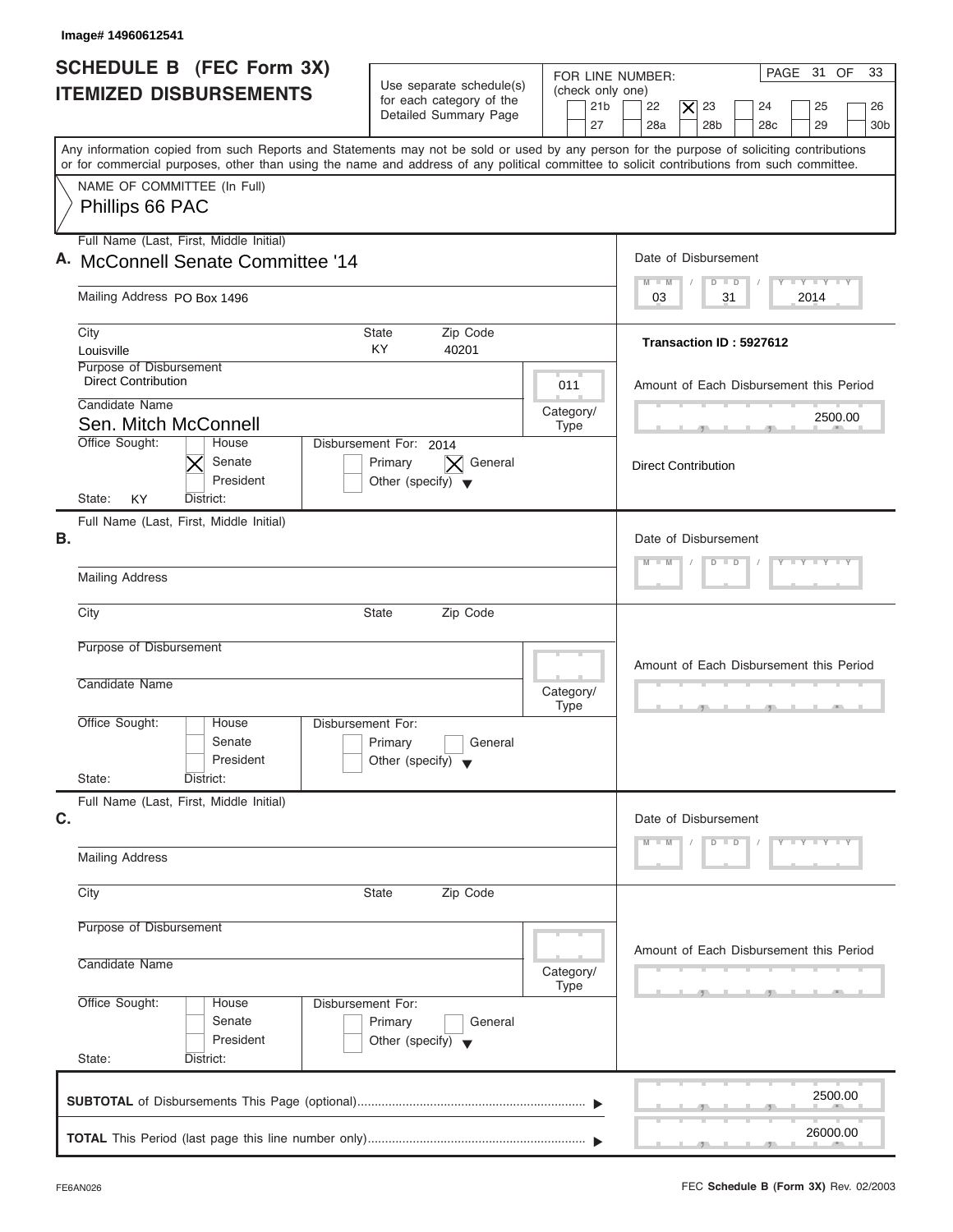| Image# 14960612542                                                                                                                                                                                                                                                                      |                                                                                      |                                                               |                                                                                                                                                                                                                       |
|-----------------------------------------------------------------------------------------------------------------------------------------------------------------------------------------------------------------------------------------------------------------------------------------|--------------------------------------------------------------------------------------|---------------------------------------------------------------|-----------------------------------------------------------------------------------------------------------------------------------------------------------------------------------------------------------------------|
| <b>SCHEDULE B (FEC Form 3X)</b><br><b>ITEMIZED DISBURSEMENTS</b>                                                                                                                                                                                                                        | Use separate schedule(s)<br>for each category of the<br>Detailed Summary Page        | FOR LINE NUMBER:<br>(check only one)<br>21 <sub>b</sub><br>27 | PAGE 32 OF<br>33<br>22<br>23<br>25<br>24<br>26<br>28 <sub>b</sub><br>29<br>28a<br>28 <sub>c</sub><br>30 <sub>b</sub><br>X                                                                                             |
| Any information copied from such Reports and Statements may not be sold or used by any person for the purpose of soliciting contributions<br>or for commercial purposes, other than using the name and address of any political committee to solicit contributions from such committee. |                                                                                      |                                                               |                                                                                                                                                                                                                       |
| NAME OF COMMITTEE (In Full)<br>Phillips 66 PAC                                                                                                                                                                                                                                          |                                                                                      |                                                               |                                                                                                                                                                                                                       |
| Full Name (Last, First, Middle Initial)                                                                                                                                                                                                                                                 |                                                                                      |                                                               |                                                                                                                                                                                                                       |
| A. Jim Murphy Campaign                                                                                                                                                                                                                                                                  |                                                                                      |                                                               | Date of Disbursement                                                                                                                                                                                                  |
| Mailing Address 1 E Greenway Plaza Ste 225                                                                                                                                                                                                                                              |                                                                                      |                                                               | $T - Y = T - Y = T - Y$<br>$M - M$<br>$D$ $D$<br>2014<br>03<br>12                                                                                                                                                     |
| City                                                                                                                                                                                                                                                                                    | Zip Code<br>State                                                                    |                                                               | Transaction ID: 5883785                                                                                                                                                                                               |
| Houston<br>Purpose of Disbursement                                                                                                                                                                                                                                                      | <b>TX</b><br>77046                                                                   |                                                               |                                                                                                                                                                                                                       |
| Stop Pymt - Jim Murphy Campaign                                                                                                                                                                                                                                                         |                                                                                      | 011                                                           | Amount of Each Disbursement this Period                                                                                                                                                                               |
| Candidate Name                                                                                                                                                                                                                                                                          |                                                                                      | Category/                                                     | -500.66                                                                                                                                                                                                               |
| TX Rep. Jim Murphy<br>Office Sought:<br>House                                                                                                                                                                                                                                           | Disbursement For: 2014                                                               | <b>Type</b>                                                   |                                                                                                                                                                                                                       |
| Senate<br>President<br>State:<br><b>TX</b><br>District:<br>33                                                                                                                                                                                                                           | Primary<br>General<br>Other (specify) $\blacktriangledown$                           |                                                               | Stop Pymt - Jim Murphy Campaign                                                                                                                                                                                       |
| Full Name (Last, First, Middle Initial)                                                                                                                                                                                                                                                 |                                                                                      |                                                               |                                                                                                                                                                                                                       |
| B. Matt Sebesta Campaign                                                                                                                                                                                                                                                                |                                                                                      |                                                               | Date of Disbursement                                                                                                                                                                                                  |
| Mailing Address 601 Browning                                                                                                                                                                                                                                                            |                                                                                      |                                                               | <b>LEYTHEY LE</b><br>M<br>$-W$<br>$\overline{D}$<br>$\Box$<br>2014<br>03<br>20                                                                                                                                        |
| City<br>Angleton                                                                                                                                                                                                                                                                        | <b>State</b><br>Zip Code<br>TX<br>77515                                              |                                                               | Transaction ID: 5910083                                                                                                                                                                                               |
| Purpose of Disbursement                                                                                                                                                                                                                                                                 |                                                                                      |                                                               |                                                                                                                                                                                                                       |
| Matt Sebesta, COUNTY JUDGE 2nd TX<br>Candidate Name                                                                                                                                                                                                                                     |                                                                                      | 011                                                           | Amount of Each Disbursement this Period                                                                                                                                                                               |
| <b>Matt Sebesta</b>                                                                                                                                                                                                                                                                     |                                                                                      | Category/<br><b>Type</b>                                      | 1000.66                                                                                                                                                                                                               |
| Office Sought:<br>House                                                                                                                                                                                                                                                                 | Disbursement For:<br>2014                                                            |                                                               |                                                                                                                                                                                                                       |
| Senate<br>President                                                                                                                                                                                                                                                                     | General<br>Primary<br>Other (specify)                                                |                                                               | Matt Sebesta, COUNTY JUDGE 2nd TX                                                                                                                                                                                     |
| State:<br>District:                                                                                                                                                                                                                                                                     |                                                                                      |                                                               |                                                                                                                                                                                                                       |
| Full Name (Last, First, Middle Initial)                                                                                                                                                                                                                                                 |                                                                                      |                                                               |                                                                                                                                                                                                                       |
| C. Sylvester Turner Campaign                                                                                                                                                                                                                                                            |                                                                                      |                                                               | Date of Disbursement                                                                                                                                                                                                  |
| Mailing Address 440 Louisiana, Ste. 1880                                                                                                                                                                                                                                                |                                                                                      |                                                               | $\frac{1}{2}$ $\frac{1}{2}$ $\frac{1}{2}$ $\frac{1}{2}$ $\frac{1}{2}$ $\frac{1}{2}$ $\frac{1}{2}$ $\frac{1}{2}$ $\frac{1}{2}$ $\frac{1}{2}$ $\frac{1}{2}$ $\frac{1}{2}$<br>$M - M$<br>D<br>$\Box$<br>2014<br>03<br>20 |
| City                                                                                                                                                                                                                                                                                    | Zip Code<br>State                                                                    |                                                               | Transaction ID: 5910084                                                                                                                                                                                               |
| Houston<br>Purpose of Disbursement                                                                                                                                                                                                                                                      | ТX<br>77002                                                                          |                                                               |                                                                                                                                                                                                                       |
| Sylvester Turner, STATE HOUSE 139th TX                                                                                                                                                                                                                                                  |                                                                                      | 011                                                           | Amount of Each Disbursement this Period                                                                                                                                                                               |
| Candidate Name<br>Representa Sylvester Turner                                                                                                                                                                                                                                           |                                                                                      | Category/<br><b>Type</b>                                      | 1000.66                                                                                                                                                                                                               |
| Office Sought:<br>House<br>Senate<br>President                                                                                                                                                                                                                                          | Disbursement For: 2014<br>Primary<br>General<br>Other (specify) $\blacktriangledown$ |                                                               | Sylvester Turner, STATE HOUSE 139th TX                                                                                                                                                                                |
| State:<br>TX<br>District:<br>39                                                                                                                                                                                                                                                         |                                                                                      |                                                               |                                                                                                                                                                                                                       |
|                                                                                                                                                                                                                                                                                         |                                                                                      |                                                               |                                                                                                                                                                                                                       |

ı